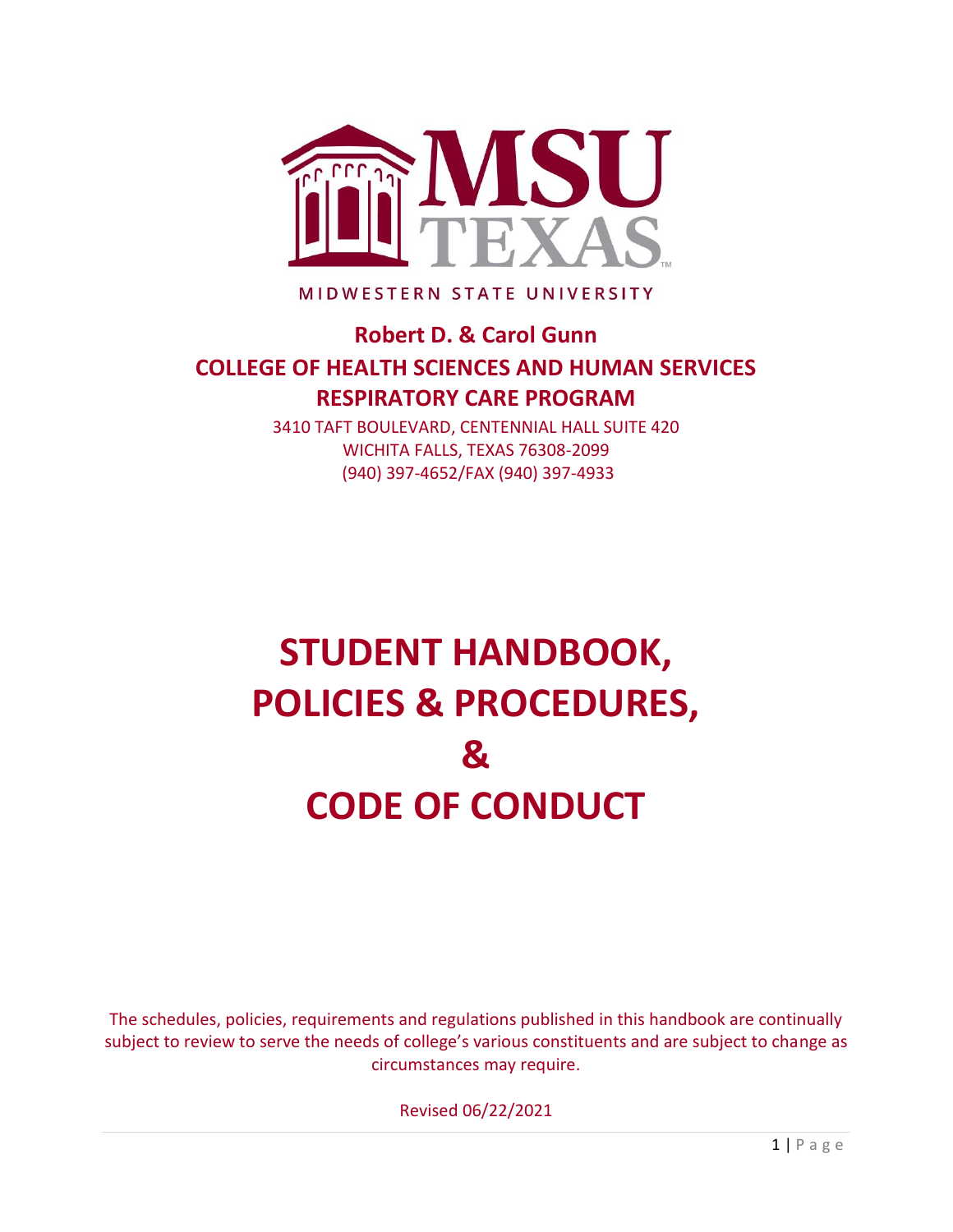# **Table of Contents**

| $2 \ln 2$ |
|-----------|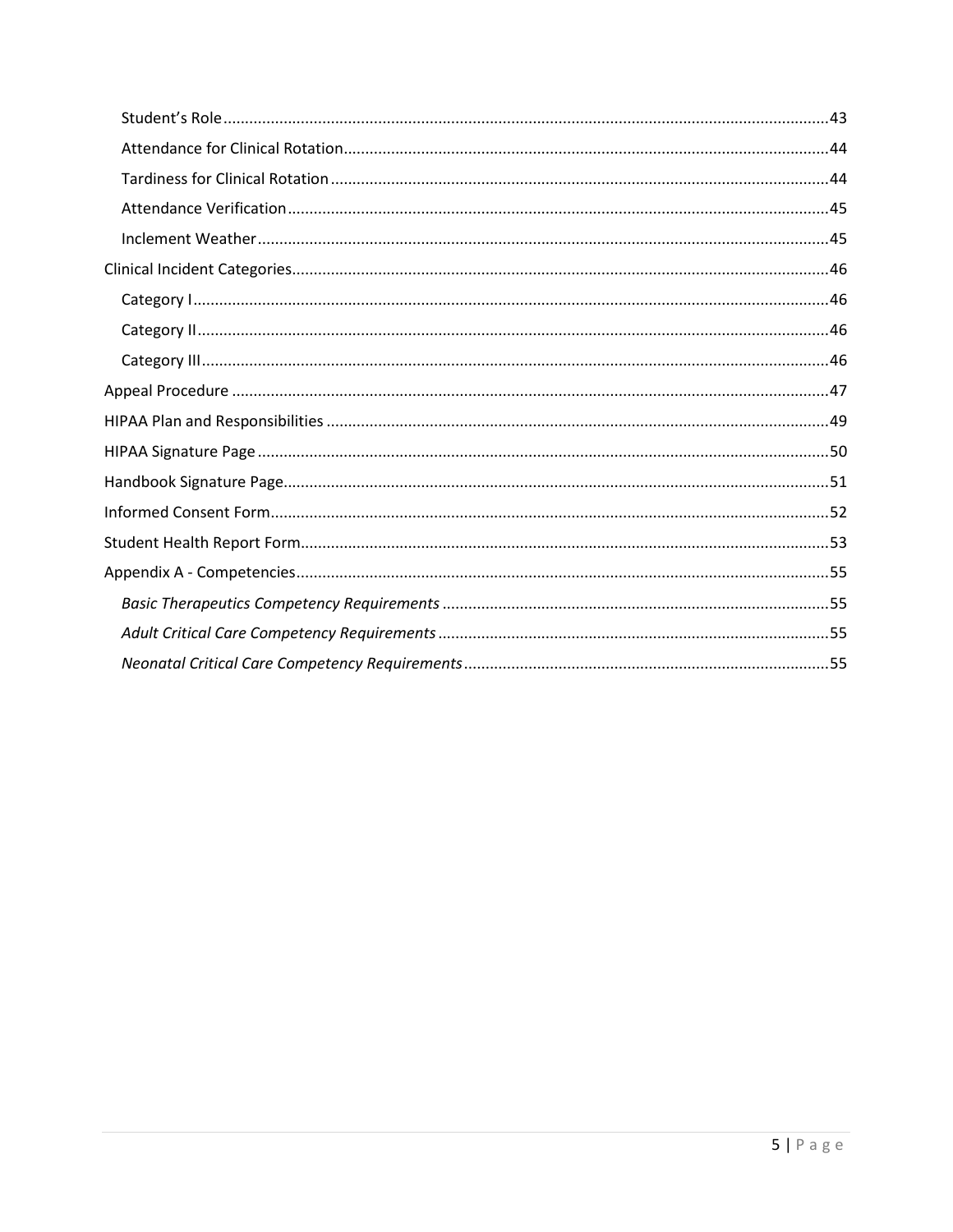### <span id="page-5-0"></span>**Leadership**

The highly skilled and experienced leadership team is excited to join you on your journey through the MSU Texas Respiratory Care Program.

#### **Program Chair**

Dr. Jennifer Anderson, Ed.D., RRT, RRT- NPS (940) 397-4656 Jennifer.anderson@msutexas.edu Centennial Hall 420E

#### **Director of Clinical Education**

Dr. Tammy Kurszewski, D.H.Sc., RRT-ACCS (940) 397-4546 Tammy.kurszewski@msutexas.edu Centennial Hall 420G

#### **Program Faculty**

Dr. Randy Case, Ph.D., RRT, RRT-NPS (940) 397-4653 Randy.case@msutexas.edu Centennial Hall 420C Dr. Erica Judie, D.H.Sc., RRT, RRT-ACCS (940) 397-4642 Erica.judie@msutexas.edu Centennial Hall 420H Dr. Jessica Fino, Ed.D., RRT (940) 397-4584 Jessica.fino@msutexas.edu Centennial Hall 420J Mary Sue Owen, M.S., RRT, RRT-NPS, RPFT, ACCS, AE-C (940) 397-4654 Mary.owen@msutexas.edu Centennial Hall 420F

#### **Administrative Assistants**

Mickie Loggins (940) 397-4939 Mickie.loggins@msutexas.edu Centennial Hall 420A

#### **Medical Directors**

Lowell Harvey, M.D. and Satish Chada, M.D.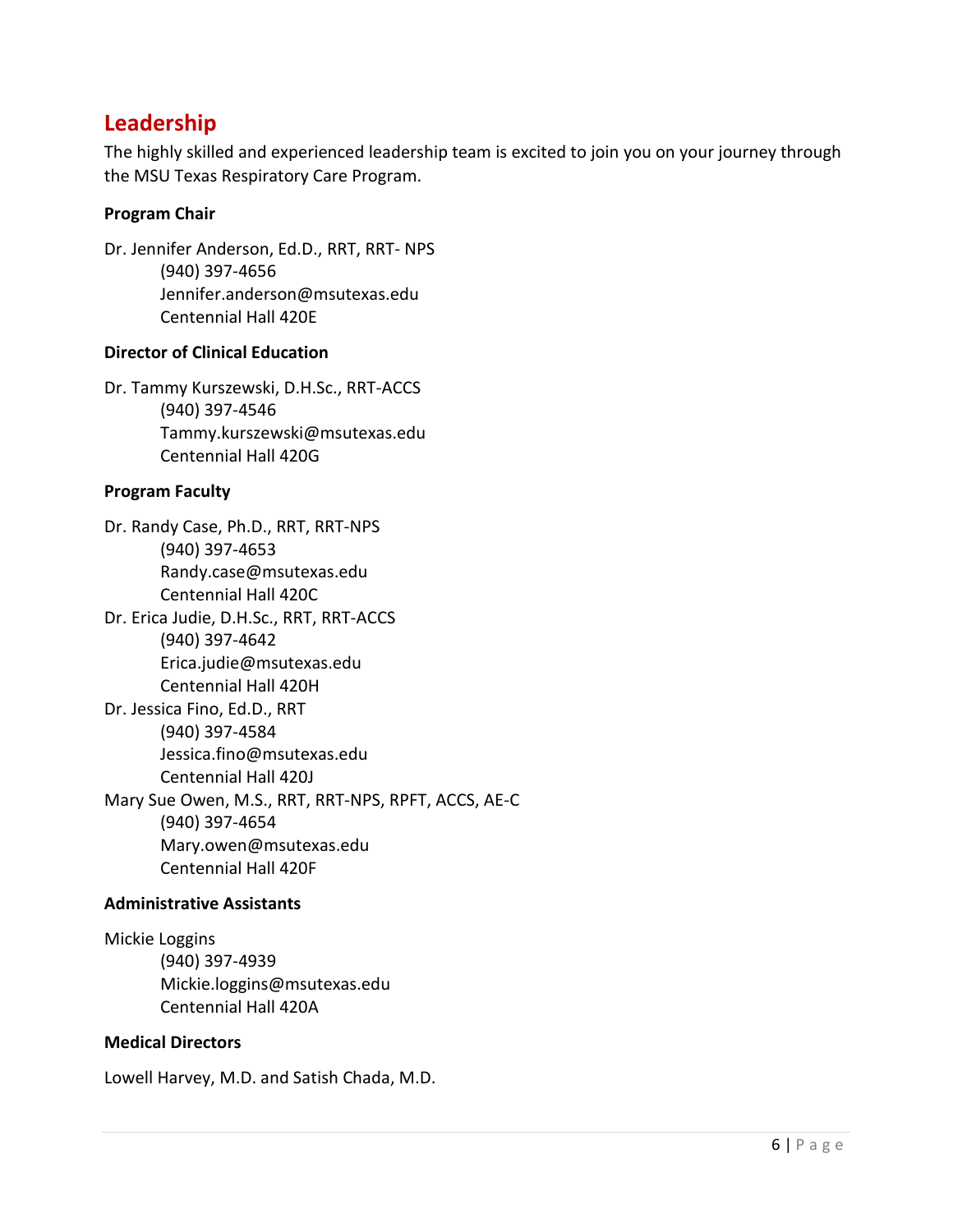# <span id="page-6-0"></span>**Welcome Message from the Program Chair**

Dear Students:

Welcome to the Midwestern State University Bachelor of Science in Respiratory Care (BSRC) Program. The respiratory care program at MSU is one of a kind. We have small class sizes and close-knit students and faculty. Our program is engaging and offers a hands-on learning experience. We are a highly ranked CoARC accredited bachelor program and are committed to student retention and program completion. The program will provide you with the knowledge; skills, professionalism, and clinical experience that will help you begin your career in the respiratory therapy field. We are excited that you have chosen the MSU respiratory care program and look forward to working with you. Your future is bright, and together, we can make a difference in the lives of patients and their families. Education does involve an investment of time, energy, and resources, but it does pay off in the end. If you need anything, please feel free to contact me.

Sincerely,

Dr. Jennifer Anderson, EdD, RRT, RRT-NPS

Associate Professor, Chair

Respiratory Care Department

Midwestern State University

*"Education is not preparation for life; education is life itself."*—John Dewey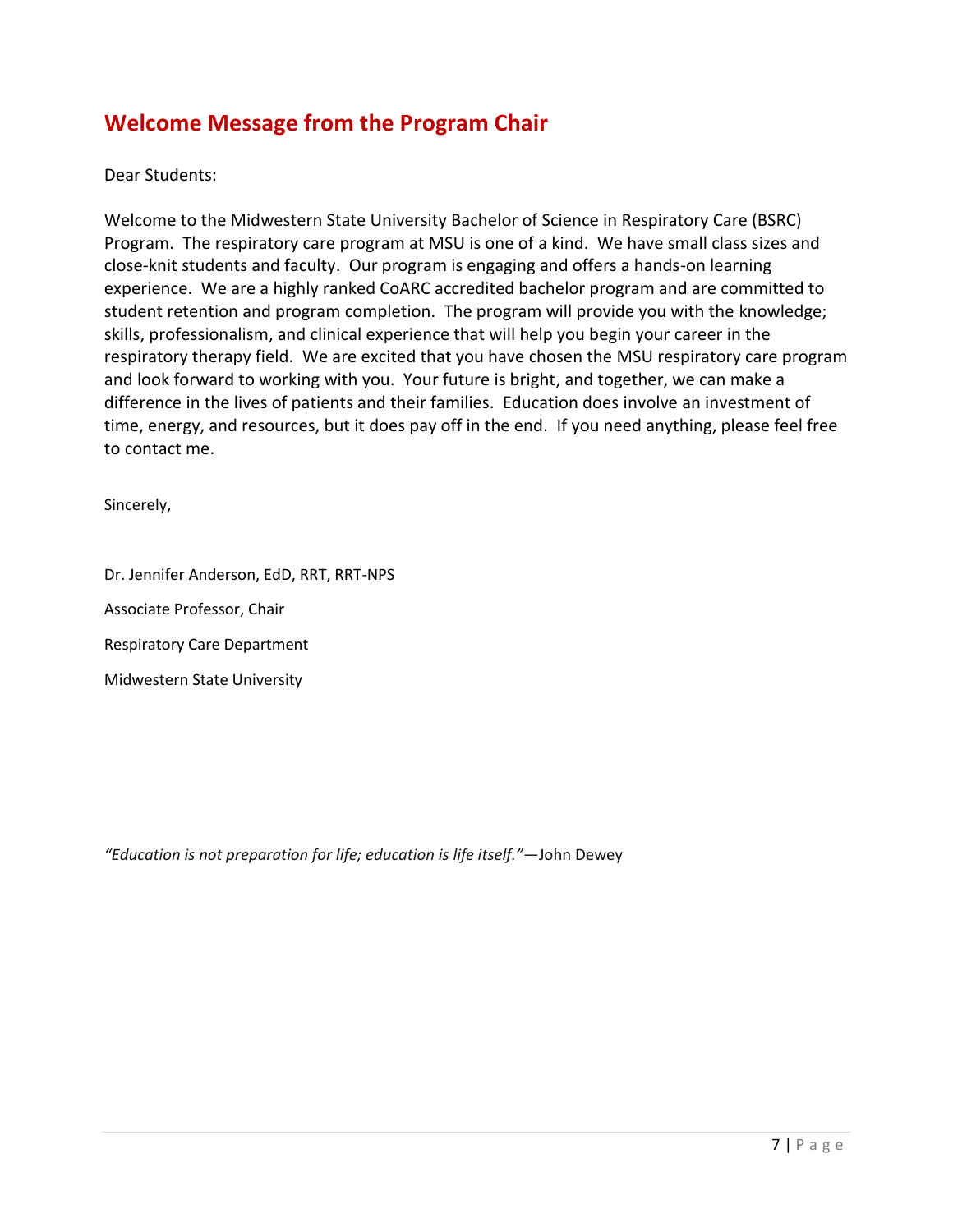# <span id="page-7-0"></span>**Midwestern State University Respiratory Care Program**

#### <span id="page-7-1"></span>Program Philosophies

Midwestern State University is a comprehensive senior public institution dedicated to providing a challenging learning experience through exceptional teaching and a rigorous curriculum. The university prepares students to become responsible citizens in the global community through faculty and student research, creative discovery, and service.

The program offers opportunities to learn in several different clinical settings. They include but are not limited to, small and large acute care medical facilities, rehabilitation programs, and diagnostic centers. The student not only learns the procedures, but also is afforded the opportunity to learn under a variety of department management styles and with different types of patient care equipment.

The program operates as a competency based educational system. Students know what they are expected to learn as a result of clearly stated behavioral objectives and evaluation methods.

#### <span id="page-7-2"></span>Program Goals

- To prepare graduates with demonstrated competence in the cognitive (knowledge), psychomotor (skills), and affective (behavior) learning domains of respiratory care practice as performed by registered respiratory therapists (RRT).
- To prepare leaders for the field of respiratory care by including curricular content with objectives related to acquisition of skills in one or more of the following: management, education, research, and advanced clinical practice (which may include an area of clinical specialization).

#### <span id="page-7-3"></span>Program Mission Statement

The Respiratory Care Program at Midwestern State University is dedicated to providing state of the art instruction emphasizing clinical practice based on scientific inquiry and meeting the needs of a diverse healthcare community. The educational framework focuses on the unique skills of the respiratory therapist and emphasizes the importance of lifelong learning to the healthcare professional. The program provides a student centered undergraduate educational experience based on a strong liberal arts foundation and strives to prepare graduates to embrace ethical practice, reflect competence in clinical skill, and display professional conduct.

#### <span id="page-7-4"></span>Advisory Committee

An advisory committee is appointed by the program to assist in the continuing development and evaluation of the program, its faculty and in the development of effective clinical relationships. The advisory committee has representation from the communities of interest served by the program. These communities of interest include, but are not limited to, students, graduates, clinical affiliates, faculty, college administration, employers, physicians and the public.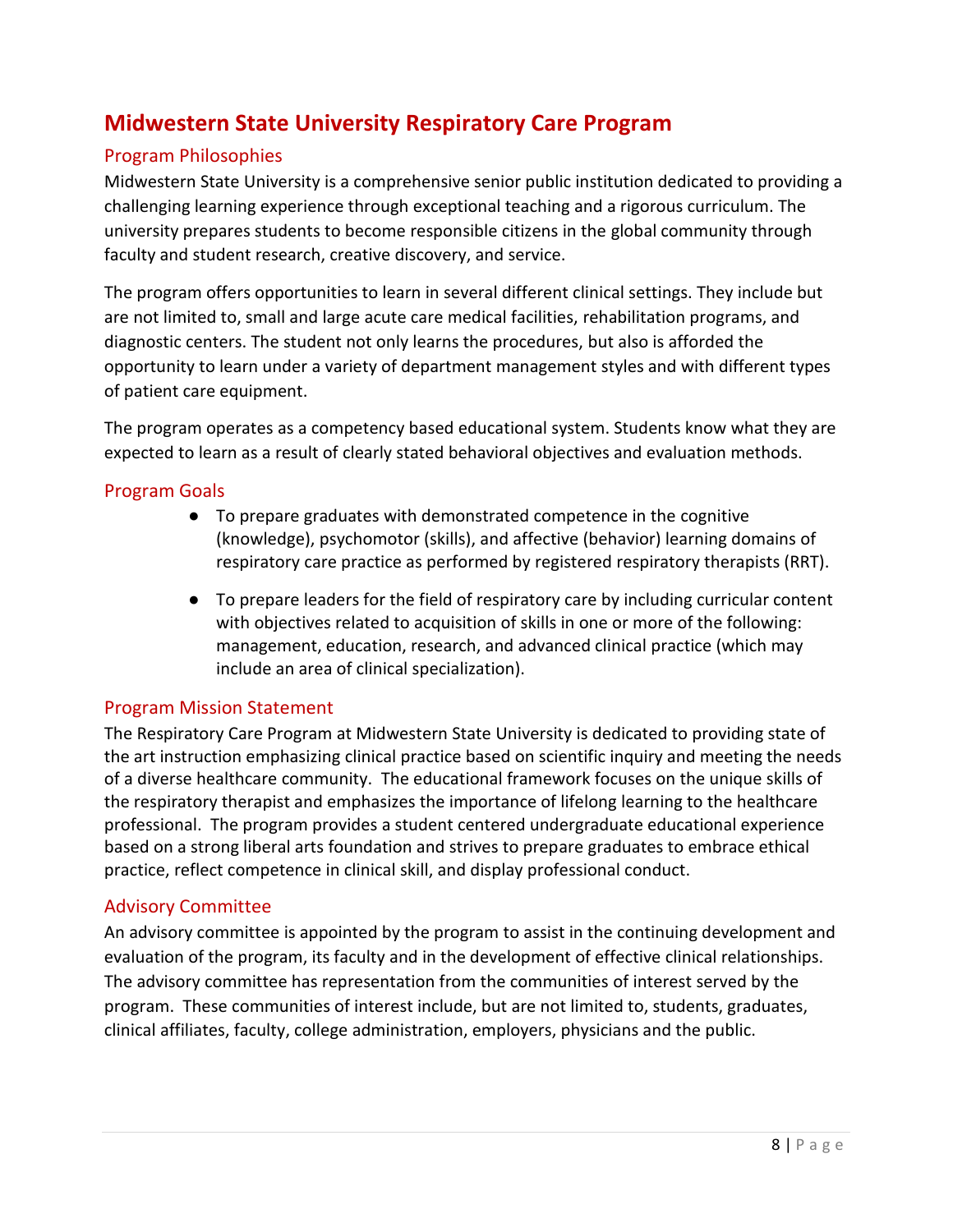# <span id="page-8-0"></span>**Program Course Requirements – Courses by Semester**

BACHELOR OF SCIENCE DEGREE PROGRAM REQUIREMENTS

<https://msutexas.edu/academics/hs2/respiratory/index.php>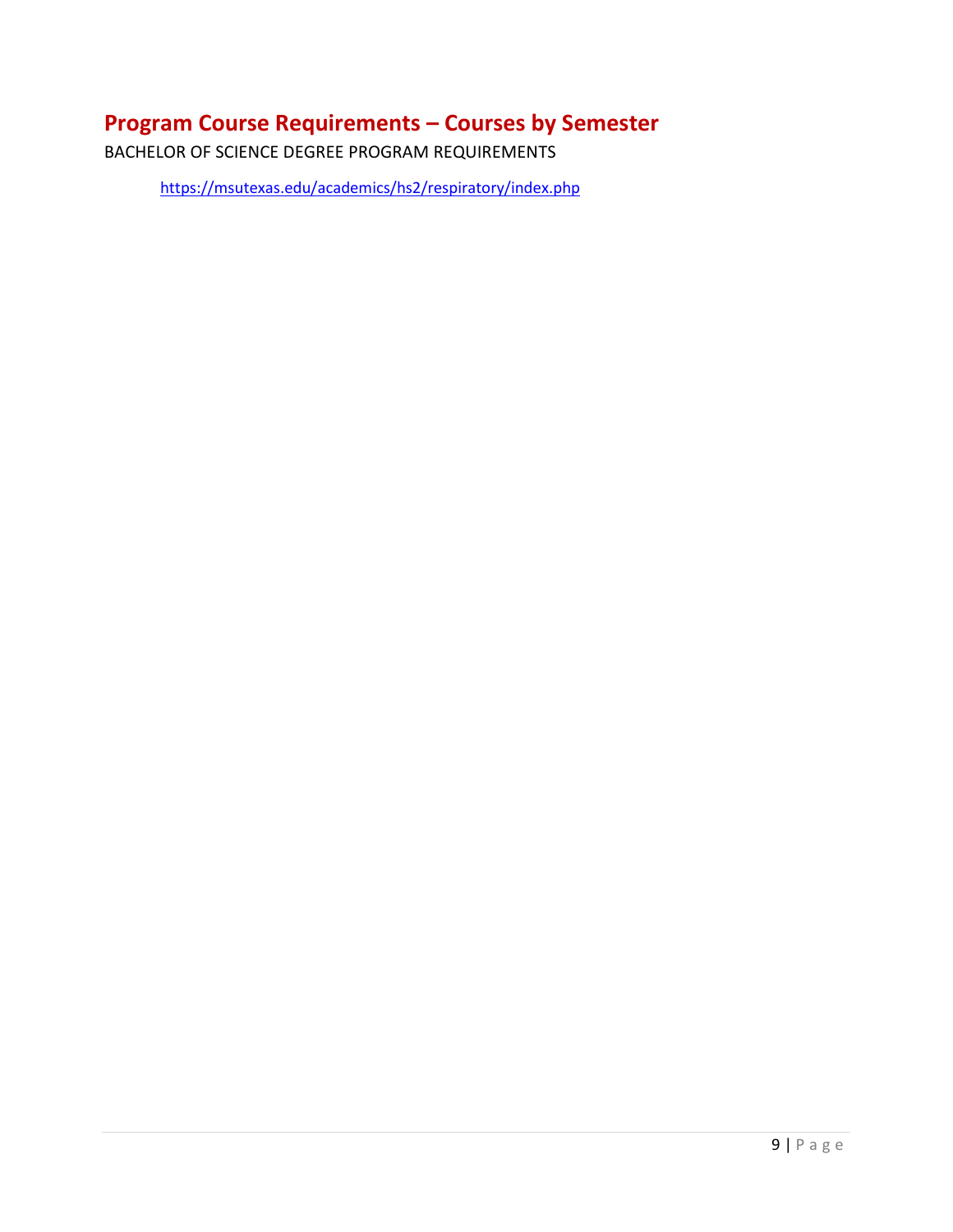### <span id="page-9-0"></span>**Program Fee Summary**

**<https://msutexas.edu/finaid/msu-coa.php>**

#### **Additional Cost (Please note that these are approximate and subject to change)**

Drug Test - \$29.50 (junior and senior year)

Student Malpractice Liability Insurance - \$13.00 (Annually - Junior and Senior year)

Name Tags - \$5.00

Criminal Background Check and Immunization Tracker - \$70.75/40.75 (junior and senior year)

Neonatal Resuscitation Program Course and Card - \$35.00

Advanced Cardiac Life Support Course and Card- \$75

Kettering National Seminar TMC/Clinical Simulation Review Course, Books and Online Tools- \$425.00

Scrubs (3 sets) (varies)

Stethoscope, Pulse Oximeter, Scissors, Cloth Masks, Scrub Caps and Goggles (varies)

Self-Assessment Therapist Multiple Choice Exam- \$50.00

Self-Assessment Clinical Simulation Exam - \$70.00

Testing Center Fee - \$15.00 (per above listed exam)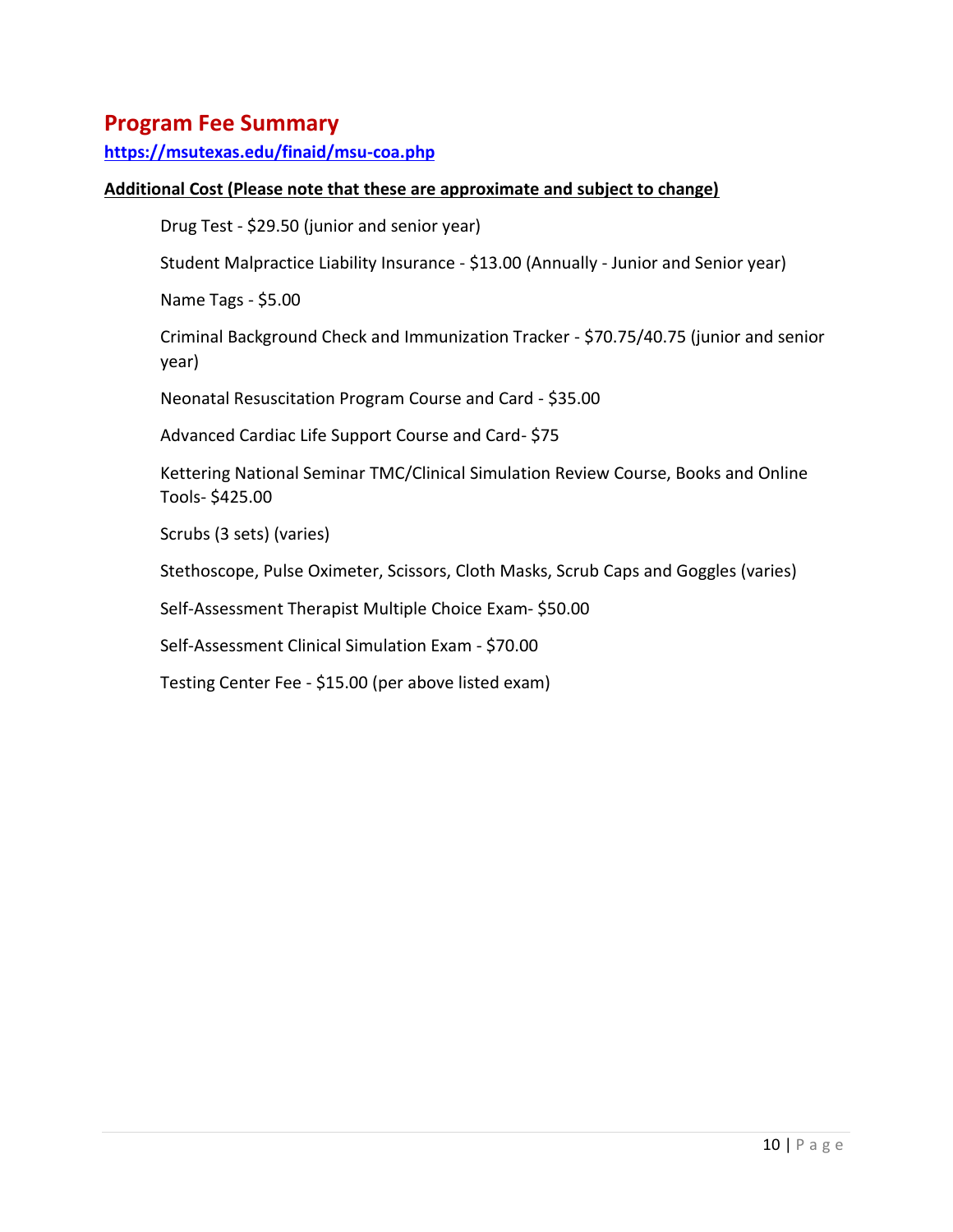# <span id="page-10-0"></span>**Program Requirements and Policies**

The curricula for the Bachelor of Science in Respiratory Care degree requires courses with a clinical/lab component that occurs within hospitals, clinics, private practices, and other healthcare organizations (Collectively "Clinical Affiliates"). Students must complete specified requirements to enter these courses with a clinical/lab component.

**Deadlines**: Failure to meet deadlines established by the Program and/or Clinical Chair may result in a withdrawal and/or dismissal from the program.

#### <span id="page-10-1"></span>Applicant Requirements

- 1. Sufficient visual acuity such as is needed in the accurate preparation and administration of medications, and for the observation required for patient assessment, response to therapy and care.
- 2. Sufficient auditory perception to receive verbal communication from patients and members of the health care team and to assess the health needs of people with monitoring devices such as cardiac monitors, stethoscopes, fire alarms, life support equipment, etc.
- 3. Sufficient gross and fine motor coordination to respond promptly and implement the skills, including the manipulation of equipment required in meeting health care needs.
- 4. Sufficient communication skills to interact with individuals and communicate their needs promptly and effectively as may be necessary in the individual's interest.
- 5. Sufficient intellectual and emotional function to plan and implement care for individuals.

#### <span id="page-10-2"></span>Physical Requirements

Constant walking, standing, seeing, hearing, talking, public contact, and decision-making. Frequent operation of computers, telephones, pushing wheelchairs, turning and lifting patients, helping patients walk, helping patients sit-up, reading, reaching, grasping, feeling exposure to stressful situations and concentration. Occasional operation of office machines, lifting more than 20 lbs., bending, and exposure to trauma and grief.

#### <span id="page-10-3"></span>**Tuition**

The college catalogue lists the cost of tuition for both in-state and out-of-state students.

#### <span id="page-10-4"></span>Malpractice Liability Insurance

Malpractice insurance is required of all respiratory students whose coursework or clinical activities involve contact with direct patient care. **Once a term** there is a liability insurance fee attached to a clinical course. This fee is **\$13.00** and must be paid prior to the Fall semester online via the Midwestern State University Respiratory Care Website under Student Liability Insurance: [https://secure.touchnet.com/C20137\\_ustores/web/classic/product\\_detail.jsp?PRODUCTID=295&](https://secure.touchnet.com/C20137_ustores/web/classic/product_detail.jsp?PRODUCTID=295&SINGLESTORE=true) [SINGLESTORE=true](https://secure.touchnet.com/C20137_ustores/web/classic/product_detail.jsp?PRODUCTID=295&SINGLESTORE=true)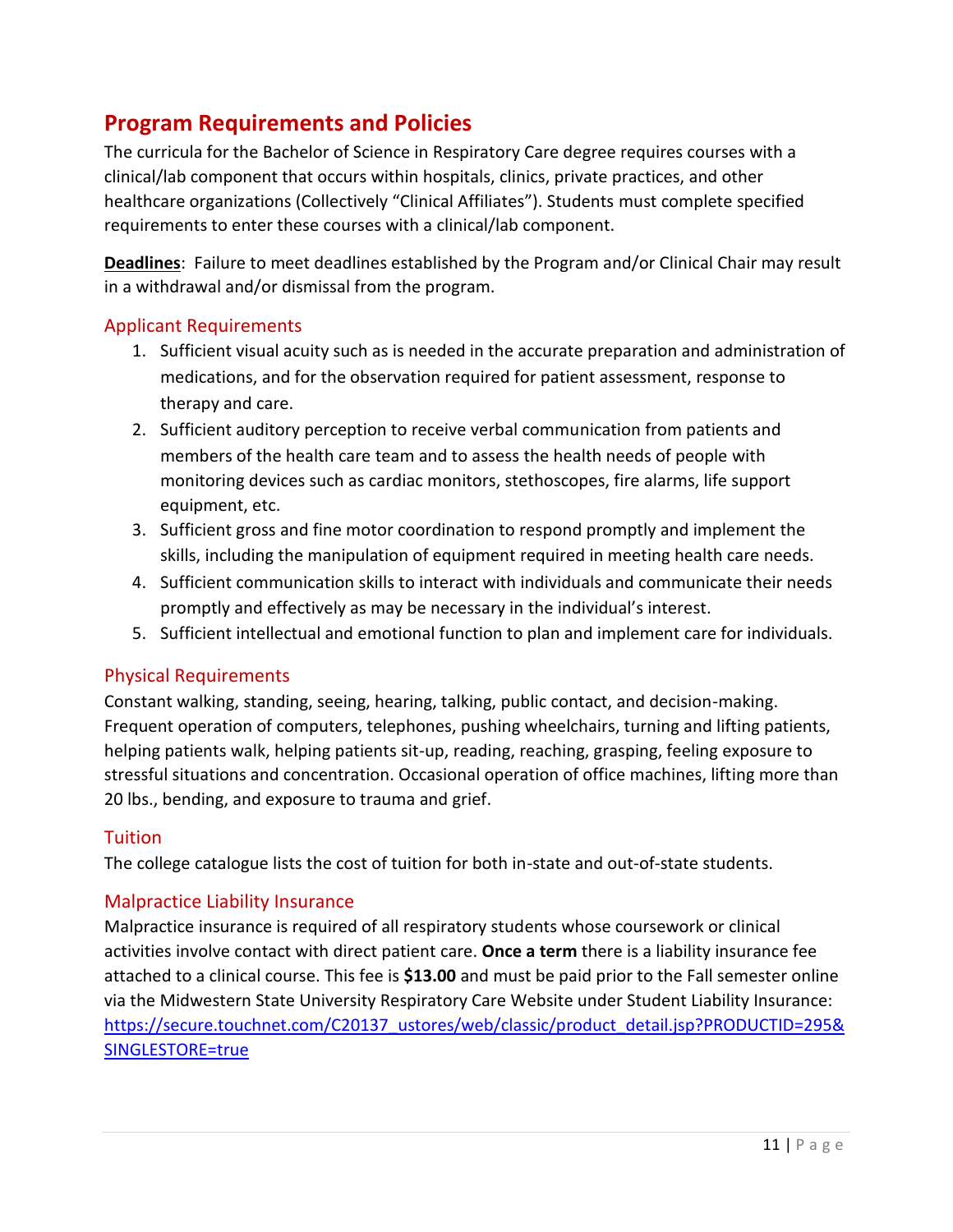#### <span id="page-11-0"></span>Personal Health Insurance

The program has **no** agreement with the clinical affiliates to provide necessary emergency care for the faculty or students assigned to them. Neither the College nor the clinical affiliates are responsible for a student's injuries, accidents or exposure to illness that occurs while the student is participating in clinical activities. Therefore, it is **REQUIRED** that students provide private health insurance for themselves. The University offers students health insurance through the Vinson Health Center:<https://mwsu.myahpcare.com/>

It is the student's responsibility to maintain and provide proof of his/her own health insurance.

#### <span id="page-11-1"></span>**Immunizations**

All immunizations must be current and up to date as per Program Requirements and Vinson Health Center.

#### <span id="page-11-2"></span>Vinson Health Center

- a. Information in reference to hours as well as services available may be found through their website: <https://msutexas.edu/healthcenter/>
- b. Immunizations available through Vinson as well as costs: [https://msutexas.edu/healthcenter/\\_assets/files/vhc-charge-reference](https://msutexas.edu/healthcenter/_assets/files/vhc-charge-reference-sheet.pdf)[sheet.pdf](https://msutexas.edu/healthcenter/_assets/files/vhc-charge-reference-sheet.pdf)
- c. Students are seen by appointment, which may be made in person, or by calling 397-4231. A limited number of walk-in appointments are available, as the schedule permits. Sick time is also offered every Tuesday and Friday from 8am to 11am for simple acute illness.

#### <span id="page-11-3"></span>Background Checks

The Respiratory Care Program requires a background check on each student prior to the start of the program and again prior to the fall semester of the Senior year. Students may be required to complete additional background investigations during their course of study, dependent upon specific clinical affiliate policies. *The expenses of all background checks are the responsibility of the student*. These background checks are done through a third party company selected by the program. Written instructions will be provided to each student providing direction for completion. Background checks must be completed prior to the beginning of clinical practicums. Failure to meet deadlines established by the Respiratory Program may negatively affect clinical placements and may be grounds for dismissal from the program. The Director of Clinical Education will administratively remove noncompliant students from all clinical courses.

Should the criminal background check reveal convictions, further investigation will be undertaken by the Respiratory Care Program through the Program Chair. VIOLATIONS INVOLVING NARCOTICS OR CONTROLLED SUBSTANCES, CRIMES OF VIOLENCE (HOMICIDE, AGGRAVATED ASSAULT, CHILD OR ELDER ABUSE, DOMESTIC VIOLENCE), OR LISTING ON THE NATIONAL TERRORIST WATCH LIST OR THE SEX OR VIOLENT OFFENDER REGISTRY MAY PRECLUDE ADMISSION TO CLINICAL COURSES, WHICH WOULD NEGATE COMPLETION OF THE RESPIRATORY DEGREE. Violations of any nature may preclude the Respiratory Program from placing students in clinical affiliates, dependent upon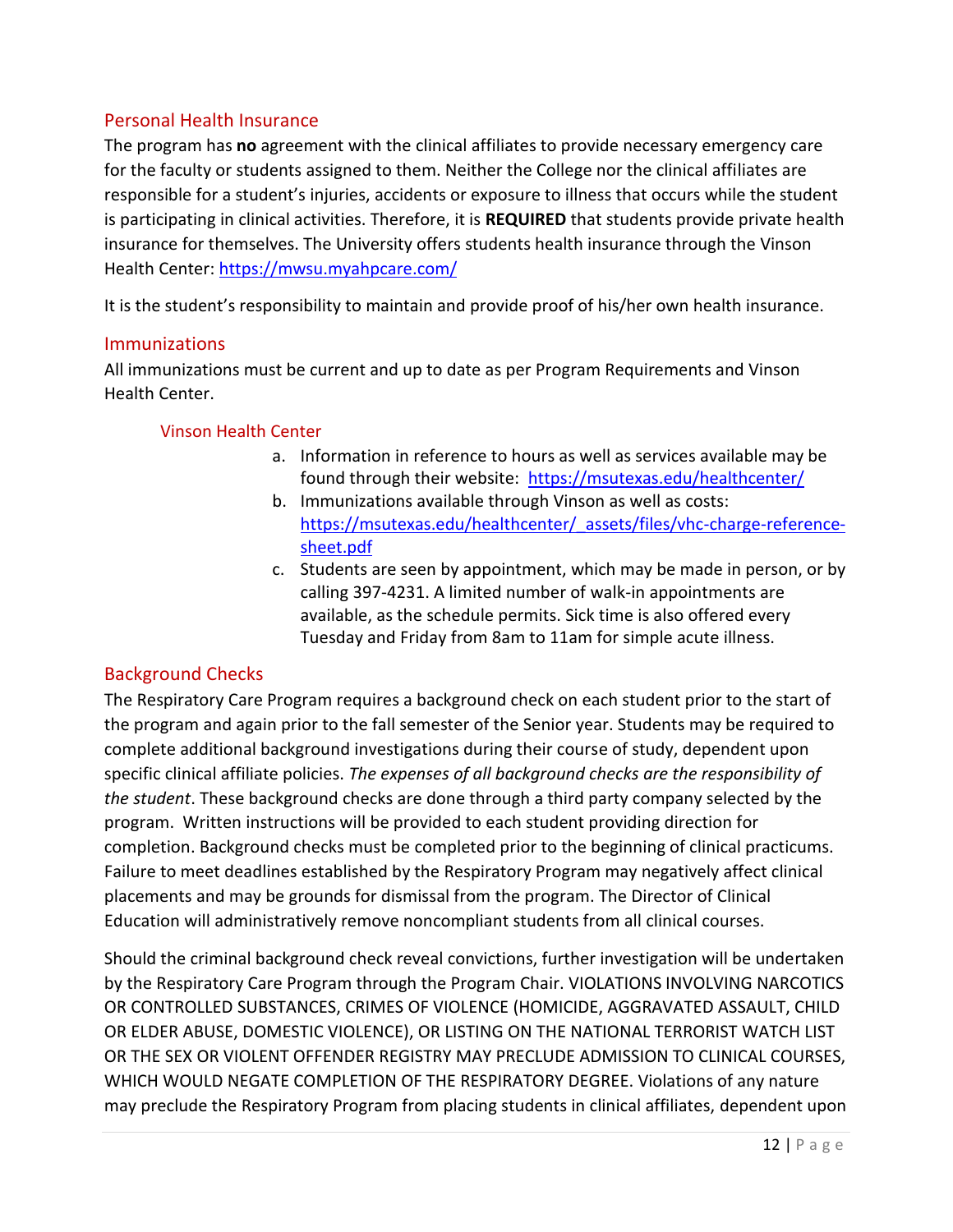the policies in place as such affiliates. The Respiratory Program will make every effort to place a student affected by such affiliate policies. HOWEVER, STUDENTS WHOSE CRIMINAL BACKGROUND FINDINGS ARE NOT ACCEPTABLE TO THE CLINICAL AFFILIATES WITH WHICH THE RESPIRATORY PROGRAM HAS EXISTING CLINICAL AGREEMENTS MAY EXPERIENCE DISRUPTIONS TO THEIR PLAN OF STUDY OR, IN EXTREME CASES, MAY BE UNABLE TO COMPLETE THE COURSE OF STUDY IN RESPIRATORY CARE. PLEASE NOTE THAT MIDWESTERN STATE UNIVERSITY DOES NOT CONTROL THE INDIVIDUAL REQUIREMENTS OF HOSPITAL SYSTEMS FOR CLINICAL ROTATIONS AND EMPLOYMENT AND THAT SUCH REQUIREMENTS MIGHT DIRECTLY IMPACT A STUDENT'S ABILITY TO COMPLETE THEIR CLINICAL EDUCATION AS WELL AS OBTAIN FUTURE EMPLOYMENT AND APPROPRIATE LICENSURE.

Should the criminal background check reveal convictions, further investigation will be undertaken by the Respiratory Program through the Program Chair. Any student whose FBI criminal background check includes a felony shall be subject to review and possible dismissal from the program. Students whose background checks include infractions that are potentially incongruent with license to practice respiratory care in the State of Texas shall be required to complete Criminal History Evaluation [\(https://www.tdlr.texas.gov/crimhistoryeval.htm\)](https://www.tdlr.texas.gov/crimhistoryeval.htm) and shall write a letter to the Respiratory Care Program attesting that this has been accomplished. Any student with criminal background finding other than a misdemeanor will be referred to the Chair and the Dean of the College for investigation. The student will be notified by the Clinical Chair to contact the Program Chair directly. The student in question will not be permitted to attend clinical experiences, while the matter is under investigation the Program Chair will confer with the Dean of the College as needed, and will notify the Clinic Chair and student of final decision. If a student is not able to complete clinical experiences, the student will be administratively dismissed from the program.

#### <span id="page-12-0"></span>Drug Testing

The Midwestern State University Respiratory Care Program shall assure compliance with conditions for drug screen/substance abuse screen as specified in agency contracts with the Clinical Affiliates where students engage in courses with a clinical/lab component. **Therefore, the Respiratory Care Program and Clinical Affiliates require a drug and alcohol screening for all students.**

Drug screen/substance abuse screening utilizing the urine based Health Professional Profile Comprehensive I Drug Screen will be performed by a third party company selected by the program on an annual basis at minimum. This test will cost the student \$29.50 and must be completed before prior to the beginning of clinical practicum. *The expenses of all drug screen/substance abuse screening are the responsibility of the student*. Students who are under the influence of drugs and/or alcohol are deemed impaired and, therefore, incompetent to provide care to patients.

Failure to meet deadlines established by the Respiratory Care Program may negatively affect clinical placements. Failure to complete drug screen/substance abuse screening will preclude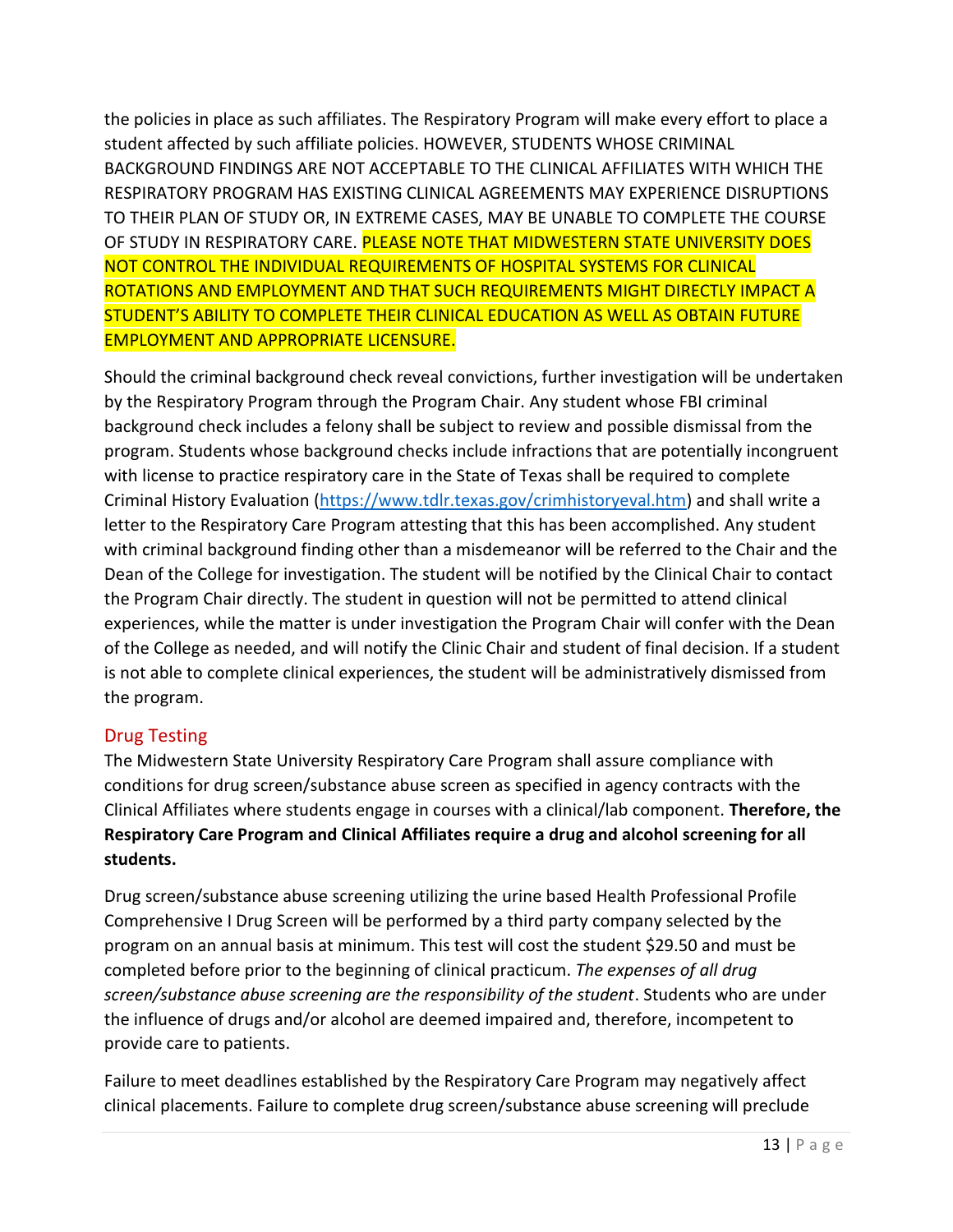entry into clinical practicum and can result in dismissal from the program. In the event of a documented dilute sample, the student may be asked to complete additional drug screening at the discretion of the Program Chair and/or Clinical Chair. Please note, a second documented dilute sample may be considered grounds for dismissal from the program. The Clinical Chair will administratively remove noncompliant students from all clinical courses.

Students may be required to complete additional drug screens/substance abuse screening during their course of study, dependent upon specific clinical affiliate policies. Such requirements are beyond the control of the Respiratory Care Program. Students who evidence behaviors consistent with substance abuse shall be subject to for-cause drug screening. **Any student with a positive drug screen will be dismissed immediately from the Respiratory Care Program if the positive finding cannot be related to a prescription held legally by the student. Please note, the Health Professional Profile Comprehensive I drug screen is considered definitive.** 

#### <span id="page-13-0"></span>Professional Dues

Student membership to the professional organization, the American Association for Respiratory Care (AARC) is voluntary but encouraged. Early Professional membership is \$25/year. Please note, Early Professional AARC Members are also recognized as member of the Texas Society for Respiratory Care. The program also encourages membership to the Coalition for Baccalaureate and Graduate Respiratory Therapy Education (CoBGRTE), which is \$10/year.

#### <span id="page-13-1"></span>Books and Materials

Book Costs/ e-books will, of course, vary each semester. In addition to Respiratory Care courses, related courses will also be using texts.

#### <span id="page-13-2"></span>Uniforms and Clinical Instruments

Once you begin in the program, you will need to purchase the following:

(The Uniform Shop, 1716  $9<sup>th</sup>$  Street, gives us a discount)

- 3 sets of Cherokee Brand Pewter scrubs (a variety of styles are available; however, in order to ensure color uniformity, we ask that you purchase Cherokee Pewter)
- MSU patch sewn on left sleeve (2 inches from shoulder) (\$7.00, student bookstore) (\$2.00 per patch to be sewn on by Uniform Shop)
- Closed toed shoes appropriate for standing long hours
- Student Nametag (\$5.00)
- Stethoscope (\$25.00)
- Pulse Oximeter (\$40.00)
- Stainless steel bandage scissors (\$4.00)
- Cloth Mask (2) and Goggles (Scrub cap and face shield is optional)
- Watch with second hand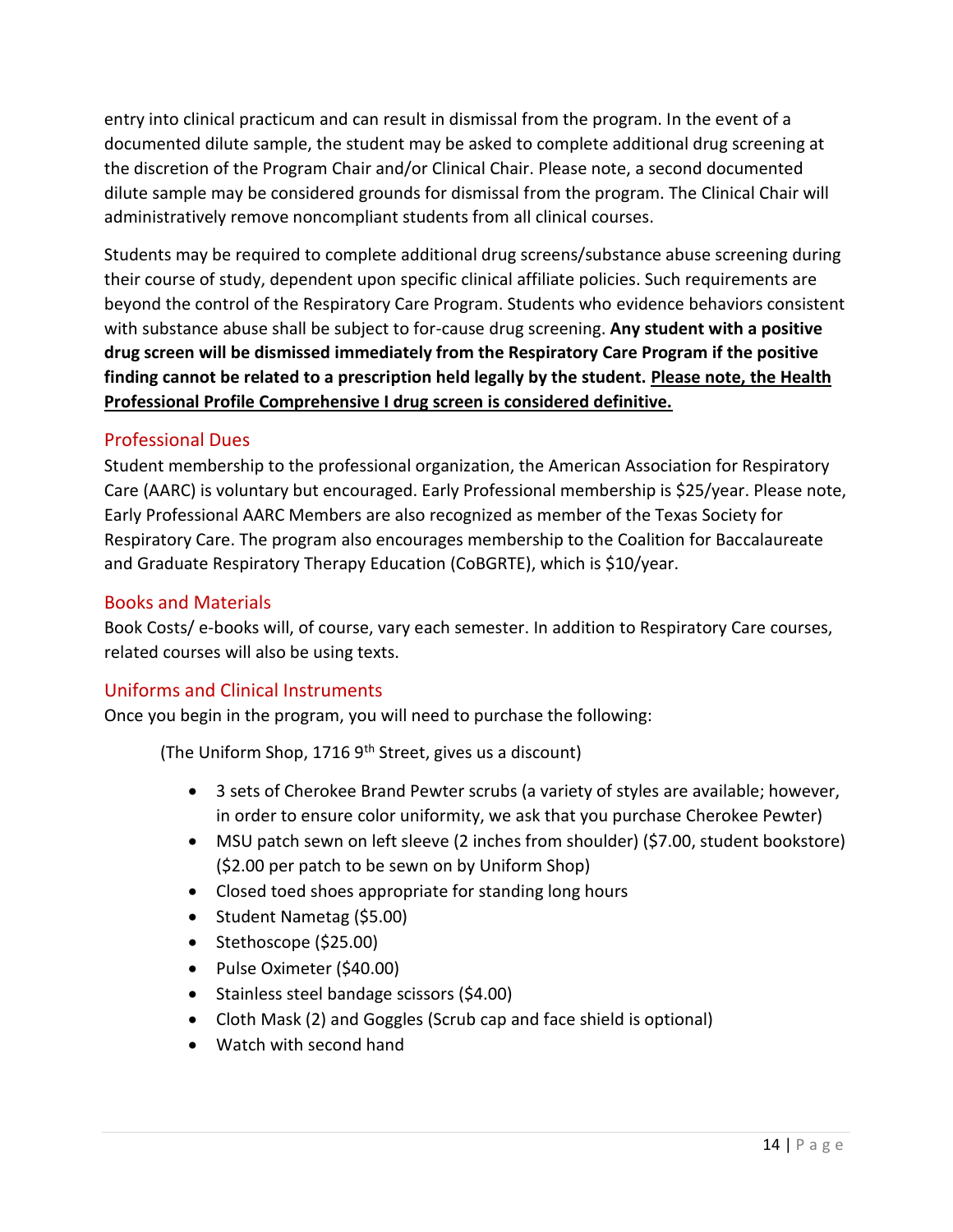### <span id="page-14-0"></span>Self-Assessment Exams and Passing Requirements

#### **Self-Assessment Exams (SAE):**

The SAE (self-assessment exam) is the complete RRT (registered respiratory therapist) exam that is given under true testing conditions and is written by the same group that administers the actual exam graduates will be required to pass in order to obtain the RRT credential.

#### **Secure Therapist Multiple-Choice SAE Exam**

Students will be required to score at the level of low cut (equivalent to the Certified Respiratory Therapist credential) in order to successfully complete the RESP 4432 Theoretical Applications course. Low cut score on the TMC Exam is noted to be a score of 88 correct answers out of 140 scored-items or 63%. Students will be required to repeat the examination in the event of failure to obtain a minimum of the low cut score. Please note retaking the exam will be at an additional cost to the student. If the exam is not successfully passed by the end of the semester, the student will receive an Incomplete for the course. As per MSU policy, the student will be granted an additional period for completion of coursework (i.e. SAE examination). All coursework associated with RESP 4432 Theoretical Applications must be completed within 30 days of the next long semester. Failure to complete the coursework will result in an "F" for the course.

#### **Secure Comprehensive Clinical Simulation SAE Exam**

Students will be required to score 60 in order to successfully complete RESP 4102 Clinical Patient Management (Passing score for CSE NBRC exam is 73). Students may repeat the examination in the event that the exam is not successfully passed the first time. The student may retake the exam as needed. Please note retaking the exam will be an additional cost to the student. If the exam is not successfully passed by the end of the semester, the student will receive an Incomplete for the course. As per MSU policy, the student will be granted an additional period for completion of coursework (i.e. SAE examination). All coursework associated with RESP 4102 Clinical Patient Management must be completed within 30 days of the next long semester. Failure to complete the coursework will result in an "F" for the course.

#### <span id="page-14-1"></span>Learning Resources

The MSU Texas Moffett Library houses a more than adequate collection of related medical, biological, psychological, and sociological collections. The library staff is more than willing to assist the student in locating reference materials and the use of various indexes.

#### <span id="page-14-2"></span>Academic Support Center

Located in Moffett Library, The Office of Tutoring and Academic Support Programs (TASP) offers a variety of resources designed to help students meet the demands of the college classroom. Our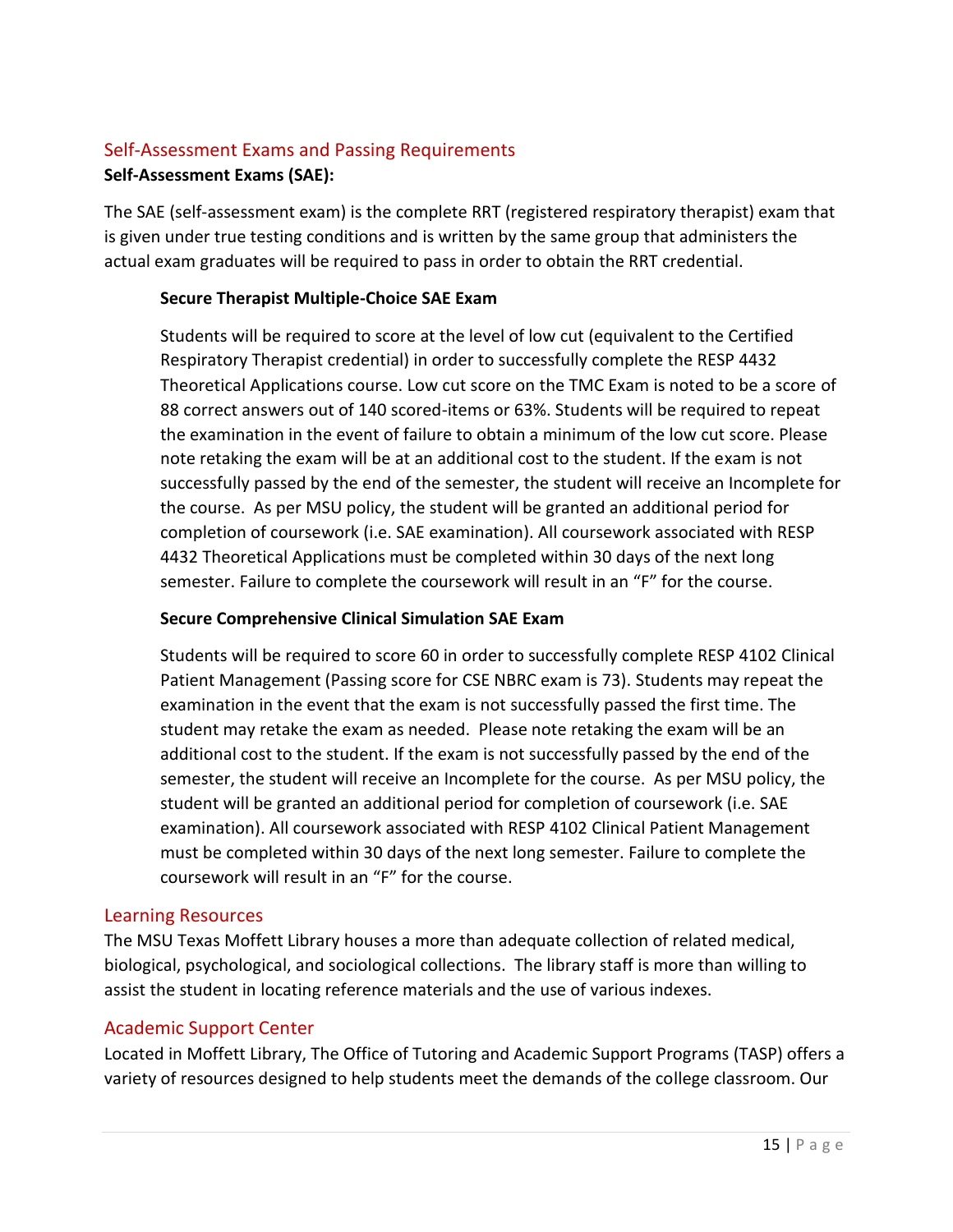mission is to provide the necessary support to help students achieve academic success. **[\(940\)](about:blank)  [397-4461](about:blank)**

#### <span id="page-15-0"></span>Counseling Center

The Midwestern State University Counseling Center, located at the corner of Hampstead and Louis J. Rodriquez Drive, serves as a resource for students seeking assistance for a wide variety of issues at no charge. [https://msutexas.edu/student-life/counseling/.](https://msutexas.edu/student-life/counseling/) As with any healthcare discipline, Respiratory Therapy faces enormous mental demands as part of our daily practice. Each student is encouraged to maintain proper emotional state in order to provide quality patient care to an acutely ill population. Students are encouraged to seek assistance when dealing with emotional issues or mental illness to include but not limited to depression, anxiety or stress, grief and loss, abuse, loneliness, anger issues, etc. Please note, students may be referred to the Counseling Center at the request of the Program Chair and/or program faculty if students are noted to demonstrate behaviors potentially harmful to themselves or others.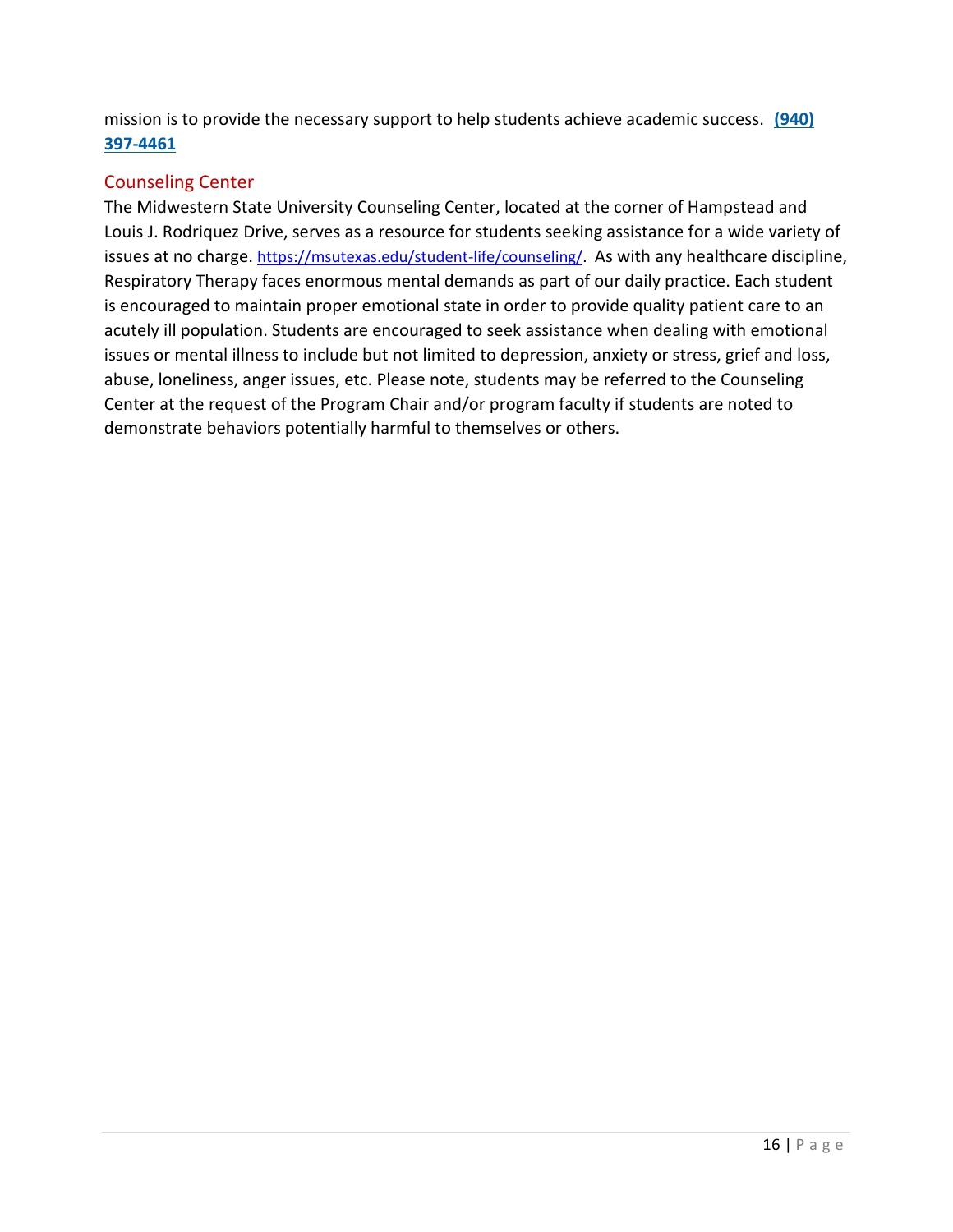### <span id="page-16-0"></span>**Program Expectations**

### <span id="page-16-1"></span>Standards of Conduct

Students will be withdrawn from the program if there is a **suspicion** of substance abuse during class or clinical training.

Anyone suspected of cheating, plagiarism, or falsifying clinical or classroom documents will be removed from the program (see section below titled ACADEMIC HONESTY). These strict guidelines are necessary to protect the patients and the hospitals.

Otherwise, if on any occasion the instructor feels that a student's conduct is not conducive to the learning atmosphere of the classroom or clinic, that student will be asked to leave. If an incident of misconduct does occur, the necessary faculty and/or administrative personnel will immediately evaluate the incident. The student has the right to due process at all times (see the section titled ACADEMIC PROBLEMS).

#### <span id="page-16-2"></span>Classroom Conduct Policy

It is the expectation that classes will be conducted in an adult fashion. Both instructors and students will be present, on time, and prepared to conduct the class as a learning environment. The instructor determines both the selection of subject matter and the learning style. When students disagree with an instructor, the necessity and efficacy of the subject material shall be restricted to after-class discussions by the students and instructor so as not to interfere with classroom learning objectives.

Students are expected to behave as professional Respiratory Care Practitioners (RCP).

#### <span id="page-16-3"></span>Attendance and Tardiness

ATTENDANCE AND TARDINESS POLICY

- a) Have good attendance, be on time and be prepared for each class. Notify the faculty member prior to the anticipated absence or tardiness.
- **b)** Attendance Punctuality to class is imperative. Exams will be given during the first part of class with an allotted amount of time. If the student is late, they will be given the remaining time to finish the exam. At the end of the allotted time, all exams must be turned in, complete or not. Regular class attendance is required. No distinction is made between excused and unexcused absences unless absence has been cleared through the office of the Dean of Students, Athletic Department, or Academic Affairs. Two late arrivals equal one absence. The following policy will be enforced: Greater than five absences will result in instructor-initiated drop from the class. Prior absence approval may be granted after review by the professor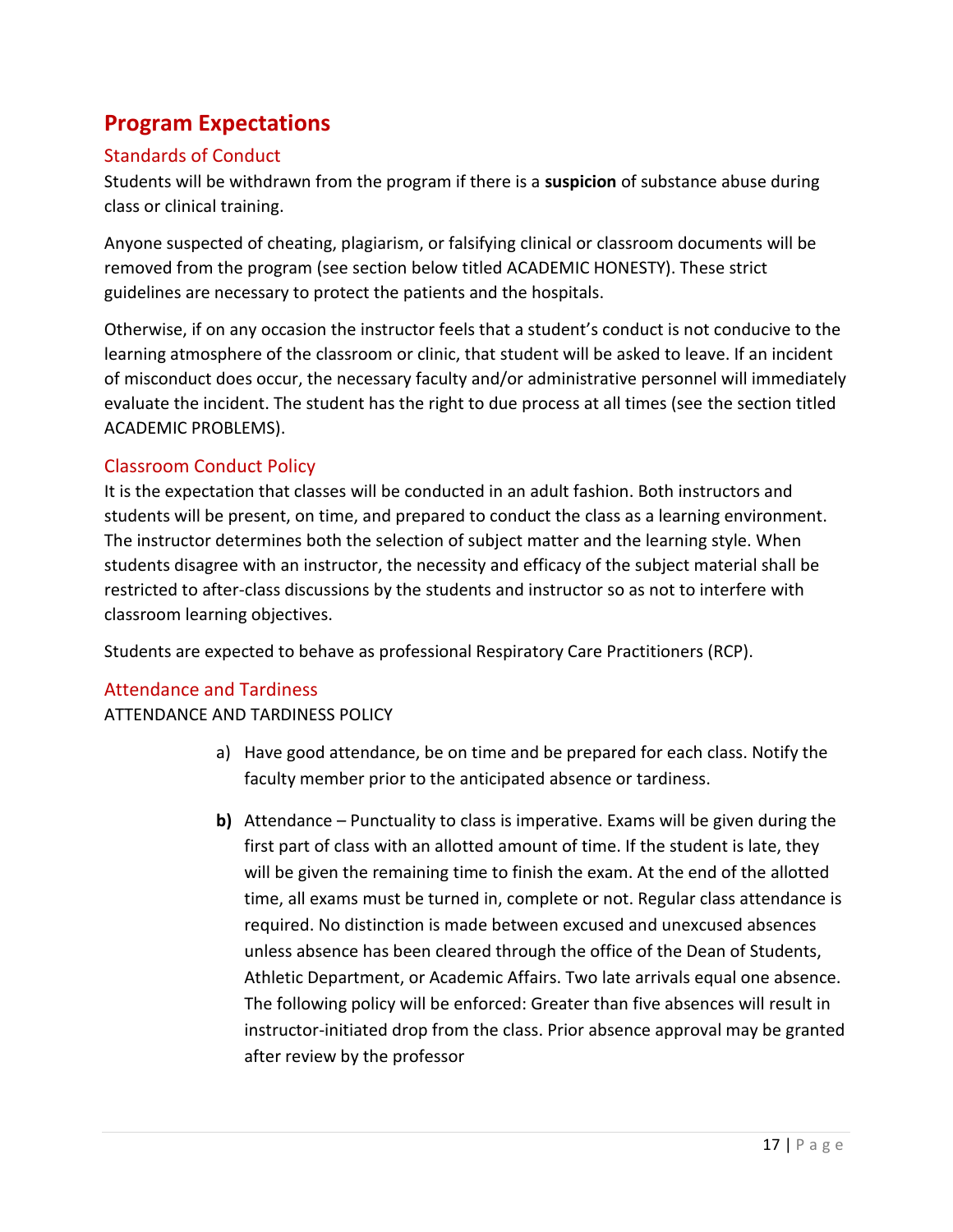#### <span id="page-17-0"></span>Respiratory Care Student Conduct/Guidelines in Clinical Skills Laboratory

The Clinical Skills Laboratory is provided to the students of the Respiratory Care program under the supervision of faculty. The labs are designed to provide opportunities for the student to learn and practice basic skills in preparation for the administration of quality patient care. It is the intent of the Respiratory Care program Faculty to provide a student-centered learning environment that will promote critical thinking and assist the student to be successful in their acquisition of skills obtained during scheduled and unscheduled clinical skills laboratory time. The following guidelines are important and consistent with the student transitioning to a professional Respiratory Therapist.

#### <span id="page-17-1"></span>EMOTIONAL AND PHYSICAL REQUIREMENTS

- a. The student is expected to manage their emotional stability in various situations allowing them to perform in stressful environments produced by academic studies and clinical skills laboratory simulations.
- b. Students are required to have the emotional and physical ability to perform specific clinical applications while in the clinical skills laboratory. Those requirements are as follows:
	- ●**Comprehension:** comprehend and process information and calculations
	- ●**Tactile:** use of touch
	- ●**Hearing:** use of auditory sense
	- ●**Vision:** use of sight
	- ●**Critical thinking:** ability to problem solve
	- ●**Communication:** Communicate effectively in interactions with others verbally, nonverbally, and in written form.
	- ●**Behavioral:** emotional and mental stability

#### <span id="page-17-2"></span>APPROPRIATE BEHAVIOR

a. Courteous behavior is always expected from the student. This includes maintaining a sound level conducive to verbal communication and learning; and exhibiting respectful behavior towards peers, faculty, and staff.

#### <span id="page-17-3"></span>**SAFETY**

- a. The personal safety of the student in the skills lab is essential. It is the student's responsibility to familiarize themselves with the operation and function of the laboratory equipment.
- b. Report broken or unsafe equipment immediately to the faculty or staff.
- c. Take precautions to prevent injuries caused by sharp instruments or devices while practicing in the skills lab.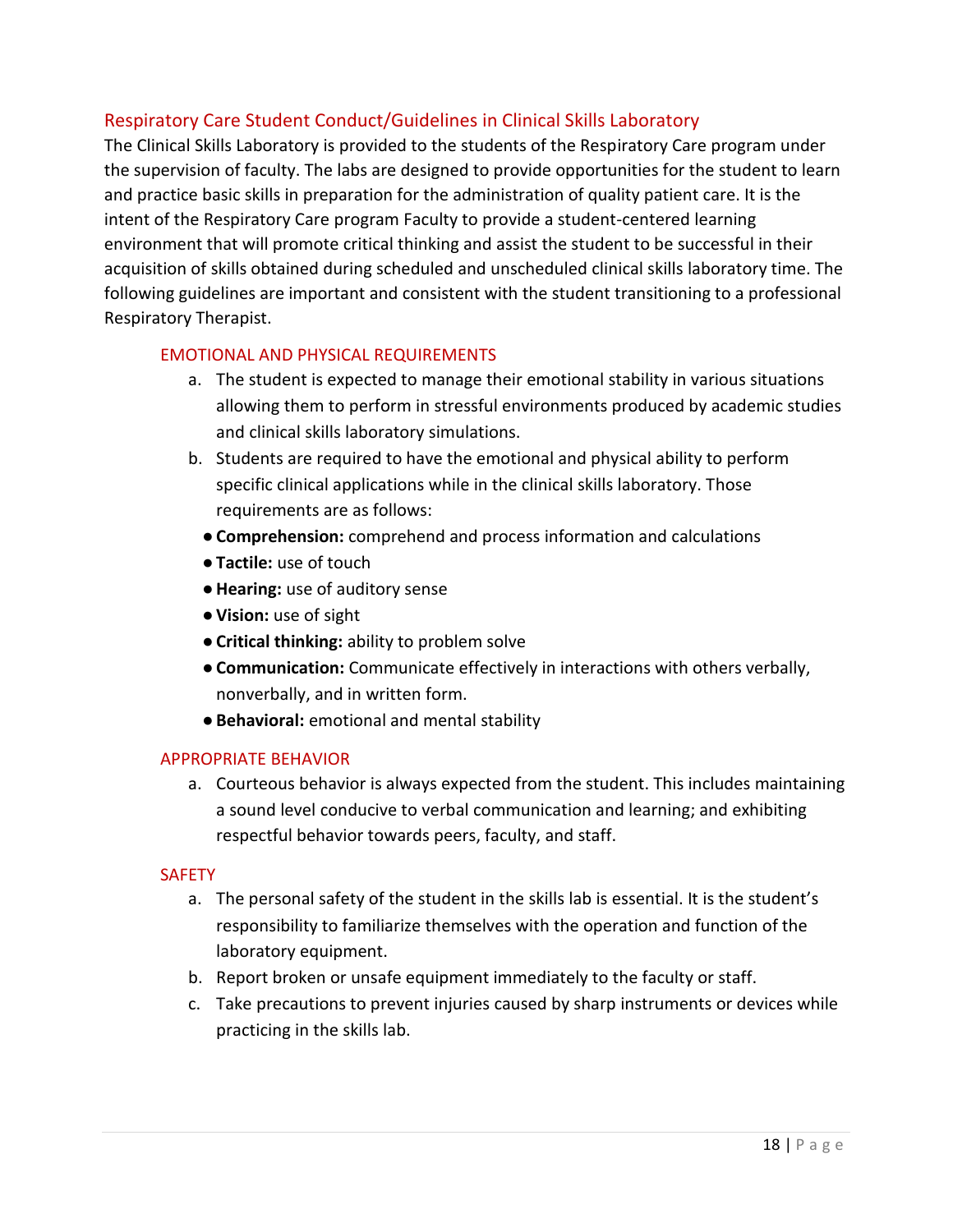#### <span id="page-18-0"></span>PREPARATORY ASSIGNMENTS

a. All clinical application pre-assignments must be completed prior to the scheduled clinical lab time. Preparation is necessary for the student to be successful in the acquisition of skills.

#### <span id="page-18-1"></span>ELECTRONIC DEVICES

- a. Personal laptops and devices are allowed in the clinical skills laboratory to take notes and for educational purposes. It is asked that the students refrain from accessing social media sites while in educational situations.
- b. It is asked that cell phones be on silent mode in the clinical skills laboratory.
- c. Electronic devices will not be allowed during check-offs.

#### <span id="page-18-2"></span>DRESS CODE

- a. Activities in the clinical skills laboratory include climbing in and out of bed, exposing limbs, and working in close proximity with other students.
- b. Clothing during the summer labs should be worn which allows for comfort during physical activity and demonstrates consideration for the modesty of all students.
- c. Scrubs will be required during clinical skills laboratory during the Fall and Spring semesters. Scrubs should be pressed, clean, and display patch on the left shoulder as required for clinical.

#### <span id="page-18-3"></span>**HOUSEKEEPING**

a. Prior to leaving the clinical skills laboratory area the student is required to, clean their work space and put designated equipment away.

#### <span id="page-18-4"></span>OPEN LAB TIME

- a. The clinical skills laboratory is open daily from 8am-5pm, Monday-Friday. The student may use the clinical skills laboratory during open lab time for skills practice.
- b. Students who are facing difficulties completing specific skills in the lab will need to schedule time with their instructors for skills remediation.

#### <span id="page-18-5"></span>LABORATORY COMPETENCIES/CHECK-OFFS

- a. All assigned competencies must be successfully completed by the student in order to complete the course. If a student is not successful in completing a competency, they will be given an opportunity to repeat the competency with a 10-point deduction.
- b. Failure to complete the competency on the second attempt will result in remediation and a final attempt at completing the competency with an additional 15-point deduction.
- c. Failure to successfully complete a laboratory competency on the final attempt will result in failure of the clinical skills laboratory course, preventing the student from progressing in the program.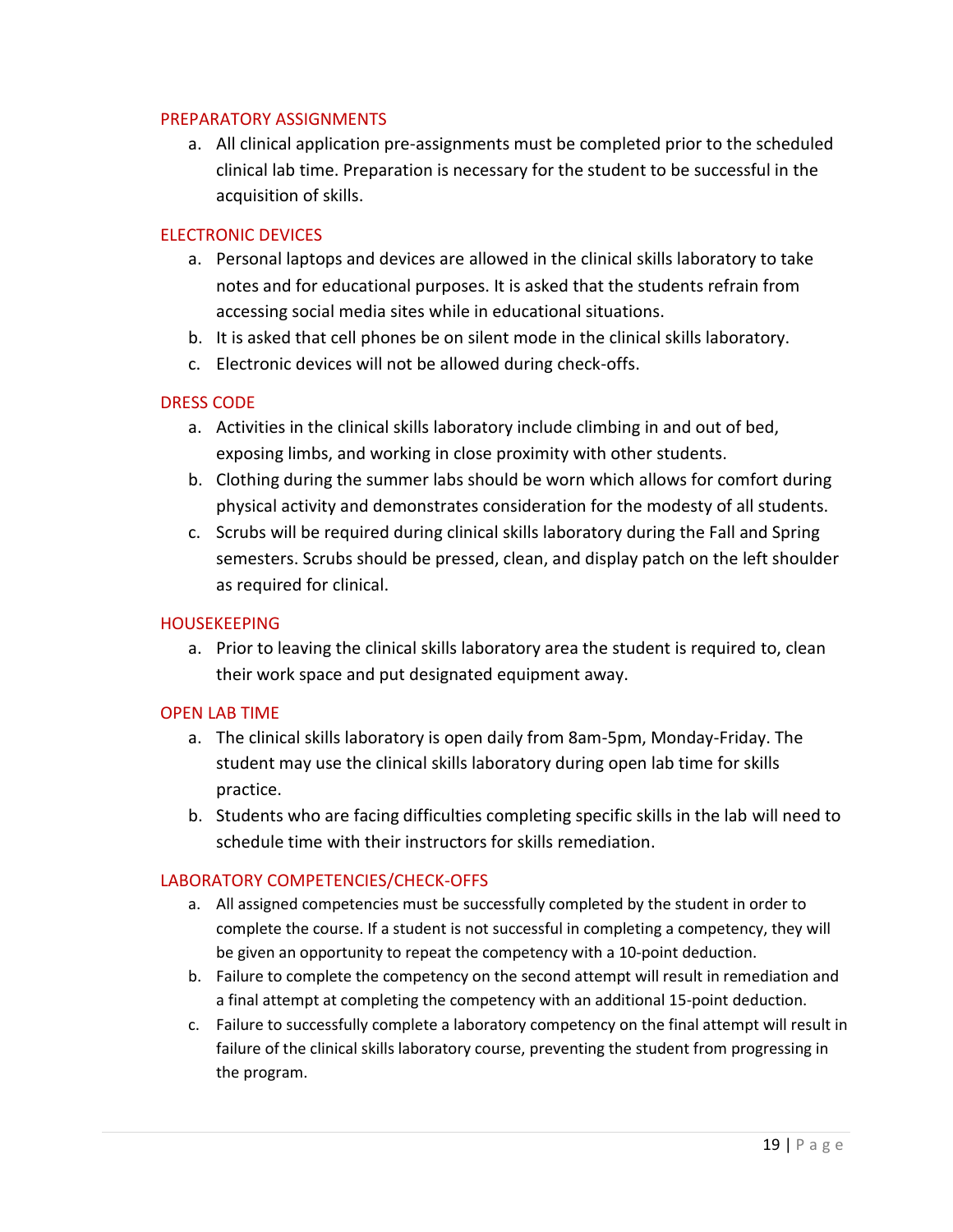#### <span id="page-19-0"></span>ATTENDANCE POLICY

a. Clinical skills laboratory attendance and participation is essential. Daily attendance records will be kept and each missed lab will result in a 20% reduction in the lab attendance grade. Make-up for any time that is missed from lab is the responsibility of the student, not the faculty. Prior absence approval may be granted as deemed necessary by the professor.

#### <span id="page-19-2"></span><span id="page-19-1"></span>Classroom and Lab Incident Categories

#### Category I:

Any student committing one of more of the following offenses will be subject to **immediate** removal from the program.

- 1. Coming to the classroom or lab under the influence of alcohol or any nonprescribed drugs that adversely affects the student's performance. Bringing said drugs or alcohol into the classroom or lab. Consumption of these drugs or alcohol while in the classroom or lab.
- 2. A verbal or physical act of aggression against staff, students or faculty.
- 3. Deliberate destruction or damage to classroom, lab, patient simulator, student, visitor, or equipment.
- 4. Theft
- 5. Plagiarism
- 6. Academic dishonesty
- 7. Recurrent rude or unprofessional behavior.

#### <span id="page-19-3"></span>Category II:

Any student committing any of the following offenses will be subject to the disciplinary considerations below:

- 1. Causing damage to equipment or property through negligence.
- 2. Repeated low performance in classroom or lab.
- 3. Failure to follow classroom and lab guidelines.

1<sup>st</sup> Incident - Probation

 $2<sup>nd</sup>$  Incident -Dismissal from the Respiratory Care Program (not necessarily Midwestern State University)

Probationary status will continue for the duration of the student's time in the program.

#### <span id="page-19-4"></span>Category III:

Any student committing the following offenses will be grounds for the action listed:

- 1. Failure to follow published departmental rules or policies.
- 2. Excessive absenteeism. Excessive absenteeism is defined by faculty and course syllabus.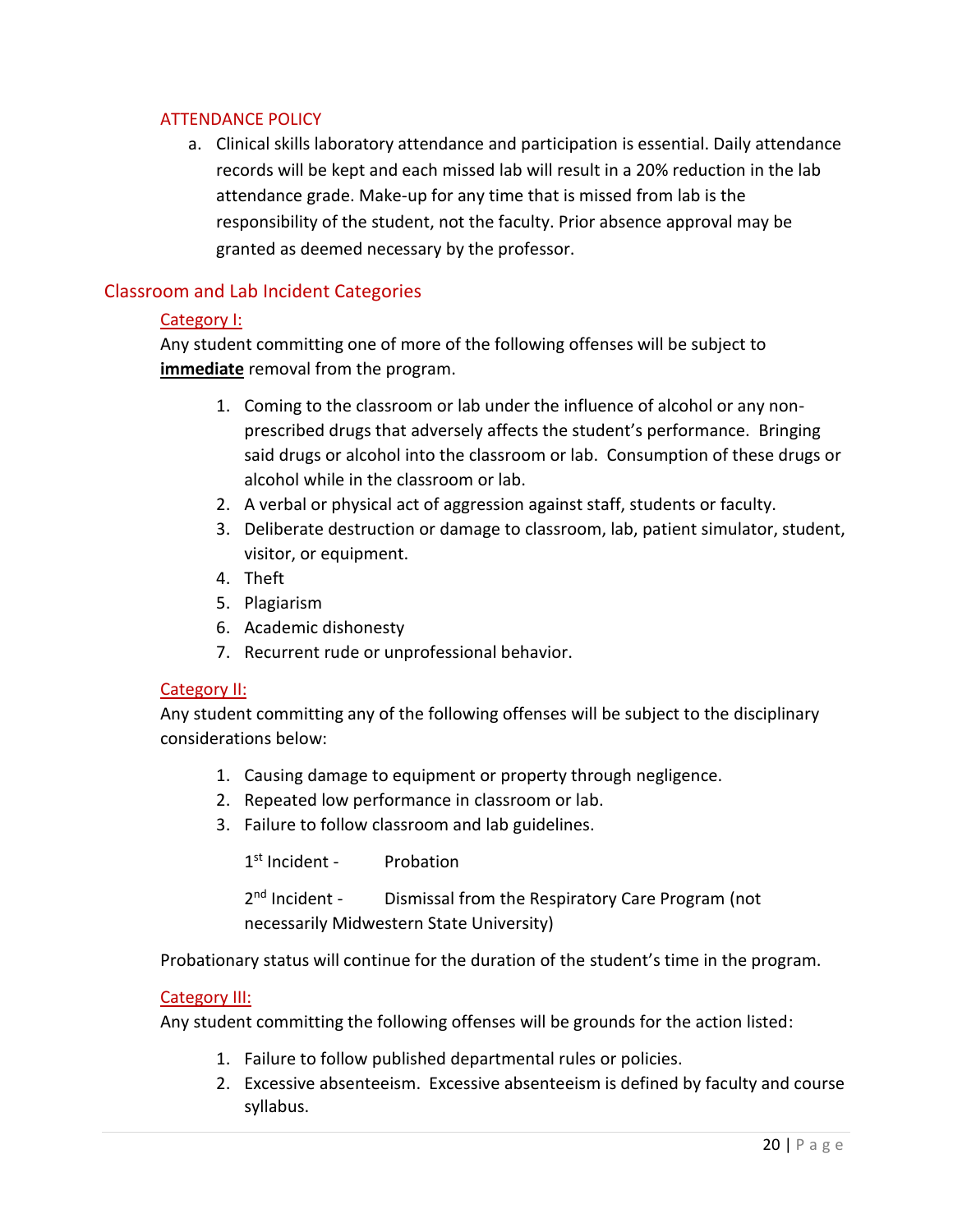| 3. Excessive tardiness. Excessive tardiness is defined by faculty and course<br>syllabus. |                  |                                                                                              |
|-------------------------------------------------------------------------------------------|------------------|----------------------------------------------------------------------------------------------|
|                                                                                           | $1st$ Incident - | Written Reprimand                                                                            |
|                                                                                           | $2nd$ Incident - | Probation                                                                                    |
|                                                                                           | $3rd$ Incident - | Dismissal from the Respiratory Care Program (not<br>necessarily Midwestern State University) |

All Category III offenses are cumulative throughout the program.

#### <span id="page-20-0"></span>**APPEAL PROCEDURE**

A student may appeal a Classroom or Lab Incident Form action to the Program Director (see form below).

#### <span id="page-20-1"></span>CLASSROOM AND LAB INCIDENT FORM

#### **CLASSROOM AND LAB INCIDENT FORM**

Program administration shall be notified of serious problems. This form must be filed with the department chair within five (5) working days of the reported incident.

| Date of Incident____________________                                                                                                                                 |  |
|----------------------------------------------------------------------------------------------------------------------------------------------------------------------|--|
|                                                                                                                                                                      |  |
| ,我们也不会有什么。""我们的人,我们也不会有什么?""我们的人,我们也不会有什么?""我们的人,我们也不会有什么?""我们的人,我们也不会有什么?""我们的人<br>,我们也不会有什么。""我们的人,我们也不会有什么?""我们的人,我们也不会有什么?""我们的人,我们也不会有什么?""我们的人,我们也不会有什么?""我们的人 |  |
| (Use additional sheets if necessary)                                                                                                                                 |  |
|                                                                                                                                                                      |  |
| Category of Incident: $\Box$ $\Box$ $\Box$ $\Box$ $\Box$                                                                                                             |  |
| This section for Program use only                                                                                                                                    |  |
| Incident appealed to the Program Director: Yes $\Box$ No $\Box$ Date of Appeal:                                                                                      |  |
| If yes, attach results of appeal and the action taken by the Program Director to this sheet.                                                                         |  |
|                                                                                                                                                                      |  |
|                                                                                                                                                                      |  |
|                                                                                                                                                                      |  |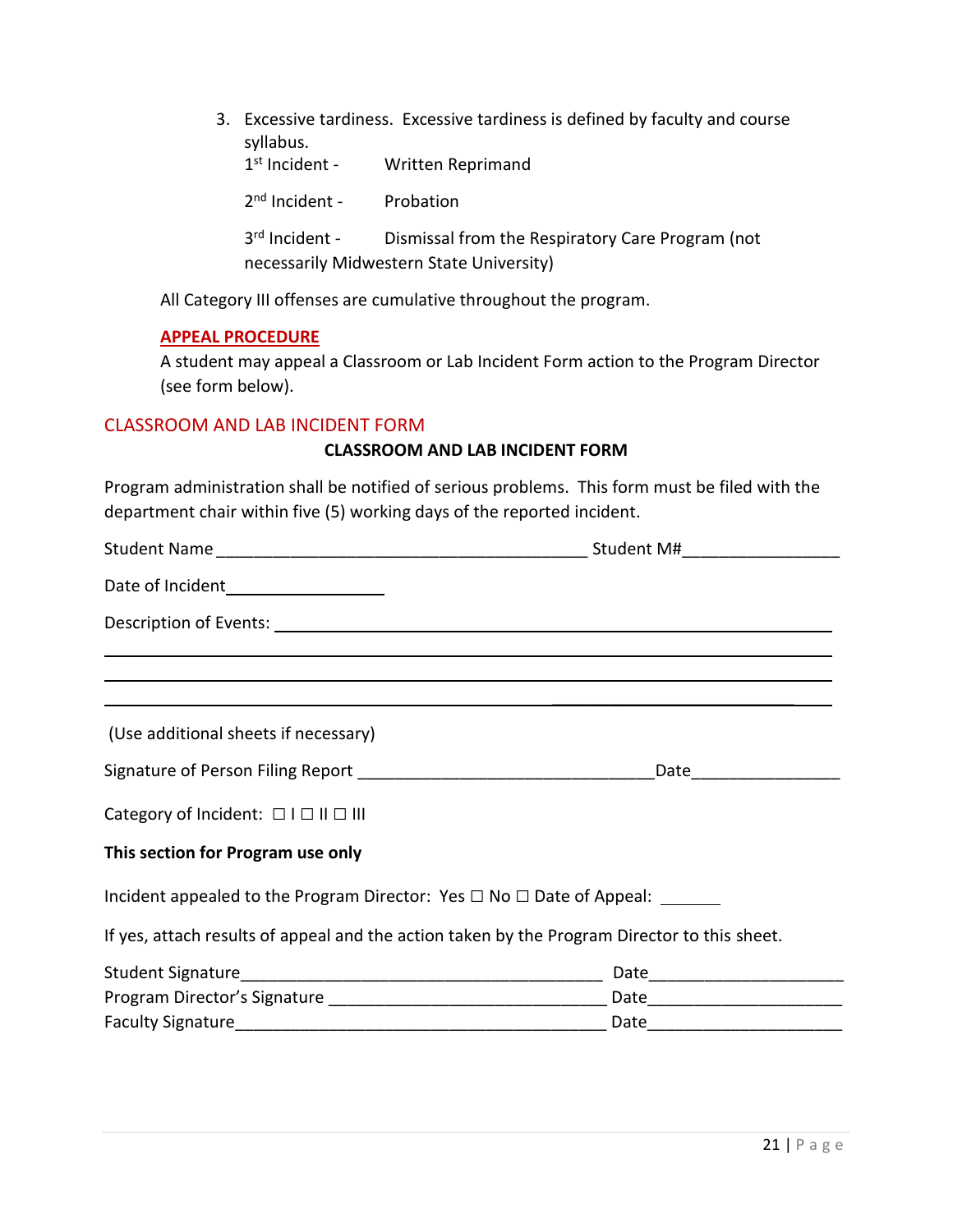#### <span id="page-21-0"></span>Respiratory Care Student Conduct at Clinical Sites

#### **Clinical Education Assignments/Rotations/Expectations**

The clinical education experiences are a privilege earned by successful progression through the academic curriculum and not a right of enrollment in the curriculum. All appropriate course work must be successfully completed in the prescribed sequence before a student will be allowed to participate in the clinical education portion of the curriculum (refer to pre-requisites for each clinical practicum). Clinical education experiences are not to be arranged by the student, but are the responsibility of the Director of Clinical Education and the Program Director. The committee, based on the number of students and the clinical space available with academic performance taken into consideration, will make clinical assignments. A student may request to rotate through a particular hospital or city; however, there is no guarantee all requests can be fulfilled due to clinical space limitations. Roommates on the same clinical rotation will be taken into consideration. Please note that the majority of clinical education experiences will be completed with but are not limited to clinical affiliates in Wichita Falls, the Dallas/Fort Worth area, Lubbock as well as Southern Oklahoma. Although most clinical education experiences will be completed in these areas, some assignments may be outside of these identified areas.

#### Students are expected to behave as a professional Registered Respiratory Therapist (RRT).

<span id="page-21-1"></span>Appropriate professional behavior is described by the following:

#### CLINICAL ATTENDANCE –

- a. Have good attendance and arrive 15 minutes before the shift begins and be prepared. Notify the Director of Clinical Education and the clinical site at least one (1) hour prior to the shift anticipated absence or tardiness.
- b. Attendance All unexcused absences will be made up in **double time**. The make-up schedule is determined as the discretion of the Director of Clinical Education, faculty, or designated clinical preceptor. All make-ups must be approved by the Director of Clinical Education. Time not made up before the end of the semester schedule will result in the student receiving an "I", incomplete, for the semester grade. Time not made up within 30 days of the first long semester will result in the grade being changed to an "F" as per school policy.
- c. Obtaining an Excused Absence from Clinical The Director of Clinical Education should be notified 24 hours in advance of the expected absence, whenever possible.

Written documentation by a physician must be presented for absences of three consecutive days or at the request of the Director of Clinical Education. A student may be requested to clear student health prior to returning to clinic.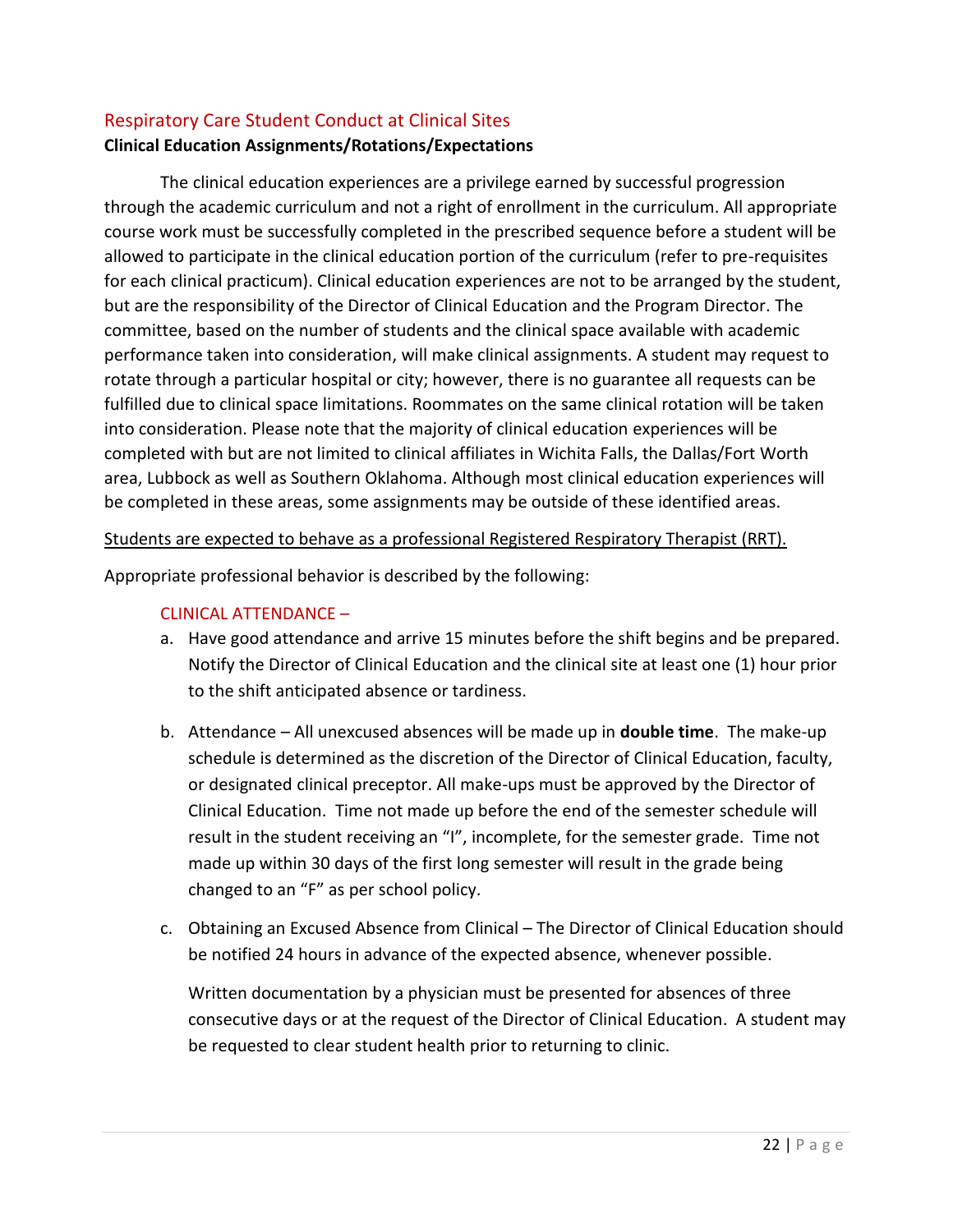- d. Tardiness All late time will be made up in **double time**. Excessive tardiness may be considered a professional deficiency and may result in probation or dismissal from the program.
- e. Leave of Absence- Leave of absence shall be considered on an individual basis. Leave shall be granted only for reasons such as military service, extended illness and personal emergencies. The Director of Clinical Education must approve all leave of absences of clinical.
- f. Bereavement Leave In case of death in the immediate family (mother, father, grandmother, grandfather, brother, sister, child or spouse) a three-day leave will be granted. This time does not need to be made up.
- g. Special Consideration for Time Off Each student should attempt to schedule appointments with physicians and dentists during his/her free time.

In special cases, permission may be granted by the Clinical Director so that a student may keep appointments during clinical rotations.

h. Students should be aware that the program makes a clear distinction between supervised clinical activities and those activities associated with student employment in a clinical facility. Students must not complete clinical coursework while in an employee status at a clinical affiliate. Students shall not receive any form of remuneration in exchange for work they perform incident to their clinical education coursework and experiences. Students must not be used to substitute for clinical, instructional or administrative staff.

#### <span id="page-22-0"></span>ETHICAL AND PROFESSIONAL BEHAVIOR

a. Maintain professional appearance, conduct and professional ethics as related to the job or course.

b. Keep department or area decorum by refraining from loud boisterous behavior.

c. Address all clinical instructors and supervisors with respect and dignity befitting their position.

d. Do not accept tips or gratuities from patients or members of a patient's family.

e. Do not receive or place personal phone calls or visits while assigned in the clinical setting. \*This includes the use of personal cell phones.

f. Follow the professional conduct policies of the department.

g. Maintain patient confidentiality. Refrain from discussing the patient's condition and/or diagnosis in any way other than an educational setting.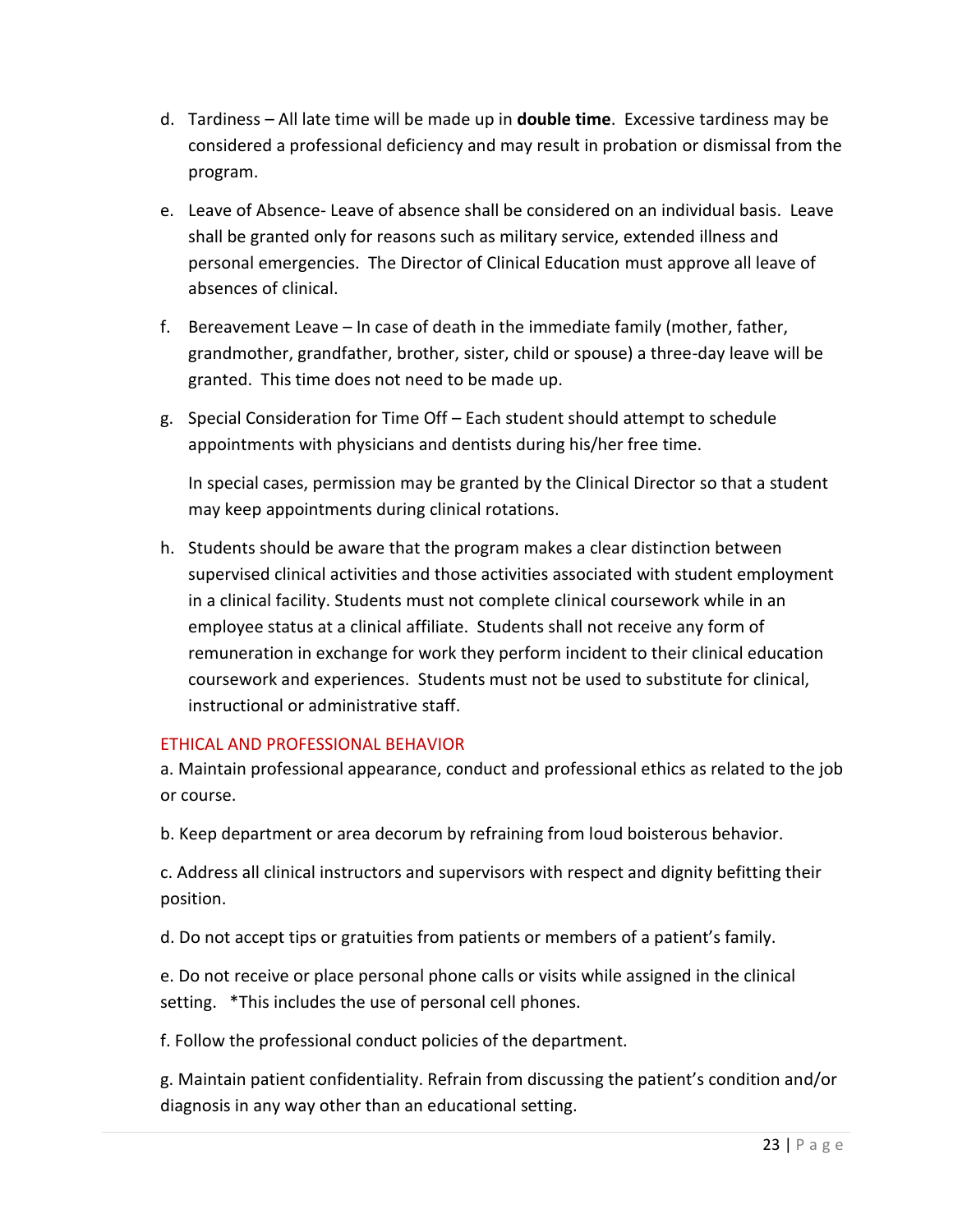#### <span id="page-23-0"></span>**ATTITUDE**

Contribute to a positive social environment within the department. Possess the ability to work with members of the health care team, patients and the public. Graciously accept constructive criticism and make an effort to change. Function effectively in a stressful environment.

#### <span id="page-23-1"></span>**DEPENDABILITY**

Behave in a dependable manner, complete assignments and make good judgment on job related decisions. Behave in a self-directed manner and be responsible for his/her own actions.

- a. Remain in the assigned department or area, unless released by the clinical instructor.
- b. Be with his/her assigned therapist at all times or a location that the therapist has released the student to. The student must also inform the therapist of the expected time of the student's return.
- c. Lunch and other breaks are according to department / facility policies. Typically, lunch is 30 minutes in length and **you must remain on campus** during your lunch and other breaks.
- d. Be responsible to the staff therapist or technician to whom he/she is assigned at clinical sites.
- e. Remain at the clinical facility throughout the entire assigned shift, unless otherwise released by the Director of Clinical Education.
- f. Refrain from visiting/stopping by clinical facilities other than the clinical facility to which you have been assigned by the Director of Clinical Education.

#### <span id="page-23-2"></span>PROBLEM SOLVING AND DECISION MAKING

Discover problems, find workable solutions and make appropriate and effective decisions.

#### <span id="page-23-3"></span>**COMMUNICATION**

Provide effectiveness in communicating within the health care setting with members of the healthcare team, with patients and the public.

#### <span id="page-23-4"></span>CONTINUE TO LEARN

Actively participate in learning new procedures and techniques. Attend continuing education activities

#### <span id="page-23-5"></span>ADAPTABILITY

Adjust to organizational changes including scheduling, accommodating changes in the workload, and changes within the hospital.

#### <span id="page-23-6"></span>**PRODUCTIVITY**

The RCP is well organized, uses time wisely, knows how to prioritize, and maintains a high quality of productive work.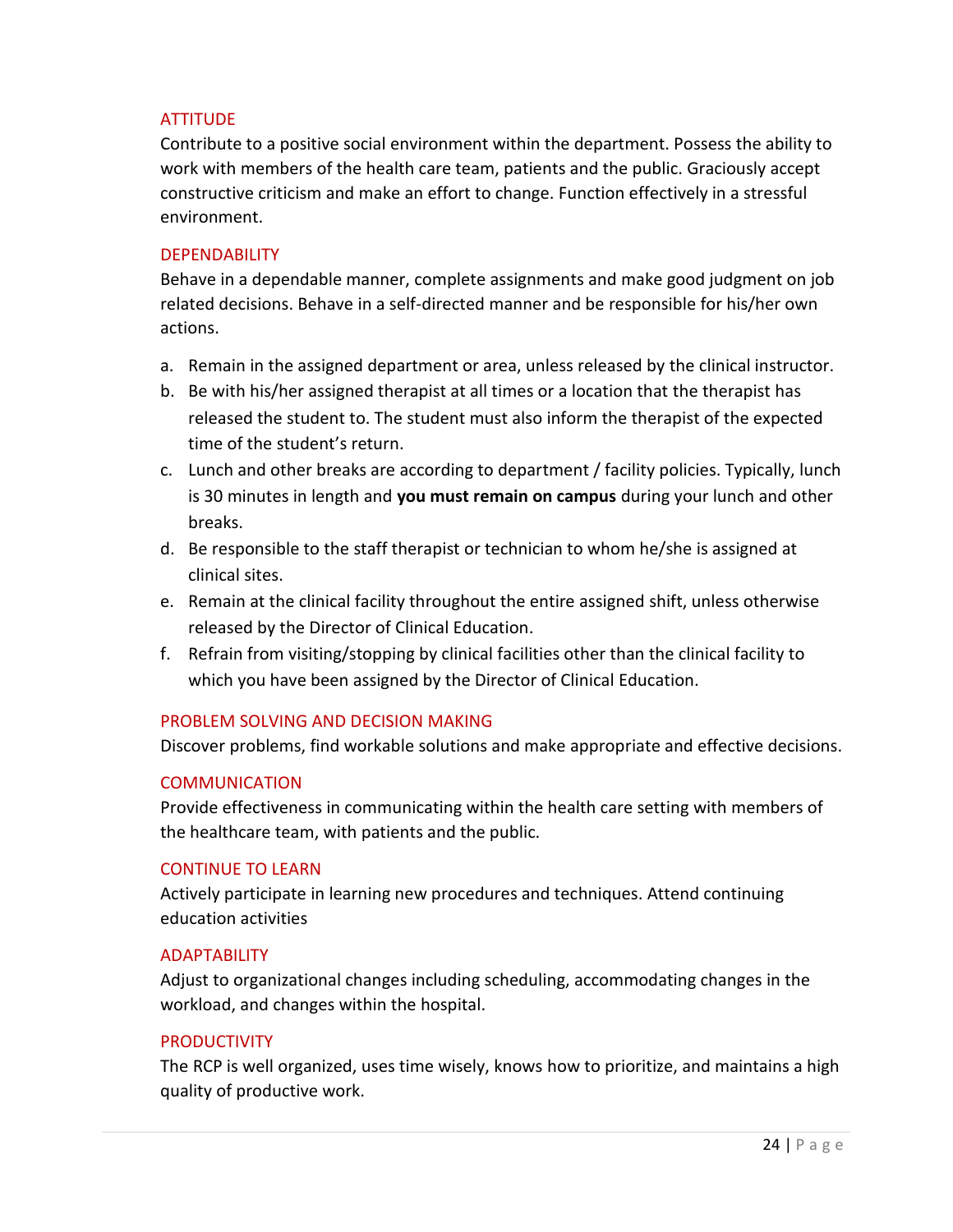#### <span id="page-24-0"></span>PROFESSIONAL ACTIVITIES –

Pursue professional credentials. Become a member of the national/state/local associations.

**Please note, failure on the part of the student to conduct himself/herself professionally at all times will place the student in a position of possible disciplinary action by the student disciplinary code of the program.** 

#### <span id="page-24-1"></span>Supervision during Clinical Rotations

During clinical rotations, a Respiratory Therapist or equivalent person will be available for consultation. This includes faculty, designated community preceptors, or hospital and school management. It is the student's responsibility to contact appropriate supervisory personnel immediately when an urgent situation arises.

#### <span id="page-24-2"></span>Transportation to Clinical Rotations/Off-Campus Events

Clinical experiences require students to travel to sites off the college campus. Clinical is taught at hospitals and other health care facilities in the surrounding area. Transportation to the clinical site is the responsibility of the student.

Students may be required to attend off-campus seminars, field trips, or other courses scheduled by the faculty. Transportation to any off-campus event is the responsibility of the student.

#### <span id="page-24-3"></span>Social Media in Clinical Rotations

Social networking websites provide unique opportunities for students to get to know one another, share experiences, and keep in contact. As with any public forum, it is important that users of these sites are aware of the associated risks and act in a manner that does not embarrass the students, the Respiratory Care Program, and the University. It is also important to ensure patient information is not made publicly available. The Respiratory Care Program has adopted the following guidelines to assist students in carefully using these sites.

<span id="page-24-4"></span>**A. Personal Privacy** - Set students' profiles on social networking sites so that only those individuals whom the students have provided access may see one's personal information. Evaluate photos of students that are posted to these sites and "untagging" photos that depict the student in what may be construed as compromising situations. Be aware of the security and privacy options available to them at any sites where students' post personal information. Keep in mind that privacy settings are not impervious, and information can be shared willingly or unwillingly with others, even with "Friends Only" access.

<span id="page-24-5"></span>**B. Protection of Patient Information** - Comments made on social networking sites should be considered the same as if they were made in a public place in the clinical setting. HIPAA rules apply online, and students may be held criminally liable for comments that violate HIPAA. Remember that simply removing the name of a patient does not make them anonymous. Family members or friends of that patient or of other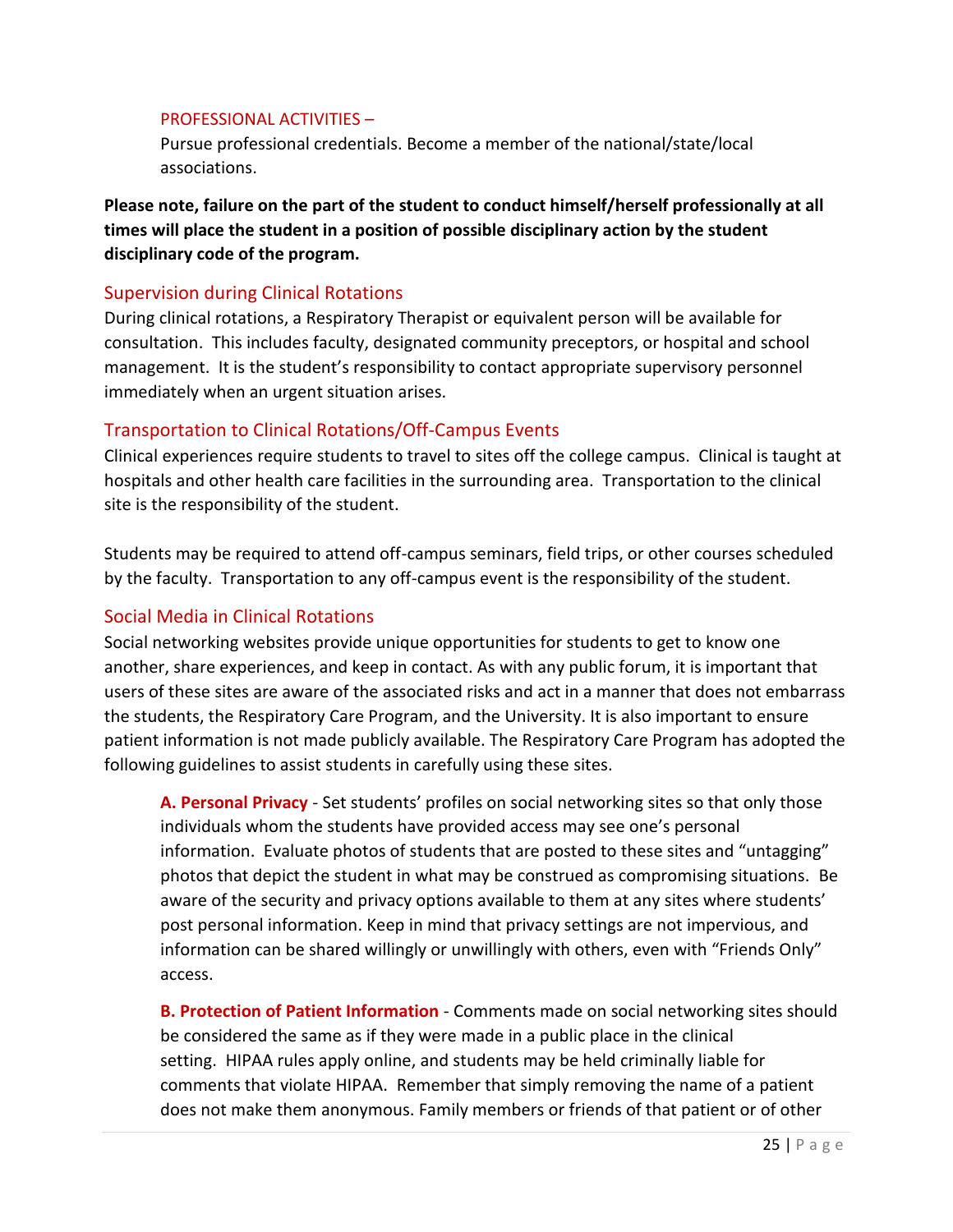patients the student is caring for may be able to determine to whom the student is referring based on the context.

<span id="page-25-0"></span>**C. Professionalism**- Use of these sites can have legal ramifications. Comments made regarding care of patients, that portray the student, or a colleague in an unprofessional manner can be used in court or other disciplinary proceedings. Statements made under students' profile are attributable to the student and are treated as if the student verbally made that statement in a public place. Use discretion when choosing to log onto a social networking site at school. Keep in mind that the use of these sites during lecture and clinical assignments is prohibited. Keep in mind that photographs and statements made are potentially viewable by future employers. Students may be subject to disciplinary actions within the University for comments that are either unprofessional or violate patient privacy. Remember that each student is representing MSU and the Respiratory Care Program when logging on to a site and make a comment or post a photograph.

<span id="page-25-1"></span>**D. Hospital Policy** – Midwestern State University faculty and students are the guests of our clinical affiliate. As such, it is required that both faculty and students to adhere to professional conduct and affiliate policies associated with the use of social media.

#### <span id="page-25-2"></span>Electronics in Clinical Rotations/Classroom

Cellular phones, tablets, or any other electronic equipment, etc. (gaming devices, devices capable of internet connections, MP3 players) should not disrupt class and will not be allowed in patient care areas at clinic sites. These devices should be limited to breaks and/or emergency situations. Individual hospital policy may require you to keep your cellular phones out of clinical areas and prohibit the use of cellular phones.

#### <span id="page-25-3"></span>Student Employment

Off campus, employment is the student's responsibility. The Program Director and/or Director of Clinical Education will counsel the student if classroom and/or clinical performance is below average.

#### <span id="page-25-4"></span>Academic Honesty

Cheating is the giving of information or material with the intention of wrongfully using it to aid oneself or another student in academic endeavors. The Respiratory Care faculty expects honest behavior from students in relation to performing patient care, written examinations, papers, or any other assignment. The faculty considers sharing testing instruments, past or present, as a violation of academic honesty.

Every student and faculty member has the responsibility to promote the highest standards of honesty, which should include whatever kind of personal intervention necessary to eliminate dishonest conduct. Evidence of cheating in any Respiratory course will result in a grade of "F" and referral to the office of the Vice President of Student Affairs.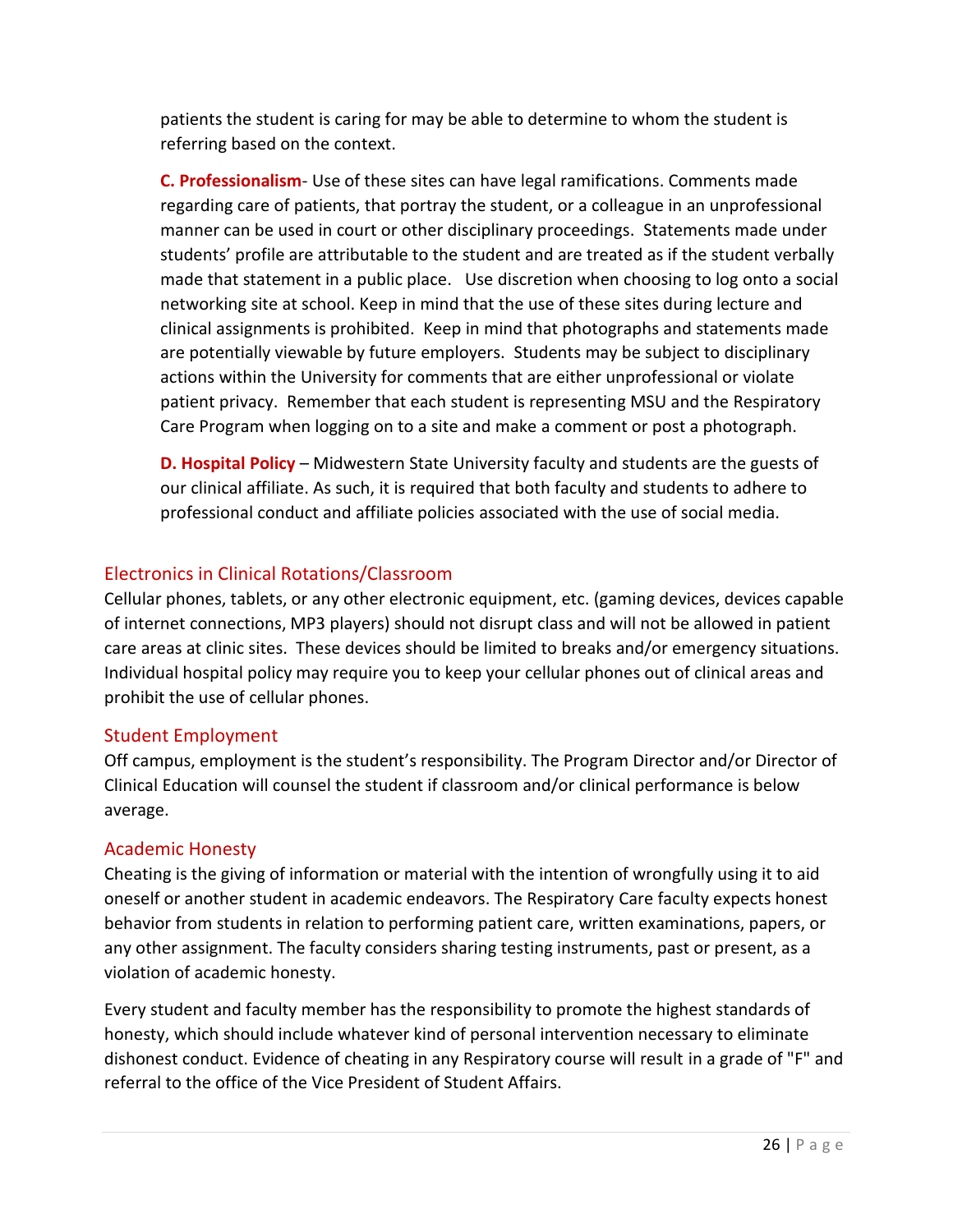#### <span id="page-26-0"></span>Academic Problems

In the event a student has a grievance, the student will use the following procedure to reconcile problems:

- 1. Confer with the faculty teaching the course or clinical instructor. If the issue is not resolved then,
- 2. Confer with the program director. If the issue is not resolved then,
- 3. Confer with the Dean of Health Sciences and Human Services. If the issue is not resolved then,
- 4. Appeal to the COHSHS Appeals Committee

Within the College of Health Sciences and Human Services, two policies may apply. First, is the Appeal of Course Grade. This policy applies when the student wishes to appeal a course grade. There are ONLY two bases on which a student may appeal a course grade:

- 1. The student has not been evaluated according to the same criteria as his or her classmates, OR
- 2. An error has been made in grading and/or posting.

A copy of this policy may be found on the College of Health Sciences and Human Services website: [https://msutexas.edu/academics/hs2/\\_assets/files/appeal-policy-notice.pdf](https://msutexas.edu/academics/hs2/_assets/files/appeal-policy-notice.pdf)

#### <span id="page-26-1"></span>Grading Policy

In the Respiratory Program, each student is evaluated on a scheduled basis as to the comprehension of theoretical concepts, safe performance and psychomotor skills in clinical areas, and ethical and affective behavior expected of the professional practitioner.

The Respiratory Care Program uses the following grading system:

 $100 - 90% = A$  $89 - 80\% = B$  $79 - 75\% = C$  $74 - 60\% = D$  $<$ 59% = F

#### <span id="page-26-2"></span>Academic Standards and Requirements

- 1. The core curriculum of the Respiratory Care Program is comprehensive in nature, i.e., each course building upon the material learned in previous courses. Courses within the curriculum are taught once a year. Therefore, each course must be taken as part of a lock-step sequence and passed with at least a grade of "C" in order to progress in the program curriculum.
- 2. The typical curriculum schedule is found within this handbook.
- 3. Individual course grading policies are the responsibility of the course instructors and will be stated in the course outline (syllabus) at the beginning of each course.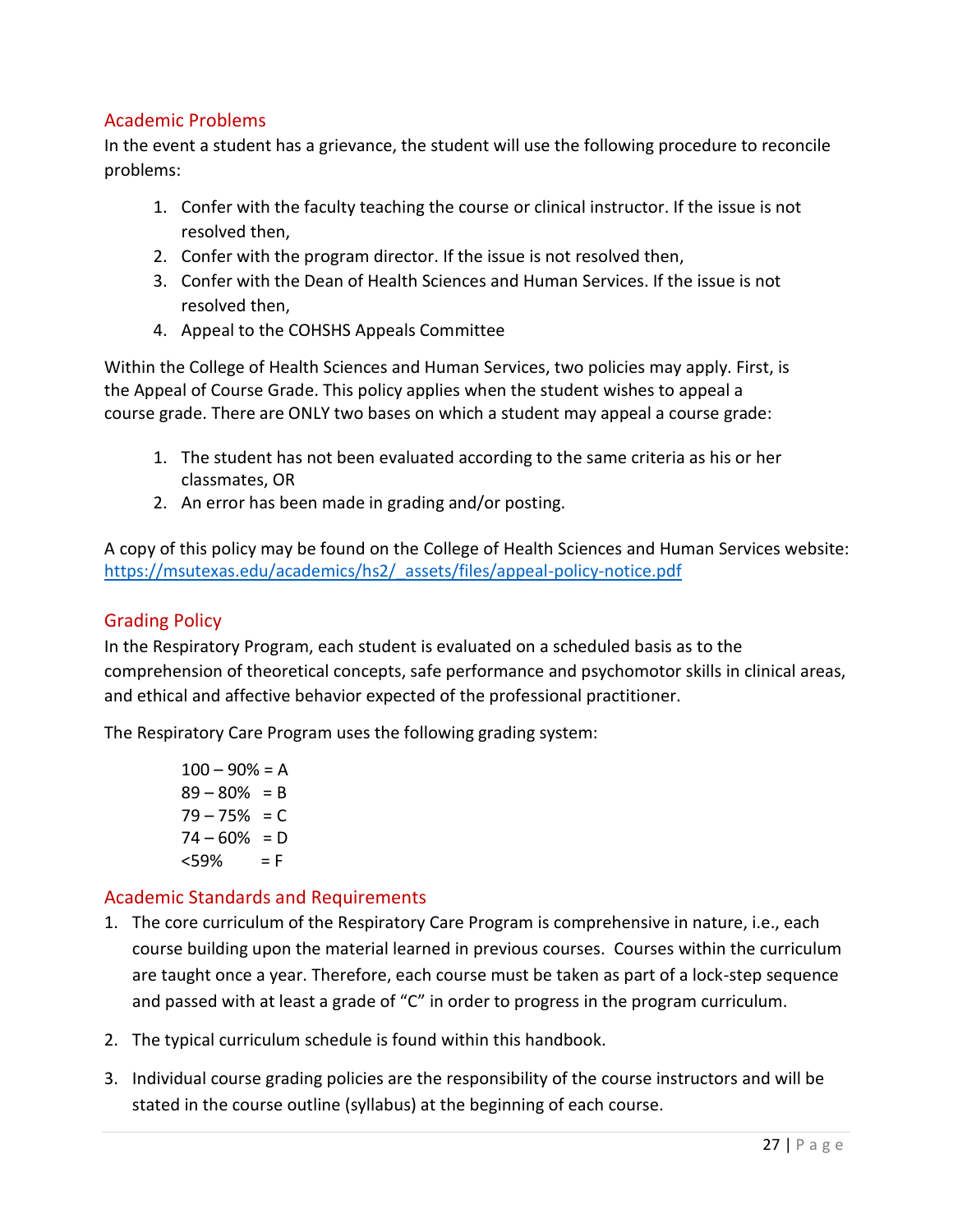- 4. A minimum grade of C is required in all respiratory courses. Failure to attain a minimum grade of C in these courses will prevent the student from progressing in the program. A student who fails to achieve a grade of C in any respiratory course may repeat the course only once. To demonstrate that the knowledge previously acquired has been retained and the student is up to date, the student must audit the prerequisite courses of the course(s) to be repeated or successfully pass a proficiency examination in each prerequisite course(s).
	- If the student chooses to audit the prerequisite classes, they are expected to attend all classes, successfully complete all coursework and exams associated with those classes.
- 5. If the student withdraws from respiratory care courses and/or the University, he/she must go through the respiratory care admission process again.
- 6. A student on university scholastic probation may not enter or progress in the program.
- 7. Failure to achieve a minimum grade of C when repeating a respiratory care course will result in dismissal from the program and the student may not reapply to this respiratory care program.
- 8. The BSRC Program's Admission Committee reserves the right to make exceptions to the above due to extenuating circumstances.
- 9. Respiratory care courses must be taken in the sequences prescribed.
- 10. A student must complete their core program of study within three years (36 calendar months) from the time they registered and attended their first core course.

An individual's application for readmission the program will be reviewed by the faculty. Requests for readmission are not automatically granted. The readmission depends upon the nature of the program withdrawal and the availability of space in the class and clinical facilities. Any student who re-cycles after being out of the program for one calendar year must adhere to the policies and procedures of the class they cycle in to.

#### <span id="page-27-0"></span>Remediation

The program provides opportunities for ongoing remediation in both didactic and laboratory courses in respiratory care. The faculty will meet with students at a minimum of once each long semester at midterm to discuss academic progress in didactic course work. Deficiencies will be identified with the opportunity for the student and faculty to develop strategies to assist in the learning process. Laboratory courses will provide for remediation throughout the semester as part of the competency review process.

#### <span id="page-27-1"></span>Academic Suspension

If a student fails any of the Respiratory Care courses with a "D" or "F" or is unable to pass the required science courses with a "C" or better, the student will be dismissed from the program at that point. If the student is dropped from a clinical Practicum course due to excessive absenteeism or performance of tasks, which are considered dangerous to the patient's well-being, the student will be dismissed from the program at that point. Failure of the student to perform in a professional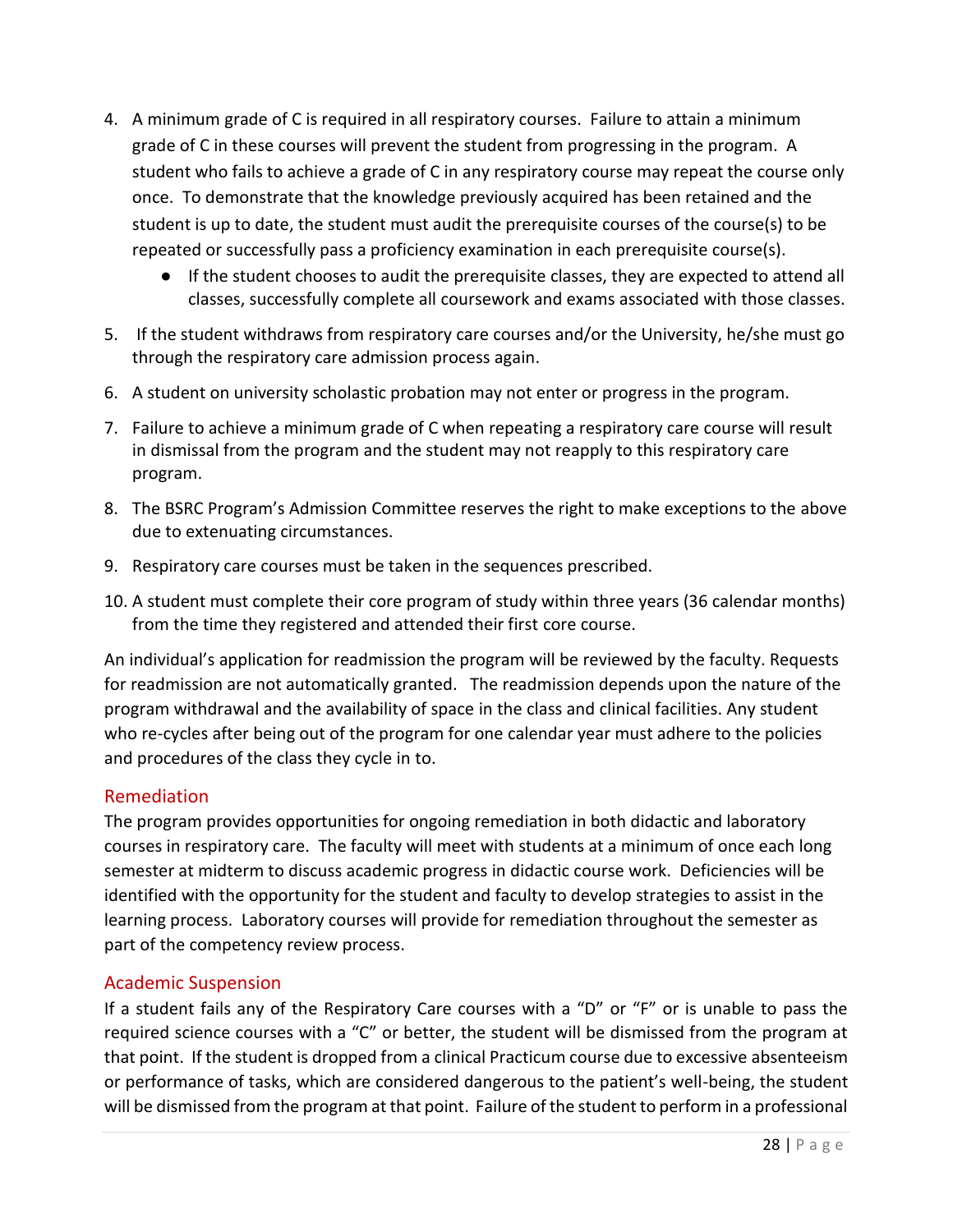manner may result in removal from clinical! If the student is dropped from a clinical Practicum course, he/she may complete the didactic portion of that current semester only and will be dismissed from the program upon the termination of the semester the student was dropped from clinical. Suspension from a course or the program may be from a period of one day to the entire semester, depending on the infraction the student has committed as identified on the Clinical Incident Form. Suspension or dismissal will be posted to the academic record and will remain a permanent entry. Suspension or dismissal may be appealed to the Retention Review Board.

#### <span id="page-28-0"></span>**Confidentiality**

The right to privacy of students, faculty, staff, patient, families and other health professionals should be judiciously protected by those associated with the respiratory care program. When knowledge gained in confidence is relevant or essential to others, professional judgment should be used by all when sharing information.

It is the responsibility of all those who have access to confidential information to see that such information is accessible only to those directly concerned with the individual's health care delivery.

All information learned by the student about a patient in the course of research and study is considered confidential. The confidentiality with which the information is to be treated should be established with the patient. Patient information should not be discussed in public places with those people not involved with the student's study or patient's care. Failure to consider this can be considered as an invasion of the right to privacy. This action may result in dismissal from clinical activities and the program.

#### <span id="page-28-1"></span>**Ethics**

Health care personnel are faced with many dilemmas. We are confronted daily with the difficult problem of distinguishing ethical from unethical behavior. One of the functions of the program is to provide the student with a foundation for ethical and professional behavior and decisionmaking. A health care provider must be aware that all decisions have an ethical dimension. This level of behavior must be established in the classroom. Ethics is not an adjunct to health care practice but an integral part of the day-to-day interaction with patients and peers. The commitment to professional competence in practice is the responsibility of each individual student.

Students will assume responsibility and accountability for both individual and professional actions. They have the responsibility for maintaining a level of competence that will ensure safety in delivery of health care. A student who is unable to perform clinical and classroom activities as assigned with reasonable skill and safety to patients and coworkers by reason of illness or use of alcohol, drugs, narcotics, chemical or any other type of material, or as a result of any mental or physical condition, shall be required to submit to a mental or physical examination. The physician or health care practitioner must possess the expertise to diagnose the impairment and be approved by the program chair. Cost of the examination will be borne by the student. Failure to submit to such an examination may result in dismissal from the program. All faculty, students,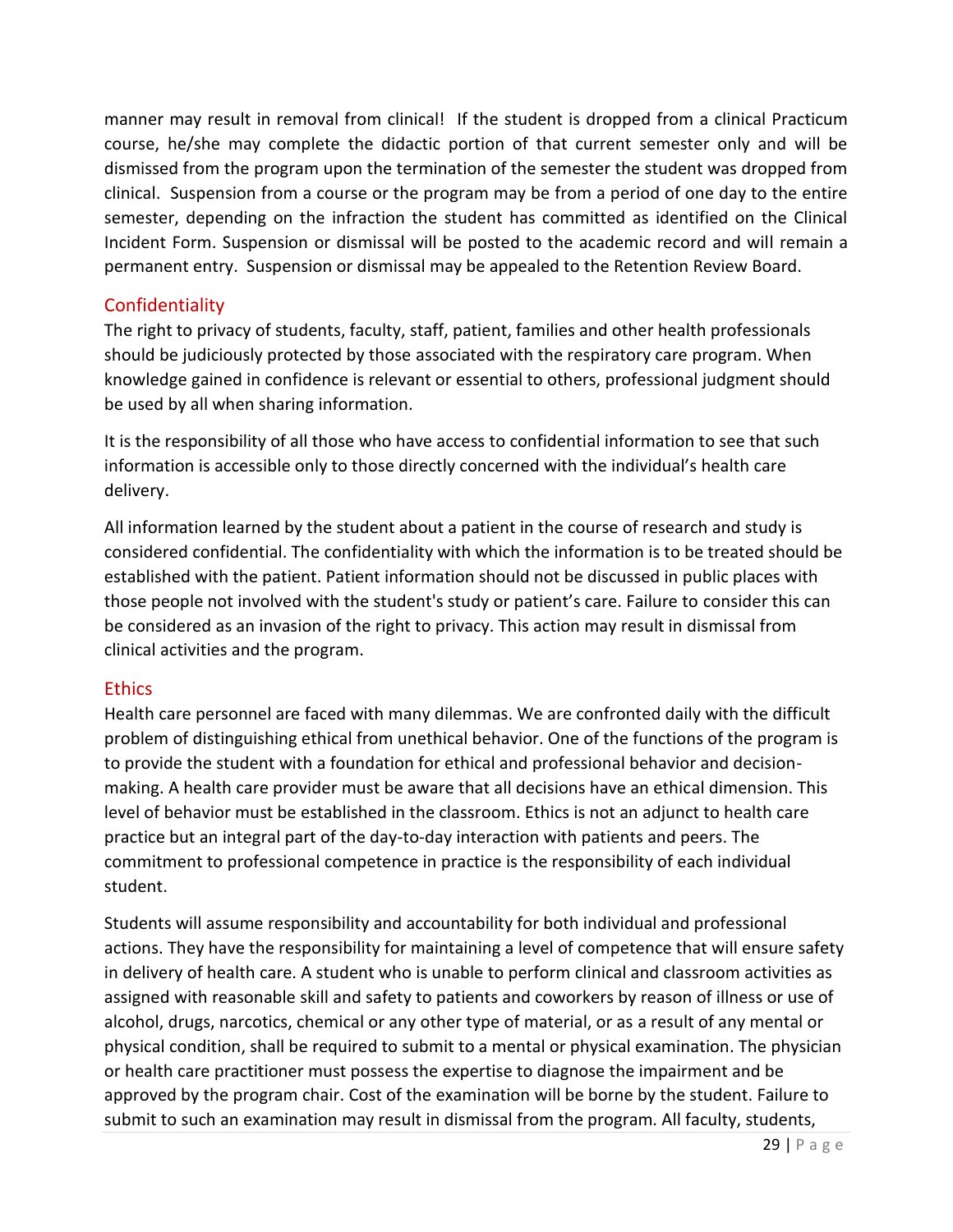and professional staff automatically assume responsibility and accountability for their individual as well as professional judgments and actions. When health care and safety are or may be affected by the incompetent, unethical, or illegal practice of any person, responsible action may include but is not limited to:

Reporting to appropriate persons, students, or faculty behavior that could adversely affect the patient including, but not limited to, alcohol, or drug use, or theft.

- Questioning a potential harmful medical order.
- Confronting or reporting individuals observed stealing clinical or academic materials. The faculty or students in the respiratory program shall avoid any conduct that would bring disrepute and disgrace to the students, faculty, Respiratory Care Program, College or the profession of respiratory care. Such conduct may include, but is not limited to:
	- 1. Acts that violate the accepted social norms regarding conduct of one person towards another.
	- 2. Commission of a misdemeanor or felony
	- 3. Fraud or deceit in filing an application Failure to meet these standards may result in the student being suspended or dismissed from the Respiratory Care Program.

#### <span id="page-29-0"></span>AARC Statement of Ethics and Professional Conduct

This program subscribes to the American Association of Respiratory Care **Code of Ethics** (given below). Students are also expected to follow the Student Code found in the Midwestern State University Student Handbook.

In the conduct of their professional activities, the Respiratory Care Practitioner shall be bound by the following ethical and professional principles. The Respiratory Care Practitioners shall:

- Demonstrate behavior that reflects integrity, supports objectivity, and fosters trust in the profession and its professionals.
- Actively maintain and continually improve their professional competence, and represent it accurately.
- Perform only those procedures or functions in which they are individually competent and which are within the scope of accepted and responsible practice.
- Respect and protect the legal and personal rights of patients they treat, including the right to informed consent and refusal of treatment.
- Divulge no confidential information regarding any patient or family unless disclosure is required for responsible performance of duty, or required by law.
- Provide care without discrimination on any basis, with respect for the rights and dignity of all individuals.
- Promote disease prevention and wellness.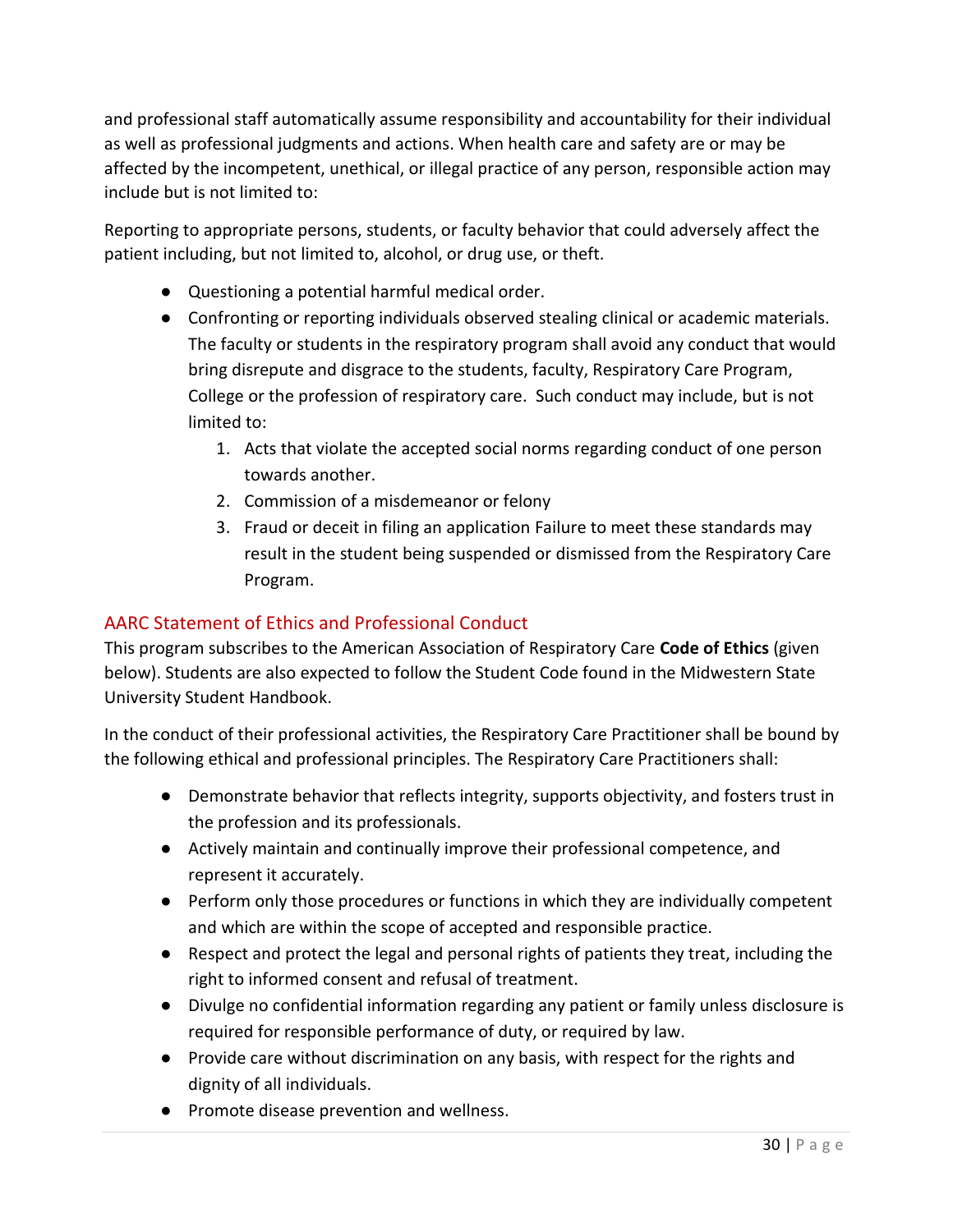- Refuse to participate in illegal or unethical, or incompetent acts of others.
- Follow sound scientific procedures and ethical principles in research.
- Comply with state or federal laws that govern and relate to their practice
- Avoid any forms of conduct that creates a conflict of interest, and shall follow the principles of ethical business behavior.
- Promote the positive evolution of the profession, and health care in general, through improvement of the access, efficacy, and cost of patient care.
- Refrain from indiscriminate and unnecessary use of resources, both economic and natural, in their practice.

#### <span id="page-30-0"></span>Concealed Carry at Clinical/Affiliate Sites

Students must follow any rules or policies established at the clinical/affiliate site they attend. If the clinical/affiliate site does not prohibit the concealed carry of firearms, the university and the Respiratory Care Program does not prohibit concealed carry at the clinical/affiliate site. However, students are reminded that at their clinical/affiliate sites the students are often required to wear "scrubs" which are thin garments that may make concealed carry of a firearm difficult if not impossible. Students may have to engage in activities such as moving patients or performing examinations that may make the concealment of a firearm difficult. Students are also reminded that intentional display of a firearm may result in criminal and/or civil penalties and unintentional display of a firearm is a violation of university policies and may result in disciplinary actions up to and including expulsion from the program and university. Students should factor the above in their decision as to whether or not to conceal carry at clinical/affiliate sites if those sites do not prohibit concealed carry.

#### <span id="page-30-1"></span>Americans with Disabilities Act

The Respiratory Care Program complies with the 1990 Americans with Disabilities Act (ADA). For more information, please go to [https://msutexas.edu/human-resources/policy/3.3-employee](https://msutexas.edu/human-resources/policy/3.3-employee-policies/3.340-Disabilities.asp)[policies/3.340-Disabilities.asp](https://msutexas.edu/human-resources/policy/3.3-employee-policies/3.340-Disabilities.asp)

Respiratory Care involves the provision of direct care for individuals and is characterized by the application of knowledge in the skillful performance of patient care functions. Therefore, in order to successfully complete the clinical and laboratory requirements, all students must possess certain characteristics. The purpose of this section is to provide the student/applicant an understanding of the physical demands and communication skills required for the program based on tasks performed by Respiratory Care Practitioners (RCPs) working in the field.

#### <span id="page-30-2"></span>Disability Support Services:

Midwestern State University is committed to providing equal access for qualified students with disabilities to all university courses and programs, and by law, all students with disabilities are guaranteed a learning environment that provides reasonable accommodation of their disability. This guarantee is provided through Section 504 of the Rehabilitation Act of 1973 and the Americans with Disabilities Act. The ADA reads "No qualified individual with a disability shall, by reason of such disability, be excluded from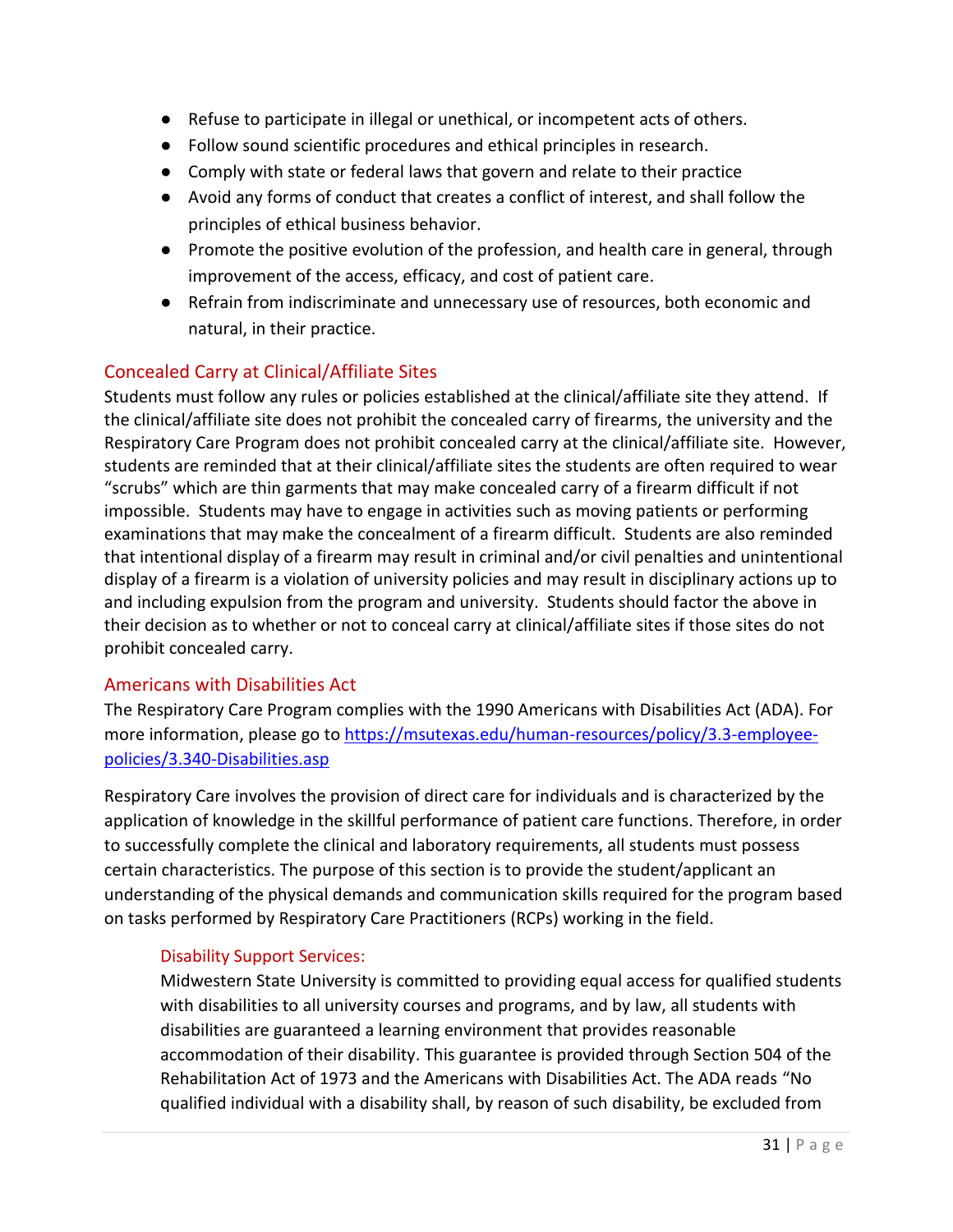participation in or be denied the benefits of the services, programs, or activities of a public entity, or be subject to discrimination by any such entity." Services Disability Support Services ensures that students with disabilities have equal access to all academic programs and activities. Services are provided based on individual need as assessed through recent diagnostic information and a personal interview. As new needs are identified, services may be modified or developed to accommodate the student. Complete an application form at<https://olympic.accessiblelearning.com/midwestern> . Specific information on filing a grievance is available in Disability Support Services or in the Student Affairs office, Clark Student Center Room 108, (940) 397-7500

#### <span id="page-31-0"></span>Service and Assistance Animals

Midwestern State University Please refer to the following policy for further information: [https://msutexas.edu/student-life/disability/\\_assets/service-animal-regulations.pdf](https://msutexas.edu/student-life/disability/_assets/service-animal-regulations.pdf)

#### <span id="page-31-1"></span>Anti-Discrimination Statement

Midwestern State University strives to create and actively promote a welcoming and supportive environment in order to recruit, hire, retain, and support a culturally diverse faculty, staff, and student body. Midwestern State University is committed to providing an environment of nondiscrimination and equal opportunity.

In accordance with federal and state law, the University prohibits unlawful discrimination, including harassment, based on race, color, age, sex (including pregnancy, gender identity, and sexual orientation), religion, disability, genetic information, veteran status, or national origin, or any other legally protected category, class, or characteristic.

Retaliation against individuals who in good faith file a claim of discrimination or otherwise oppose discriminatory actions will not be tolerated.

#### **Questions or concerns may be directed to one or more of the following resources:**

**Director and Coordinator of Title IX** Vinson Health Center, H136 **[\(940\) 397-4213](about:blank)**

#### **Disability Support Services**

Director of Disability Support Services Clark Student Center, Room 168 **[\(940\) 397-4140](about:blank)**

**Human Resources Department** Director of Human Resources Hardin Administration Building, Room 210 **[\(940\) 397-4221](about:blank)**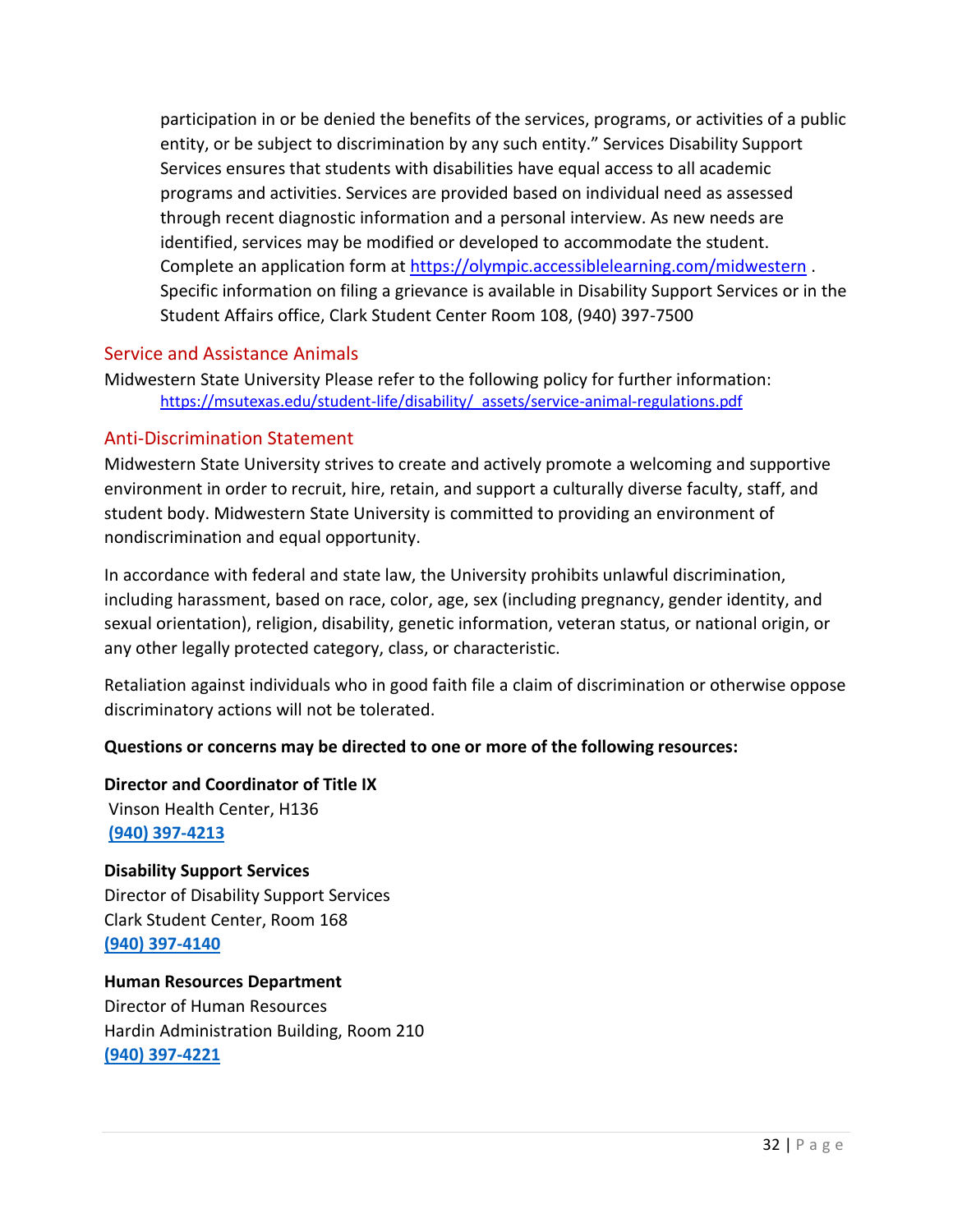#### **Associate Vice President of Student Affairs/Dean of Students**

Clark Student Center, Room 121 **[\(940\) 397-7400](about:blank)**

#### **United States Department of Education Office for Civil Rights**

Email: **[ocr@ed.gov](mailto:ocr@ed.gov)** (800) 421-3481

#### <span id="page-32-0"></span>Title IX Information

Title IX protects students, faculty, and staff in federally funded education programs. The law applies to every aspect of the program, including admissions, recruitment, academics, employment, athletics, and student services. Title IX also prohibits sexual harassment, which is defined as unwelcome conduct of a sexual nature.

How are violations reported?

Any member of the University community may report conduct that constitutes sexual harassment or sex discrimination covered by Title IX to the Title IX Coordinator. The Department of Education's Office for Civil Rights (OCR) was given the responsibility for enforcing Title IX. MSU Policy #4.161 Sex Discrimination and Sexual Harassment [https://mwsu.edu/human-resources/policy/4-general-university](https://mwsu.edu/humanresources/policy/4-general-university-policies/4.161-sexual_harrassment.asp)[policies/4.161-sexual\\_harrassment.asp](https://mwsu.edu/humanresources/policy/4-general-university-policies/4.161-sexual_harrassment.asp)

The University will take whatever action is necessary to prevent sex discrimination and sexual harassment and to correct it if it should occur.

### **Director and Coordinator of Title IX** Vinson Health Center, H136

**[\(940\) 397-4213](about:blank)**

#### <span id="page-32-1"></span>MOSAIC Cross Cultural Center

MOSAIC is a support, resource, and advocacy center providing multicultural opportunities for the MSU Community that promotes self-awareness, identity, and culture.

MOSAIC symbolizes our diverse community's ability to create a welcoming campus environment. **[mosaic@msutexas.edu](mailto:mosaic@msutexas.edu) [\(940\) 397-4947](tel:19403974947)**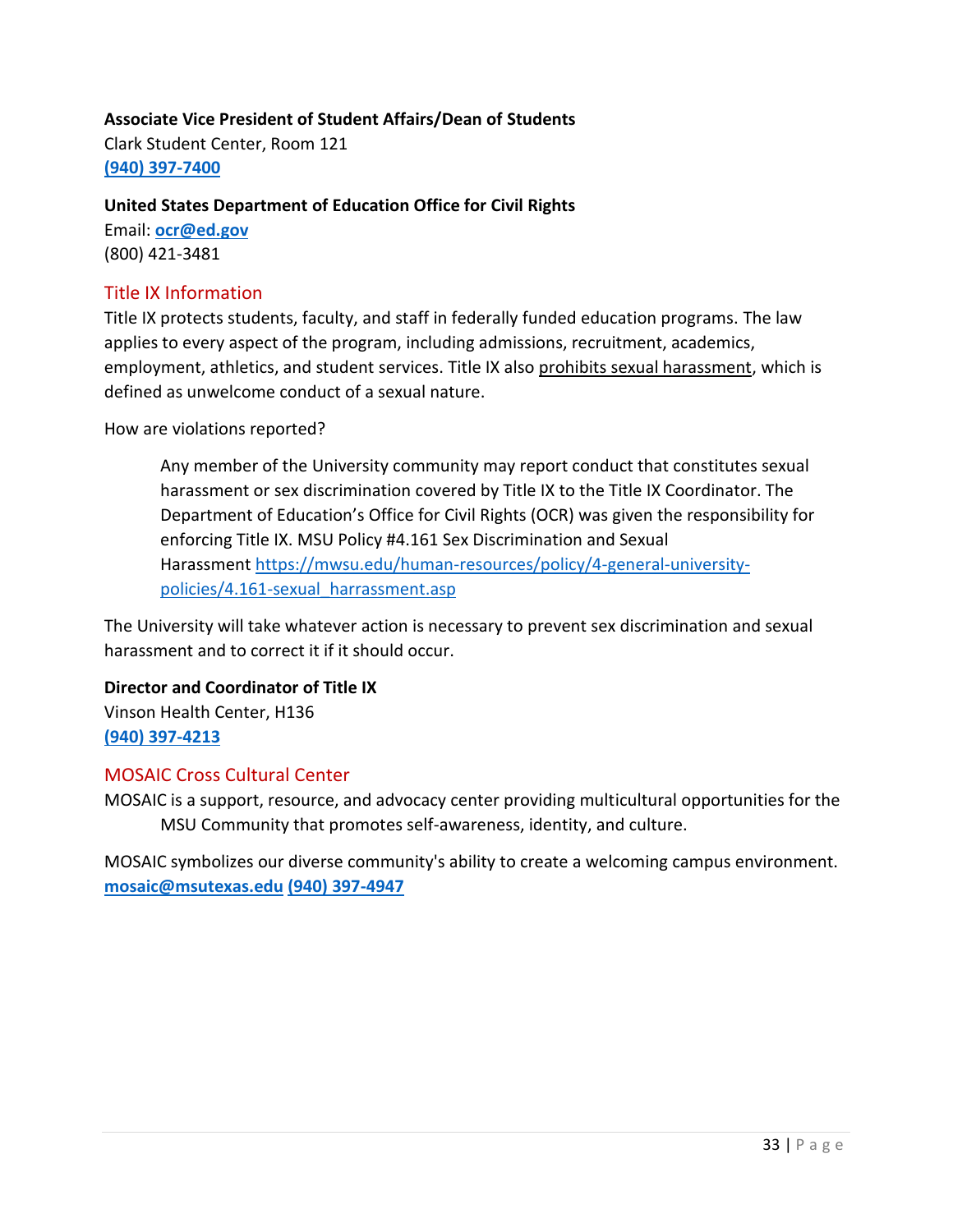### <span id="page-33-0"></span>**General Program Competencies**

Upon successful completion of the program the graduate in any patient setting will be able to demonstrate proficiency as respiratory therapist as described by the National Board for Respiratory Care.

- 1. Write and speak effectively.
- 2. Participate actively and effectively in the development of the respiratory care plan utilizing critical thinking skills.
- 3. Review existing data, collect additional data, and evaluate all data to determine and defend the appropriateness of the prescribed respiratory care plan.
- 4. Select, assemble, assure cleanliness, check for proper function, and correct malfunctions of equipment used in providing respiratory care.
- 5. Maintain patient records and communicate relevant information to other members of the healthcare team in a professional manner.
- 6. Initiate, conduct, and modify prescribed therapeutic procedures.
- 7. Assist physician in the diagnosis, management, and treatment of patients afflicted with cardiopulmonary disorders.
- 8. Conduct pulmonary rehabilitation/home care in an independent and responsible manner.
- 9. Provide effective patient/family education to motivate therapeutic follow- up practices and behaviors.
- 10. Demonstrate proficiency in all required clinical skills. (See appendix A)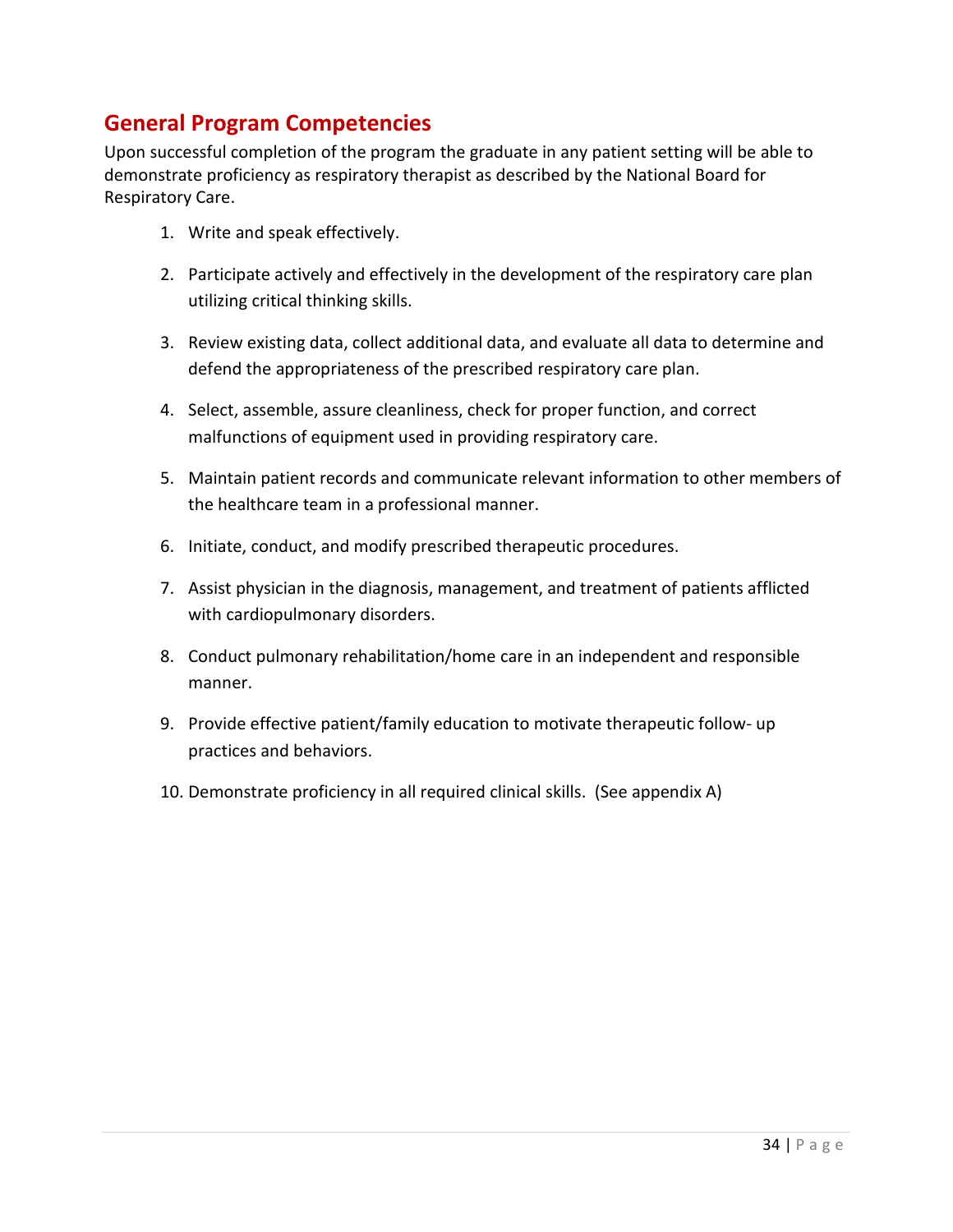# <span id="page-34-0"></span>**National Board for Respiratory Care Credentialing Information**

#### **National Credentialing**

The National Board for Respiratory Care (NBRC) is the national credentialing agency. The NBRC creates, administers and monitors all board exams. Information and application for credentialing exams can be made by contacting the NBRC direct or through their website at [www.nbrc.org](http://www.nbrc.org/).

The Therapist Multiple-Choice (TMC) Exam is required by the NBRC to be taken first with two cutscores used to designate credentials. The lower cut score awards the credential of Certified Respiratory Therapist (CRT) only. The upper cut score awards the credential of CRT plus eligibility to sit for the Clinical Simulation Exam (CSE) in order to become a Registered Respiratory Therapist (RRT). All exams are administered as computer-based exams and can be taken throughout the calendar year at multiple locations throughout the state and country. The CSE exam is composed of 20 clinical simulations to determine Information Gathering (IG) and Decision Making (DM) critical skills. The matrices for both the TMC and CSE are available on the NBRC website. Typically, graduates are not eligible for interview and to be hired until the RRT credential is earned.

#### <span id="page-34-2"></span><span id="page-34-1"></span>Job Descriptions

#### **CRT**

#### **Certified Respiratory Therapist (CRT)**

A Certified Respiratory therapist (CRT) is the entry level into the profession of Respiratory Care. The CRT was formerly titled a Certified Respiratory Therapy Technician (CRTT). These titles were changed (1999) and are conferred by the National Board for Respiratory Care (NBRC), the national examination board for Respiratory Care. A CRT is an allied health care provider who assists in diagnosis and treatment of cardiopulmonary diseases and related disorders in a professional and competent manner. A CRT participates in providing patient and family education in hospitals and community settings. In circumstances, the CRT performs these duties under the guidance and/or supervision of a Registered Respiratory Therapist (RRT). As in the case of the RRT, orders to the CRT for patient care come directly from a physician.

#### <span id="page-34-3"></span>RRT

#### **Registered Respiratory Therapist (RRT)**

A Registered Respiratory Therapist is the advanced level practitioner in Respiratory Care. The RRT is an allied health care provider who assists in intense diagnosis and treatment of cardiopulmonary disorders and related diseases in a professional and competent manner. An RRT participates in providing patient and family education in hospital and community settings. An RRT may assess a patient's status and recommend appropriate therapy. An RRT is eligible for supervisory and management positions. An RRT performs these duties under the guidance of a physician.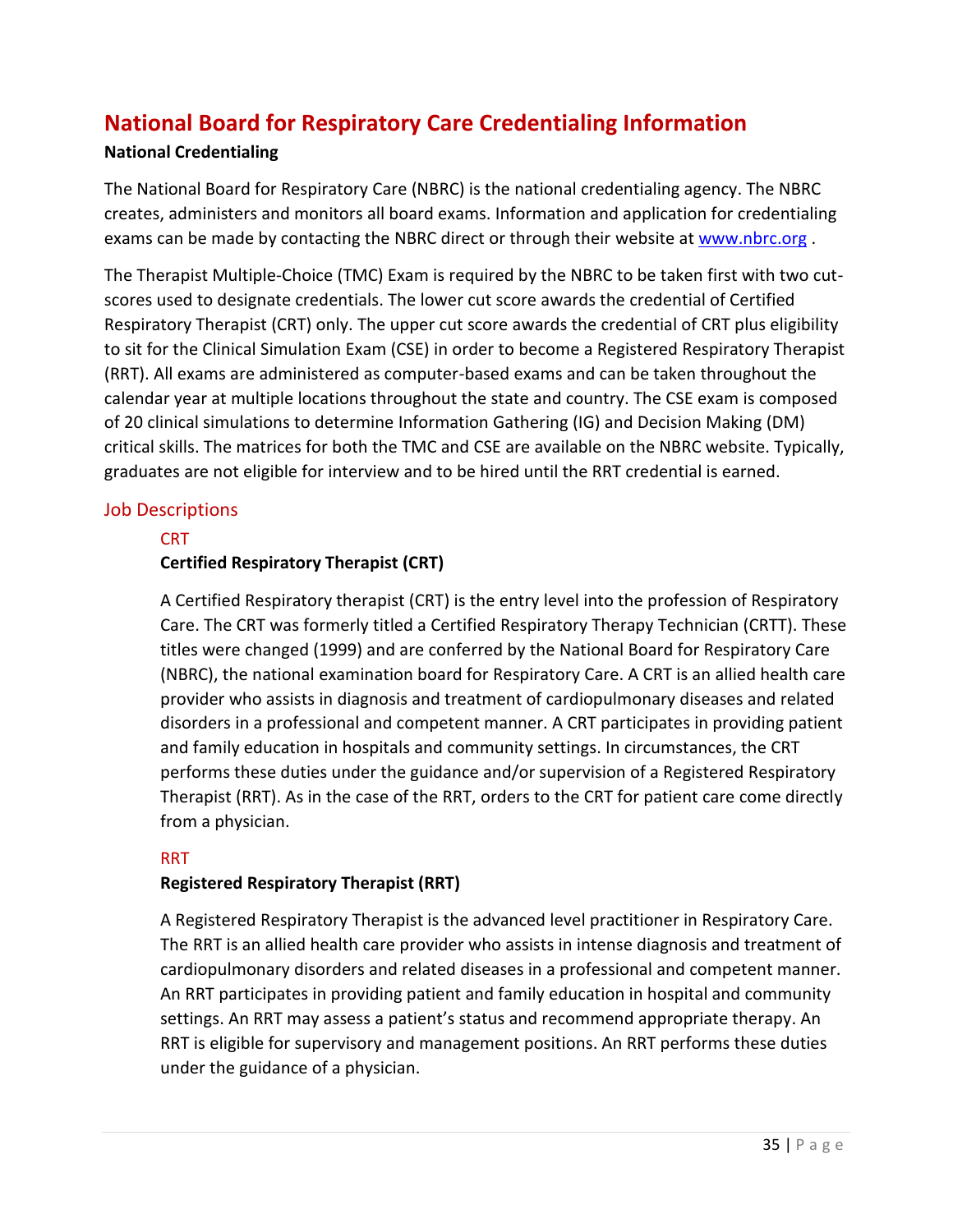#### <span id="page-35-0"></span>Job Duties/Expectations for Respiratory Therapists (CRT and RRT)

- 1. Follows standard therapeutic procedures
- 2. Performs respiratory therapeutic procedures
- 3. Performs pediatric procedures
- 4. Performs diagnostic procedures
- 5. Maintains a patient airway
- 6. Provides patient and family education
- 7. Applies scientific principles
- 8. Practices as a professional

#### <span id="page-35-1"></span>Description of Work Environment and Activities

The common work environment for an RCP and for a student studying for the same profession would include the following:

- 1. Constant contact and communication with patients, the public and other members of the healthcare team.
- 2. Making decisions on patient care based on assessment of the patient.
- 3. Moving and manipulating equipment.
- 4. Frequent and timely operation of computers and telephones.
- 5. Moving patients for such activities as ambulation of a patient, moving a patient in a wheel chair, and assisting in the lifting of patients, for example, moving a patient in the bed, moving from a chair to a bed or moving from a stretcher to a bed.
- 6. Exposure to pathogens through bodily secretions, mucous, and blood.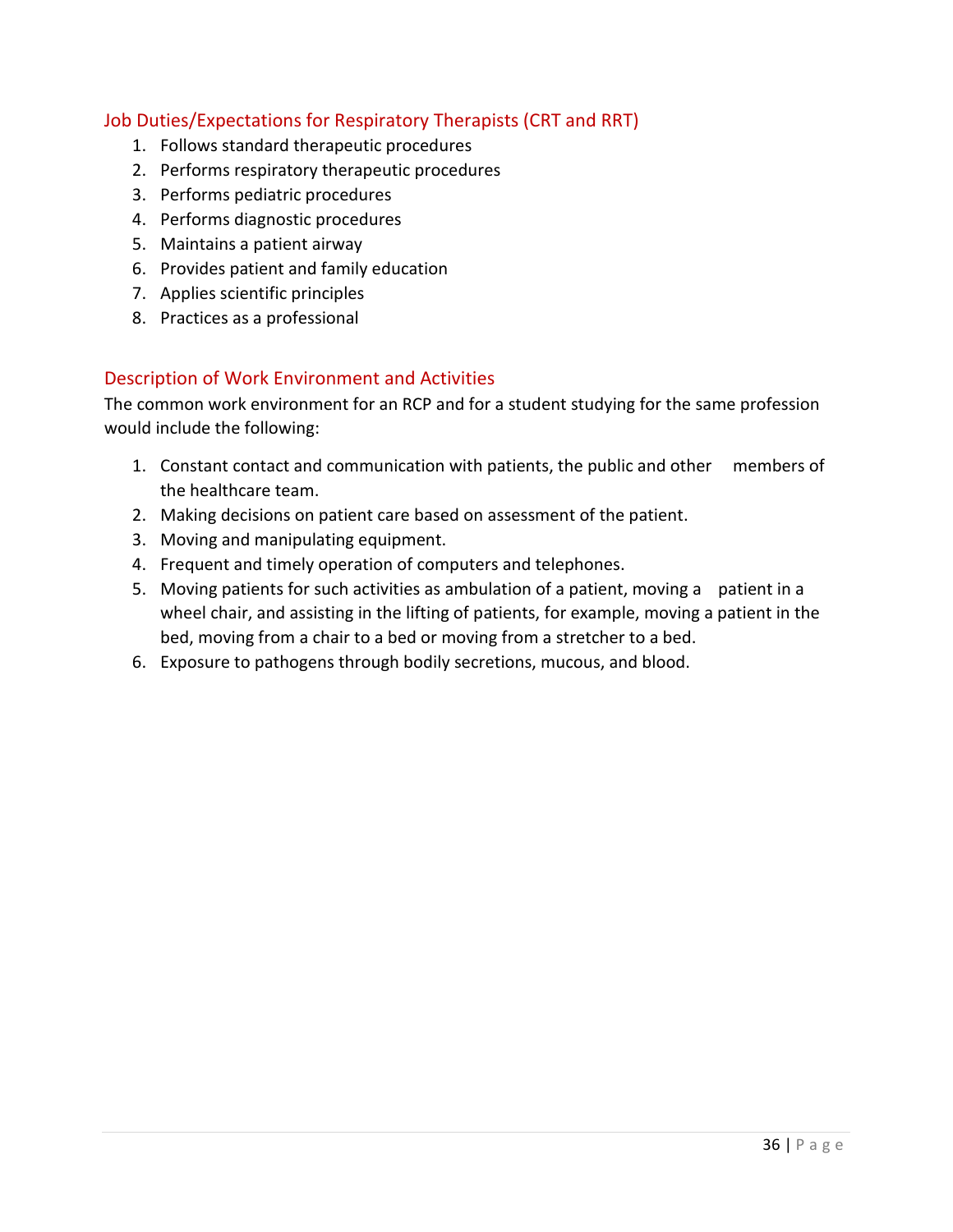# <span id="page-36-0"></span>**Texas Medical Board Licensing Requirements**

The Texas Board for Respiratory Care (TBRC), through the Texas Medical Board (TMB), requires all respiratory therapists providing patient care to be state-licensed. The TBRC recognizes the CRT national credential as the entry-level credential appropriate for qualifying an individual to perform patient respiratory care procedures, although several states have raised this requirement for licensure to the RRT credential level (California, Ohio and New York).At this time in Texas, once the CRT credential is earned, the individual qualifies to apply for a license in the states as a Respiratory Care Practitioner (RCP). All but one state in the United States have similar state licensure acts and most recognize the CRT credential as a qualification for their own particular state license as well.

While enrolled as a student in the RC Program, a student is permitted, according to state law, to practice patient care under the direct supervision of a Respiratory Care Practitioner (RCP). However, once graduated from a respiratory care program the individual cannot provide patient care without first obtaining the RCP license. A minimum of thirty (30) days prior to graduation, students are encouraged to begin gathering documentation required by the TMB for submission with their application. As soon as the new graduate obtains the CRT credential through the NBRC and all documentation is completed and successfully submitted to the TMB, the TMB will process and grant licensure (approximately 2-5 days).

It is the student's responsibility to apply for the RCP license and the TMC/CSE national board exams with the NBRC.

In order to practice as a Respiratory Care Practitioner (RCP) in the state of Texas you must be certified to do so through the Texas Medical Board. Because of this, it is essential to consider the legal requirements for individuals before entering any Respiratory Care program.

First, the state will not certify an individual as a Respiratory Care Practitioner unless they are:

- 1) Currently enrolled in an accredited program in Respiratory Care or, a graduate of an accredited program in Respiratory Care; or, a CRT or RRT credentialed through the National Board for Respiratory Care (NBRC).
- 2) And of good moral character.

Second, personal data requested by the Board of Medical Examiners of the state of Texas for licensure will ask questions similar to the following:

- Have you ever been convicted or pleaded guilty or "nolo contendere" to any felony or misdemeanor? (You may exclude minor traffic violations.)
- Have you ever been charged with violation of any state or federal controlled substance act, or any drug or narcotic law?
- Are you, or have you ever undergone treatment for the excessive use of narcotics of intoxicating liquor?
- Are you presently suffering from any disability or illness (mental or physical)?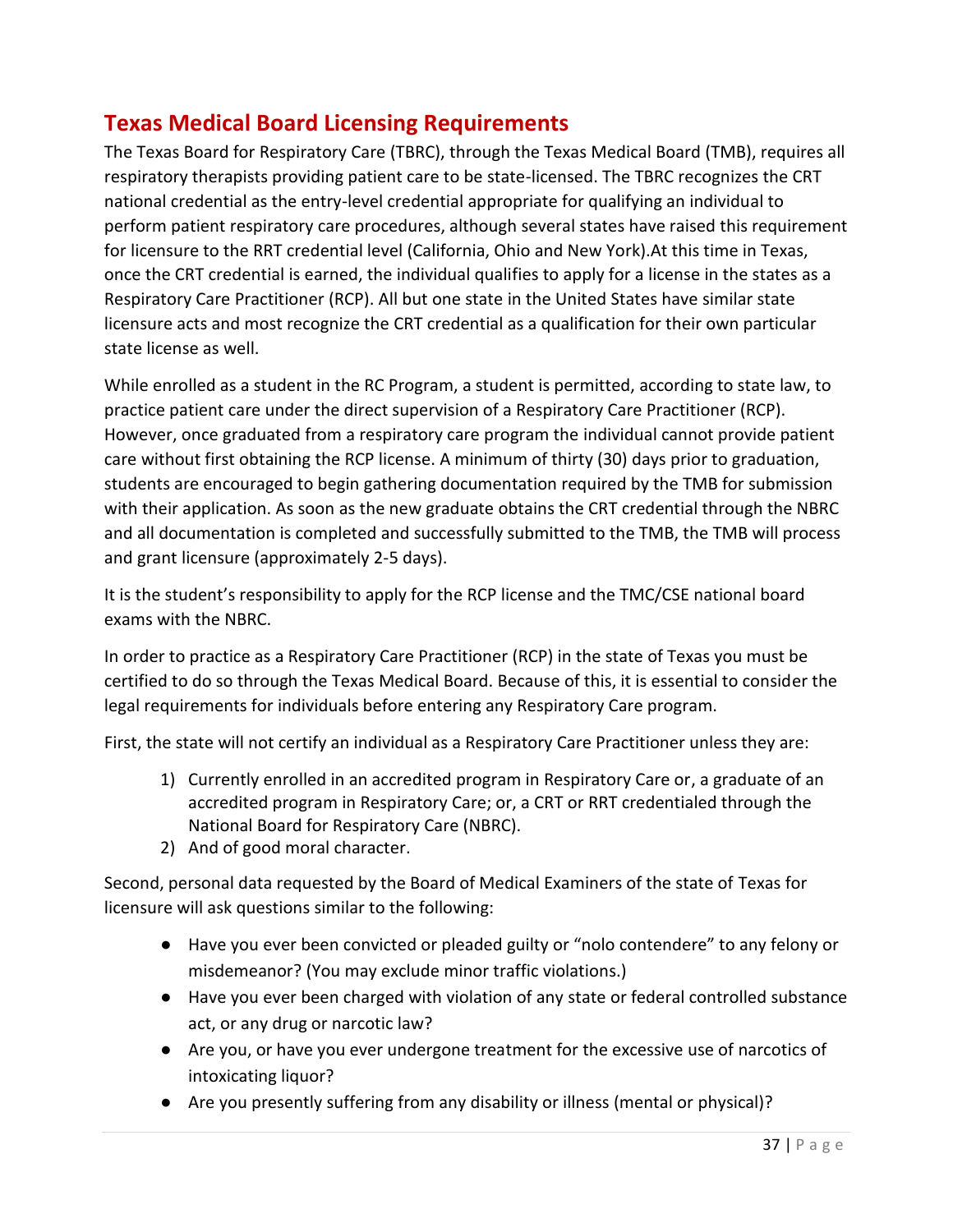- Have you ever received "regular" treatment for any form of emotional or mental disorder? (Do not include psychiatric consultation for isolated emotional stress.)
- Have you ever been discharged involuntarily from employment or a respiratory care related training program? If so, give full details.
- Have you ever had a license or certificate to practice respiratory care revoked, suspended, or restricted in any other state or jurisdiction?

Third, the applicant for licensure by either examination or endorsement may be **denied** a license in Texas for such reasons as:

- 1) Having been convicted or found guilty, regardless of adjudication, of a crime that directly relates to the practice of respiratory care or the ability to practice respiratory care.
- 2) Being unable to practice respiratory care with reasonable skill and safety due to illness or use of alcohol, narcotics, chemicals, or any other type of materials, or because of any mental or physical conditions.
- 3) Having been convicted of a felony and civil rights have not been restored.

Finally, after meeting eligibility, graduates of accredited Respiratory Care Programs are expected to take and pass a credential examination offered through the National Board for Respiratory Care. Qualified individuals apply for licensure through the Texas Medical Board.

#### <span id="page-37-0"></span>DPS/FBI Fingerprint Report

Some states require a FBI Fingerprint report for licensure. In the state of Texas, all RCP applicants must submit fingerprints for state and national criminal history background checks. Please see website for instructions – http://www.tmb.state.tx.us/page/get-fingerprints. All arrests/charges must be reported on the application no matter how long ago the incident occurred, the level of the arrest/charge, or the outcome (including dismissals).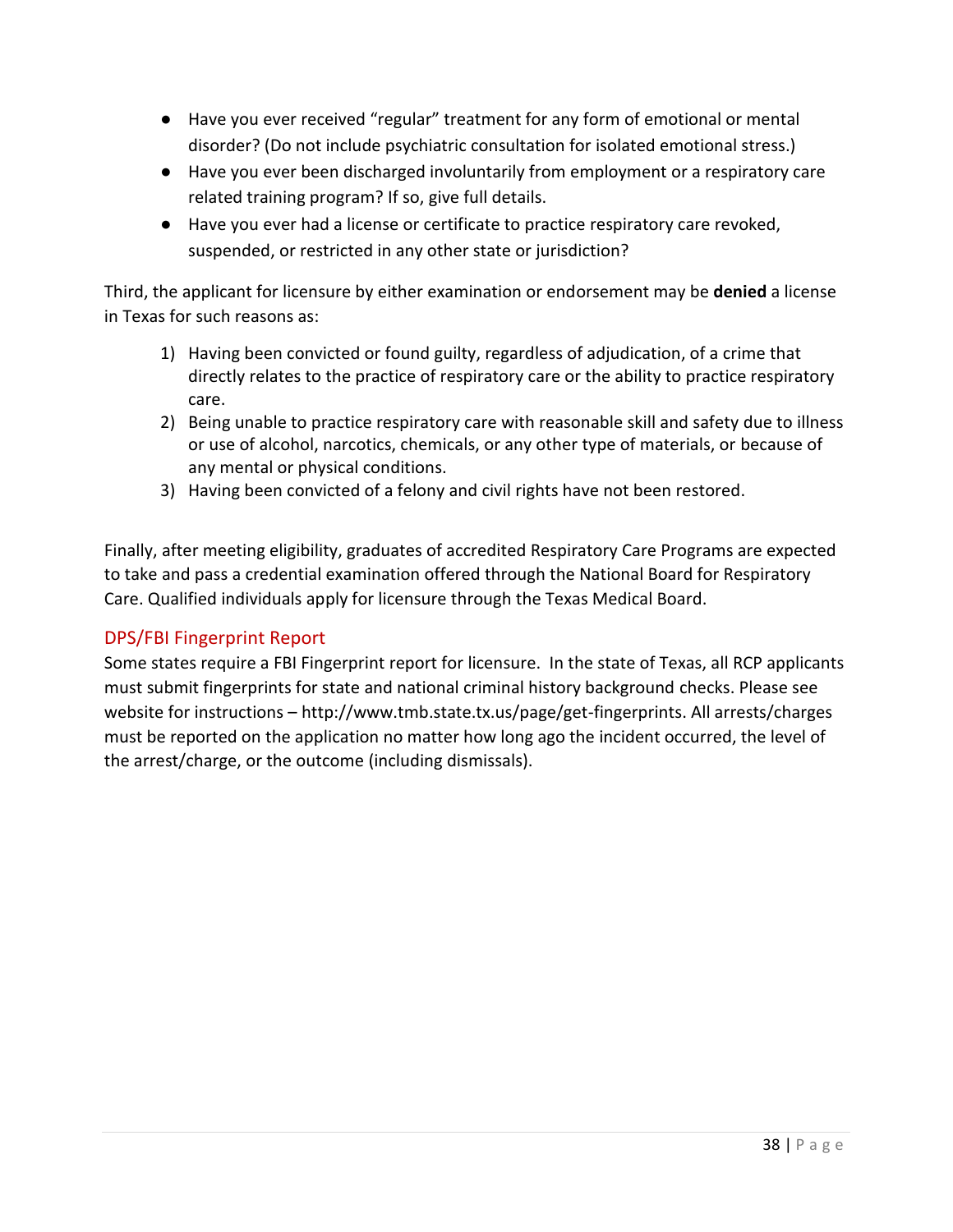# <span id="page-38-0"></span>**Clinical Education Plan**

The following section reviews several important aspects of the clinical training portion of the program.

The program ensures that students have the opportunity to apply respiratory knowledge and skill in the clinic environment through our clinical affiliations with multiple clinical sites. Each clinical practicum ensures ongoing learning through the utilization of daily student activity logs, daily preceptor evaluations, competency check-off requirements as well as the development of patient care plans and/or case studies. Each clinical portfolio is reviewed bi-weekly as defined in the course syllabus by the Director of Clinical Education with feedback provided for each student in reference to continued progression through defined curriculum. This two-week review allows the Director of Clinical Education to identify any deficits in the clinical experience and provides opportunity for modification of the clinical assignment.

Clinical site assignments are made by the recommendation of the Director of Clinical Education and finalized upon review of the faculty committee as well as the Program Chair. Each clinical practicum assignment is made in an effort to ensure that, for every class, the sum of each student's clinical experiences is equivalent to that of the others student's in the class, and sufficient to allow the achievement of all required competencies.

Clinical site evaluation is completed each semester by the Director of Clinical Education to ensure that each student upon practicum completion meets expected learning outcomes. As part of the clinical practicum courses, students evaluate all clinical preceptors as well as clinic sites each semester in an effort to provide valuable feedback to not only the clinical site but also the Director of Clinical Education. Clinical sites are evaluated to ensure that while on supervised clinical practicum rotations, preceptors are providing feedback and mentoring. This assessment process seeks to guarantee that each clinical affiliate is providing a clinical experience in alignment with program goals and objectives.

#### **Clinical sites that may be used by the Respiratory Care Program include, but is not limited to, the following:**

Carrus Hospital, Sherman, Texas The Children's Hospital at OU Medicine, Oklahoma City, Oklahoma Children's Medical Center of Dallas, Dallas, Texas Cook Children's Medical Center, Fort Worth, Texas Hendrick Health System, Abilene, Texas Medical City Denton, Denton, Texas Medical City Arlington, Arlington, Texas Medical City Plano, Plano, Texas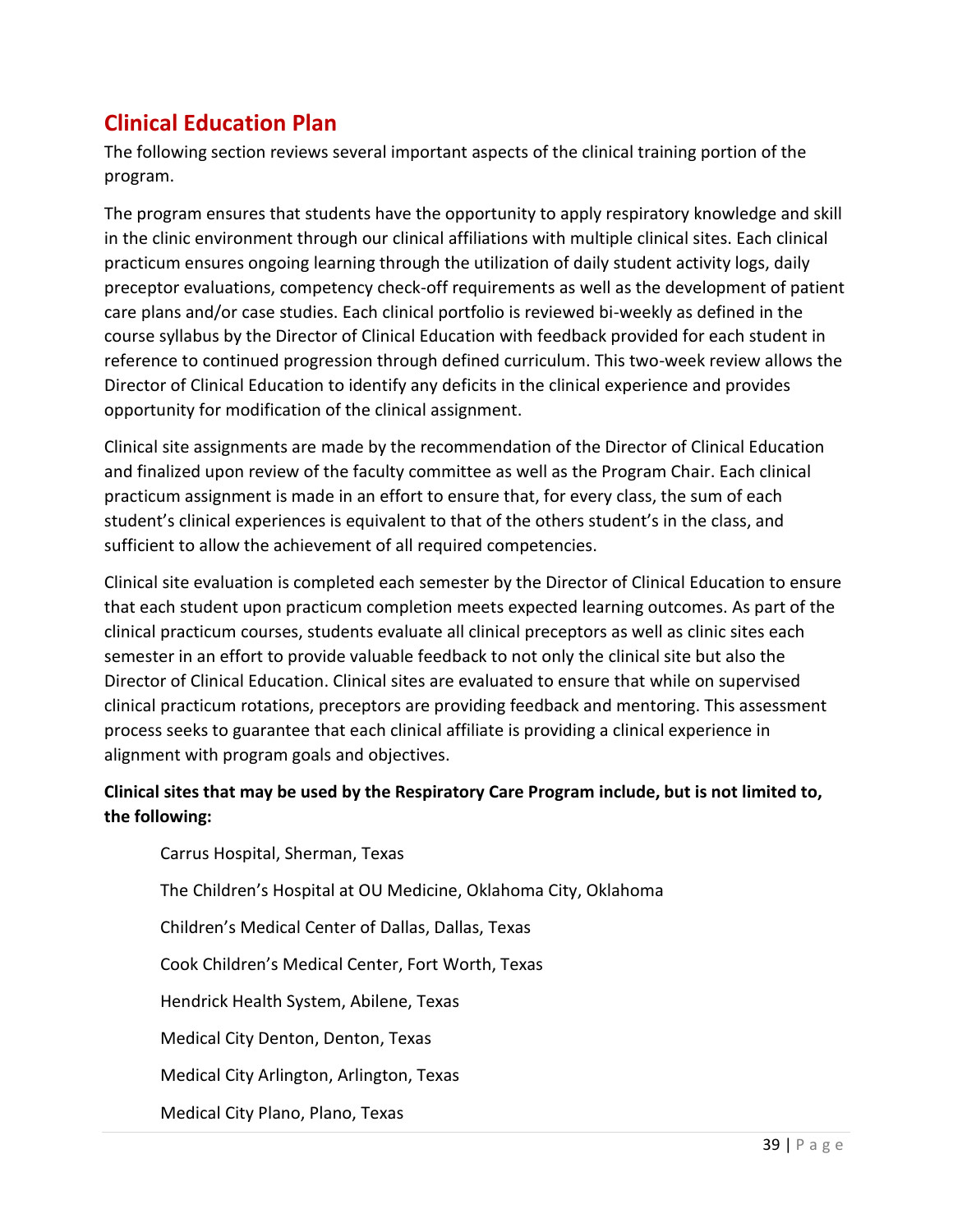Medical City Dallas, Dallas, Texas Mercy Ardmore, Ardmore, Oklahoma Methodist Dallas Medical Center, Dallas, Texas Methodist Charlton Medical Center, Dallas, Texas Methodist Mansfield Medical Center, Mansfield, Texas Oklahoma University Medical Center, Oklahoma City, Oklahoma Presbyterian Hospital of Denton, Denton, Texas Texas Health Harris Methodist Hospital Alliance, Fort Worth, Texas United Regional Health Care System, Wichita Falls, Texas University Medical Center, Lubbock, Texas UT Southwestern Medical Center, Dallas, Texas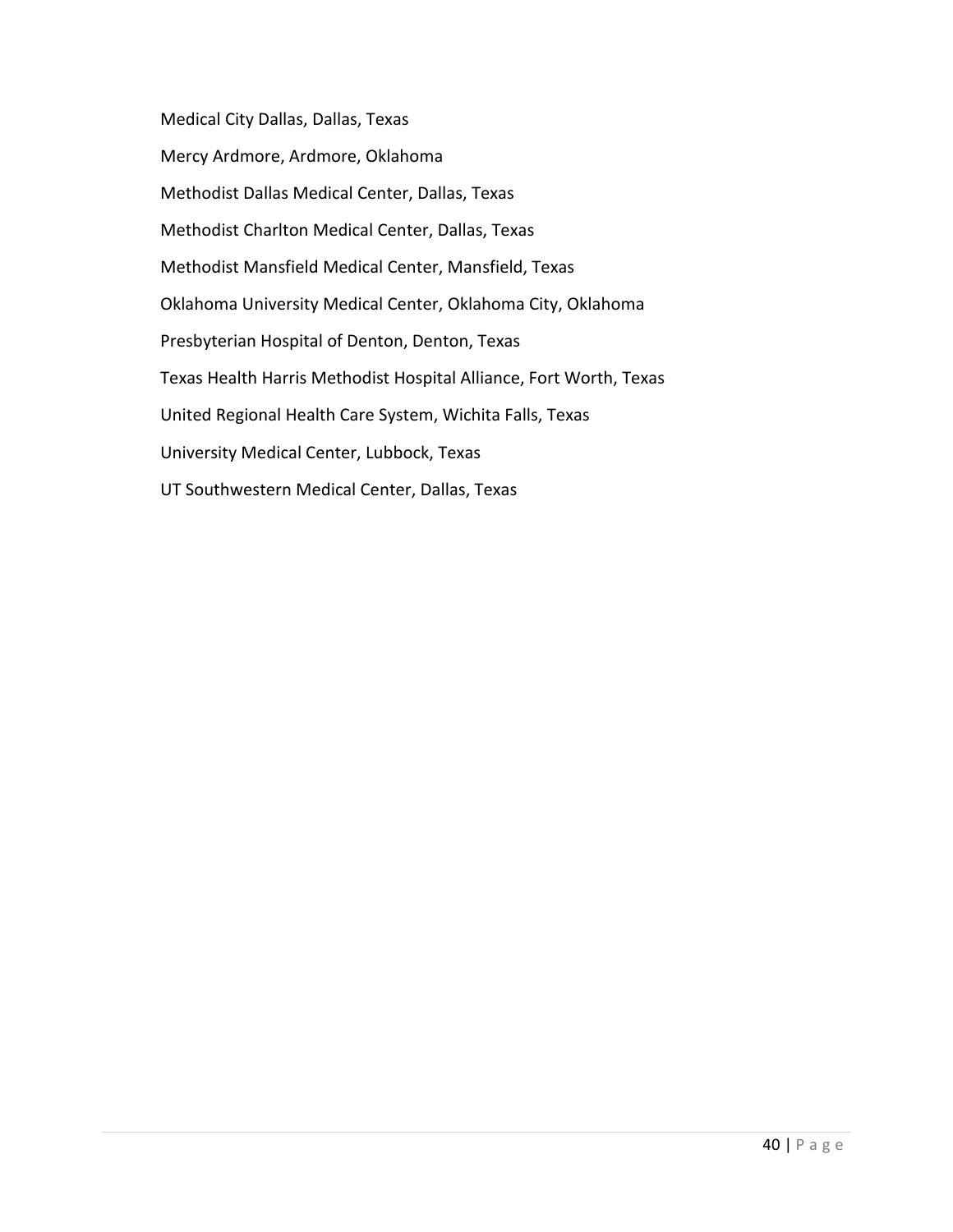# <span id="page-40-0"></span>**Clinical Rotation Requirements**

#### <span id="page-40-1"></span>Health Policy

- 1. Students entering the Respiratory Care Program must be aware of the fact that they, like all health care workers, will be exposed to various contagious diseases during their training and career. Precautions to be taken are outlined in patient care courses. Additional information is provided by each clinical facility. You are encouraged to make use of any protective devices available.
- 2. If you should be the carrier of a contagious disease, you must contact the Program Director and/or Clinical Director immediately. A temporary suspension of training may be necessary for legal reasons and for the protection of your patients.
- 3. Any student who has a change in health status due to an injury, infectious disease, hospitalization, pregnancy, etc. must have a letter from his/her physician stating the student can return

Students must use standard precautions (consistent with institutional policies) for all procedures in which there may be contact with body fluids (urine, blood, excretions, saliva, etc.). Most contact will be with patients who have not yet been diagnosed and, therefore, the precautionary procedure of wearing gloves is of paramount importance. Students will use strict isolation techniques if the patient has been diagnosed as having a contagious disease.

Those students found not in compliance will come back to MSU for retraining on universal precautions for the first offense. Subsequent offenses will lead to a one-day suspension for the second offense, a three-day suspension for the third offense and termination from the program for the fourth offense.

In the event of a potentially infectious exposure, students will abide by the policies as dictated by their assigned clinical affiliate. Any student experiencing such exposure will notify the Director of Clinical Education or Program Chair as soon as possible. Details associated with the event will be logged in the student's file utilizing the MSU Texas Respiratory Care Exposure Incident Report.

#### <span id="page-40-2"></span>Clinical Dress Code

Midwestern State University faculty and students are the guests of our clinical affiliate. As such, the utmost care is required to adhere to professional dress, conduct and affiliate policies.

To assure that the Respiratory Care student is readily recognizable as a STUDENT (not a practitioner), and is neat and professional in appearance, the following code is to be adhered to by all students in the clinical portion of the program.

- 1. All students are to wear the clinical uniform, for both male and female, which shall consist of pewter-colored scrub top and pants. (except when the clinical rotation assignment is in the surgery suite of any clinical affiliate and they require that special scrubs be worn)
- 2. A Midwestern State University Respiratory Care student patch must be neatly sewn on the LEFT shoulder, 2 inches below the shoulder seam (the student is responsible for buying the patch from the university bookstore).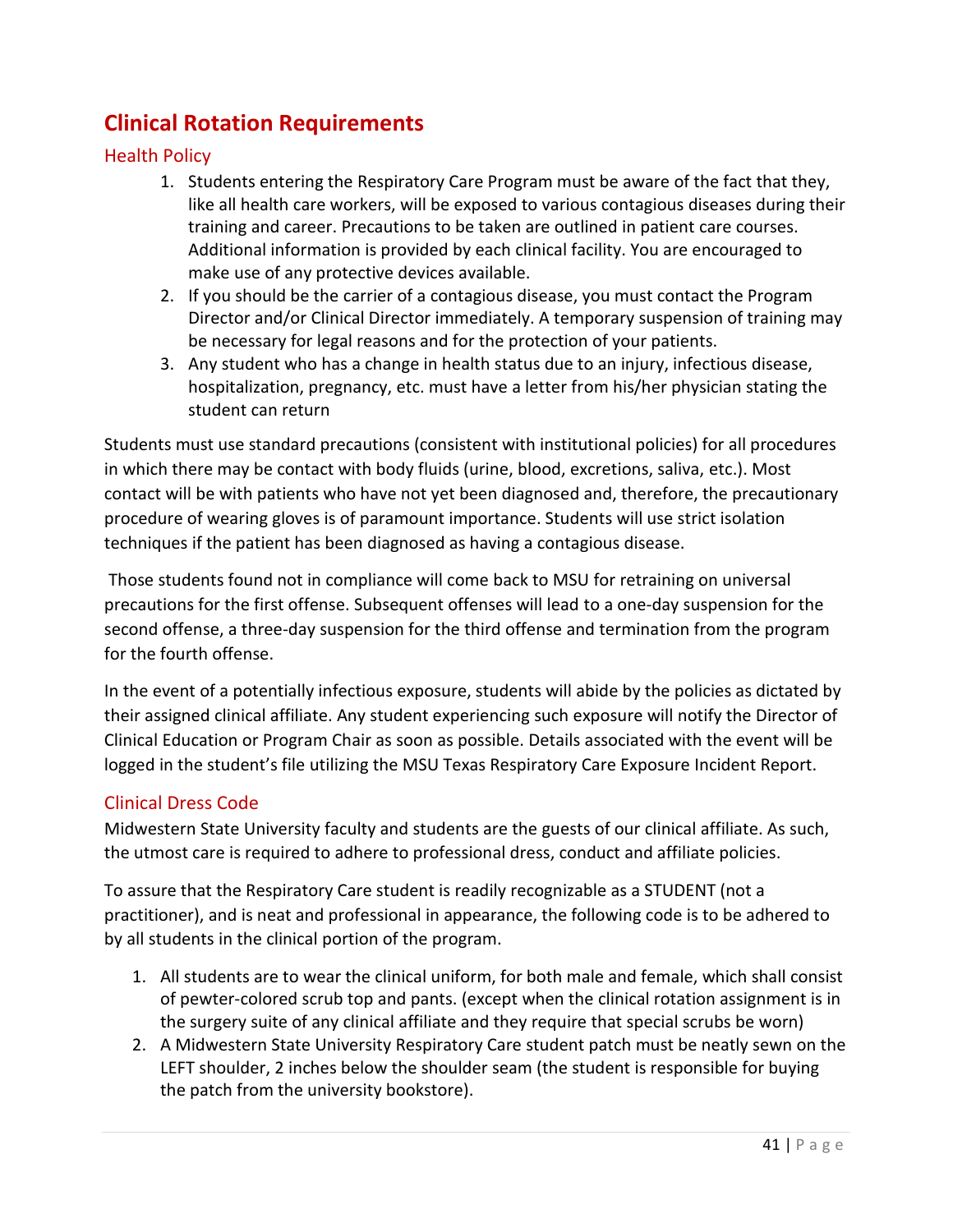- 3. The Respiratory Care Program will order all of the nametags at once. Students can pick them up prior to the start of clinical rotation at a place designated by the program. The nametag must be worn over or above the LEFT breast pocket.
- 4. Any nametag supplied by the clinical affiliate must be worn according to that affiliate's policy.
- 5. All students must wear closed toe, soft-soled shoes. Boots or sandals are unacceptable. Athletic shoes resembling dress shoes will be permitted upon permission of the Director of Clinical Education only.
- 6. All students shall procure the following to complete the clinical uniform. Each item shall be carried at all times while in the clinical phase of the program.
	- a. Pulse oximeter
	- b. Stainless steel bandage scissors
	- c. A watch with a second hand.
	- d. Mask and goggles.
- 7. All students shall procure a stethoscope and carry it at all times during clinical rotations.
- 8. Personal appearance:
	- a. Hair shall be clean and neat.
		- **i.** Shoulder length or longer hair must be tied back in a ponytail or similar fashion.
		- **ii.** Facial hair should be kept neat and trimmed.
		- **iii. Please note, students may be required to shave facial hair in order to meet infection control guidelines (dependent on facility and rotation).**
	- b. Fingernails must be kept neat, clean, and trimmed. (**No artificial nails**)
	- c. No jewelry, except the name pin, a credential pin, or special buttons depicting Respiratory Care related activities, shall be worn on the uniform. (Please note that facial jewelry is not permitted in the clinical sites).
	- d. Lack of personal hygiene will not be tolerated (dirty hands or hair, body odor, etc.)
	- e. Due to possible patient harm, none of the following shall be worn to clinic: perfume, cologne, after-shave, scented hair spray or hand lotion.
- 9. The uniform is to be worn ONLY during student clinical practice or while working on case studies.

If ANY of the policies listed above are not adhered to, the student will receive ONE (1) WARNING ONLY and the next time he/she will be sent home and counted absent from clinical. However, a student judged to be in violation of the dress code by a clinical instructor or faculty member may be sent home from clinical without warning. If the violation is judged harmful to patients or the student does not present a professional appearance, he/she will be sent home after an Incident Report is written up. The Director of Clinical Education must be notified of any violation in the dress code. If a student is sent home, the time will be recorded as unexcused.

#### <span id="page-41-0"></span>Basic Life Support

All students must have a current American Heart Association Basic Life Support (BLS) Provider CPR course prior to clinical experience in the health care facilities. BLS certification will be completed prior to the first day of clinical practicum.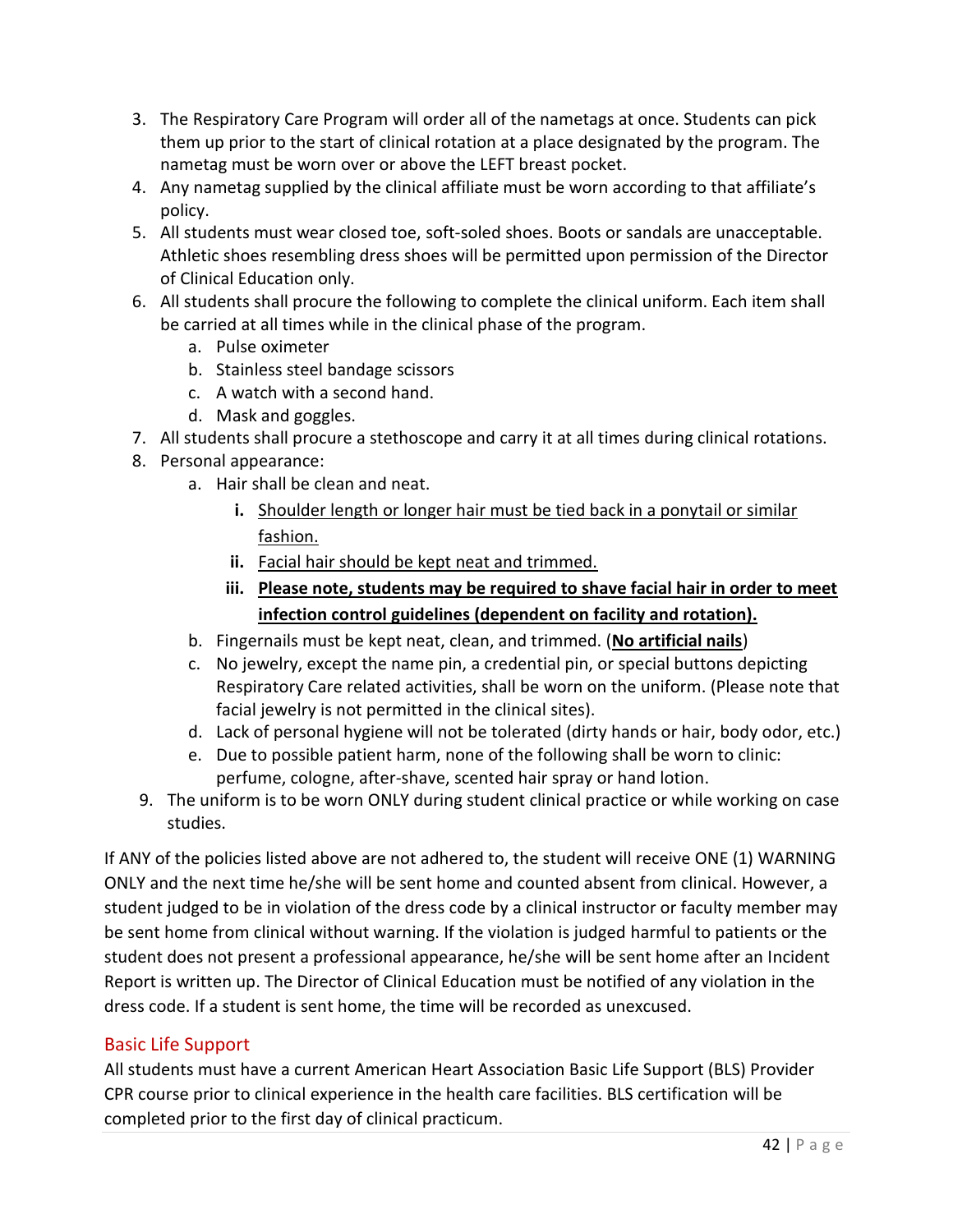#### <span id="page-42-0"></span>Neonatal Resuscitation Program

All students must have successfully completed the Neonatal Resuscitation Program prior to clinical experience in the Neonatal Intensive Care Unit. This program will be provided during the Neonatal/Pediatric Respiratory Care course.

#### <span id="page-42-1"></span>Advanced Cardiac Life Support

Each student will complete the Advanced Cardiac Life Support Course as part of RESP 4433 Cardiopulmonary Dynamics.

#### <span id="page-42-2"></span>Explanation of Competency System

This section is provided in order to help the student better understand how the clinical competency system operates and the student's role. This competency system will only meet the student's needs if the student thoroughly understands the process.

#### What are the Competencies and their purpose?

Each competency consists of a list of performance elements, definitions of acceptable performance, and a performance rating form. The performance elements are the specific behaviors to be evaluated. The competency forms can be accessed on the Trajecsys Clinical Documentation System.

Competencies reflect the faculty's consensus judgment concerning the elements of a clinical procedure and the manner in which they are best preformed. The emphasis is primarily on the performance aspects of clinical procedures, which define the competent respiratory care practitioner. A number of the performance elements relate to the manner in which the student interacts with patients or other health care professionals. This is not to say that affective or attitudinal skills are unimportant. Evaluation of and feedback will be provided.

A complete list of competencies required for program completion are located in Appendix A in this handbook.

#### <span id="page-42-3"></span>Evaluator's Role

The evaluator must perform at least two different roles. These roles involve clinical instruction and evaluation. Instructors provide direct clinical supervision and facilitate learning. Therefore, when the student feels he/she has mastered a procedure, he or she will schedule an evaluation session. The assumption is made that the student is prepared to demonstrate mastery without assistance of any kind. If it becomes necessary for the evaluator to intervene either to safeguard the patient's welfare or to expedite completion of the procedure, the student must practice and repeat the evaluation session. A signed and completed competency on the clinical documentation system indicates that the student successfully completed the procedure.

#### <span id="page-42-4"></span>Student's Role

Before each formal evaluation session, the student should:

1. Review the appropriate competency form and definitions of acceptable performance.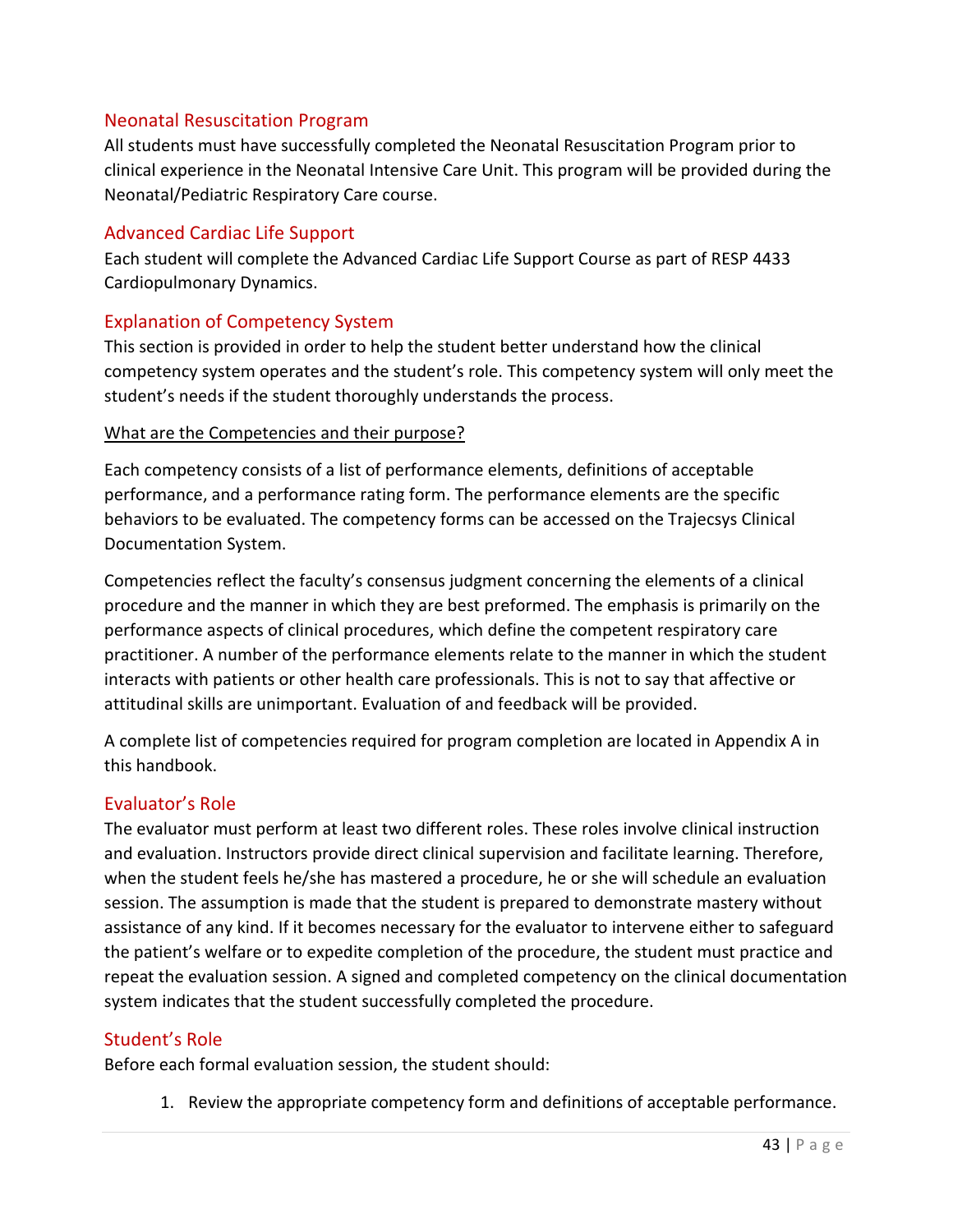- 2. After reviewing the competency, meet with the instructor to discuss any points of confusion.
- 3. Practice the procedure with a fellow student, Clinical Instructor, or patient until student is confident that he/she can perform the procedure perfectly and without assistance.
- 4. Meet with the instructor and schedule an evaluation session.
- 5. Review the patient's chart prior to the scheduled evaluation session.
- 6. Arrive early to ensure all necessary equipment is readily available.

The evaluator will notify the student when to begin the procedure and will provide assistance if requested or if he/she judges it necessary. The type and amount of assistance provided will be considered in the

#### <span id="page-43-0"></span>Attendance for Clinical Rotation

Attendance at clinical sites is an essential component of the student's clinical education. The student must be in his/her assigned area of rotation and prepared for instruction at the scheduled time for that rotation. If a student is unable to be present at the clinical site, it is his/her responsibility to report the intended absence to the clinical site and Coordinator of Clinical Education prior to the time for the Practicum. When reporting an absence to the Director of Clinical Education, please call 397-4652 (department secretary) and leave a message. When reporting the absence to the clinical site, have the hospital operator page the charge therapist on night shift. **Leave the message with the charge therapist**.

The calls to report an absence must be made at least one hour prior to the scheduled time for the Practicum. An absence not reported by this procedure will be recorded on the Clinical Incident Form. The Director of Clinical Education will consider extenuating circumstances. An adverse decision may be appealed to the Program Director.

#### <span id="page-43-1"></span>Tardiness for Clinical Rotation

It is equally important that a student be punctual to the clinical site. In order for the student to obtain maximum benefit from the clinical Practicum, he/she must be present for the report given at the change of shift. Late is defined as arriving at the clinical site fifteen minutes past the scheduled time for the Practicum. However, if a student arrives later than thirty minutes past the scheduled time for the Practicum, he/she will not be allowed to stay for that clinical day. If a student must be late for clinical it is his/her responsibility to contact the site prior to the scheduled time for Practicum.

After contacting the appropriate person within the specified time, the student must be present within one hour of scheduled time for the Practicum. Depending on the area of rotation and the circumstances, an alternative assignment may be made. If a student is habitually late, the instructor will counsel him/her.

If the student does not report tardiness to the appropriate person, an absence will be recorded. The Director of Clinical Education may consider extenuating circumstances, but the decision rests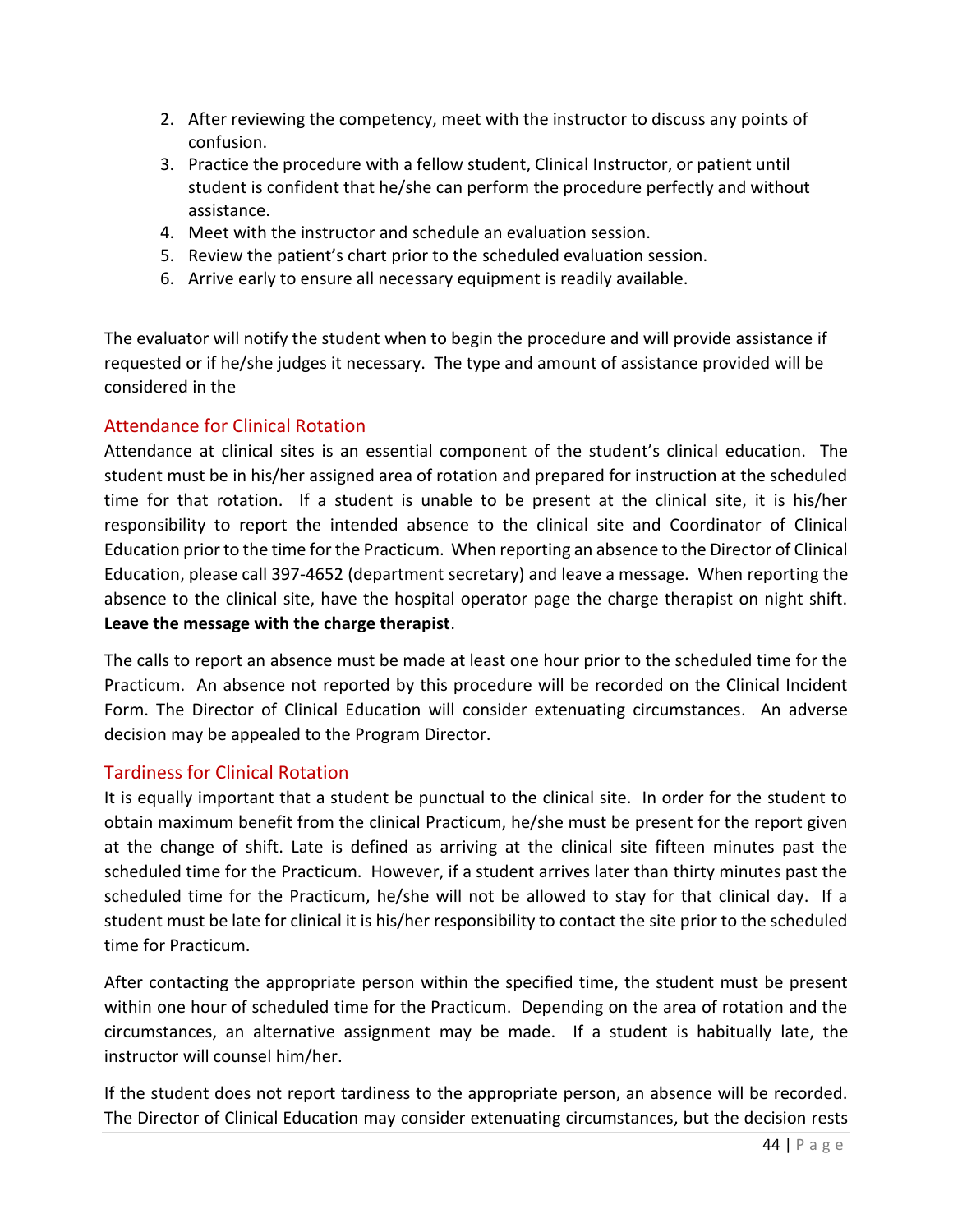with the Department and Clinical Directors. **Every two days a student is late, an unexcused absence will be recorded.**

It is equally important that all students remain at their clinical site for the entire designated time. If the student must leave early for

#### <span id="page-44-0"></span>Attendance Verification

Each student must "clock-in and out" daily using the clinical documentation system. This record will be checked weekly by the Clinical Director and all clinical instructors will have access to verify attendance at clinical rotations.

If a student is unable to complete the full clinical rotation, that student will receive an "F" for that rotation and will not be eligible to continue in the program.

Please note, students shall only present themselves as a respiratory care student for clinical rotation at their assigned clinical affiliate and only on days that have been approved for attendance.

#### <span id="page-44-1"></span>Inclement Weather

In cases of bad weather or severe weather conditions, the student must use his/her own judgment when deciding whether to attend clinical. The student will inform the Clinical Instructor as soon as possible. Absences secondary to bad and/or severe weather may be excused at the discretion of the Clinical Director. If schools in the student's area and/or the clinical site area are canceled, the absence will be excused.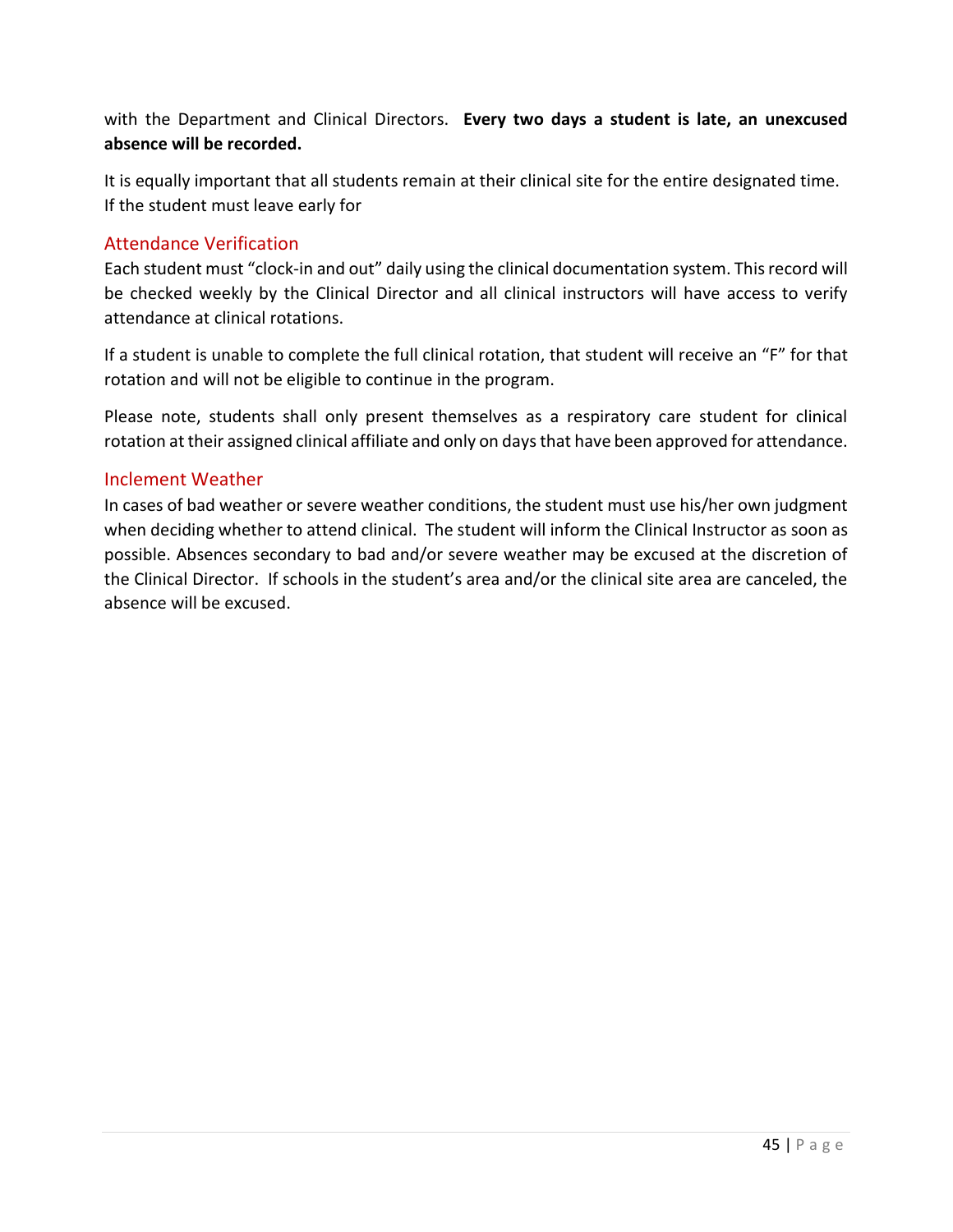# <span id="page-45-0"></span>**Clinical Incident Categories**

#### <span id="page-45-1"></span>Category I

Any student committing one of more of the following offenses will be subject to **immediate** removal from the program. Please note that students that are removed from the program due to disciplinary reasons are not eligible to reapply.

- 1. Any clinical action contrary to hospital policy and procedure that has the potential for, or results in, harm for the patient.
- 2. Coming to the clinical site under the influence of alcohol or any non-prescribed drugs that adversely affects the student's performance during clinical or bringing said drugs or alcohol into the hospital or consumption of these drugs or alcohol while on hospital property.
- 3. A verbal or physical act of aggression against another person on hospital premises.
- 4. Deliberate destruction or damage to hospital, patient, student, visitor, or employee property.
- 5. Theft of hospital, patient, student, visitor, or employee property.
- 7. Deliberate falsification of any hospital record by either omission, commission, or addition.
- 8. **Recurrent** rude or unprofessional behavior.

#### <span id="page-45-2"></span>Category II

Any student committing any of the following offenses will be subject to the disciplinary considerations below:

1<sup>st</sup> Incident - Probation

2<sup>nd</sup> Incident - Dismissal from the Respiratory Care Program (not necessarily Midwestern State University)

Probationary status will continue for the duration of the student's clinical component.

- 1. Causing damage to hospital or patient property through negligence.
- 2. Causing injury or potential harm to a patient through negligence.
- 3. Insubordination or refusal to obey an order.

#### Exceptions:

- 1. When a student is not qualified to perform a task.
- 2. Proper supervision is lacking.

#### <span id="page-45-3"></span>Category III

Any student committing the following offenses will be grounds for the action listed.

1<sup>st</sup> Incident - Written Reprimand

2<sup>nd</sup> Incident - Probation

3<sup>rd</sup> Incident - Dismissal from the Respiratory Care Program (not necessarily Midwestern State University)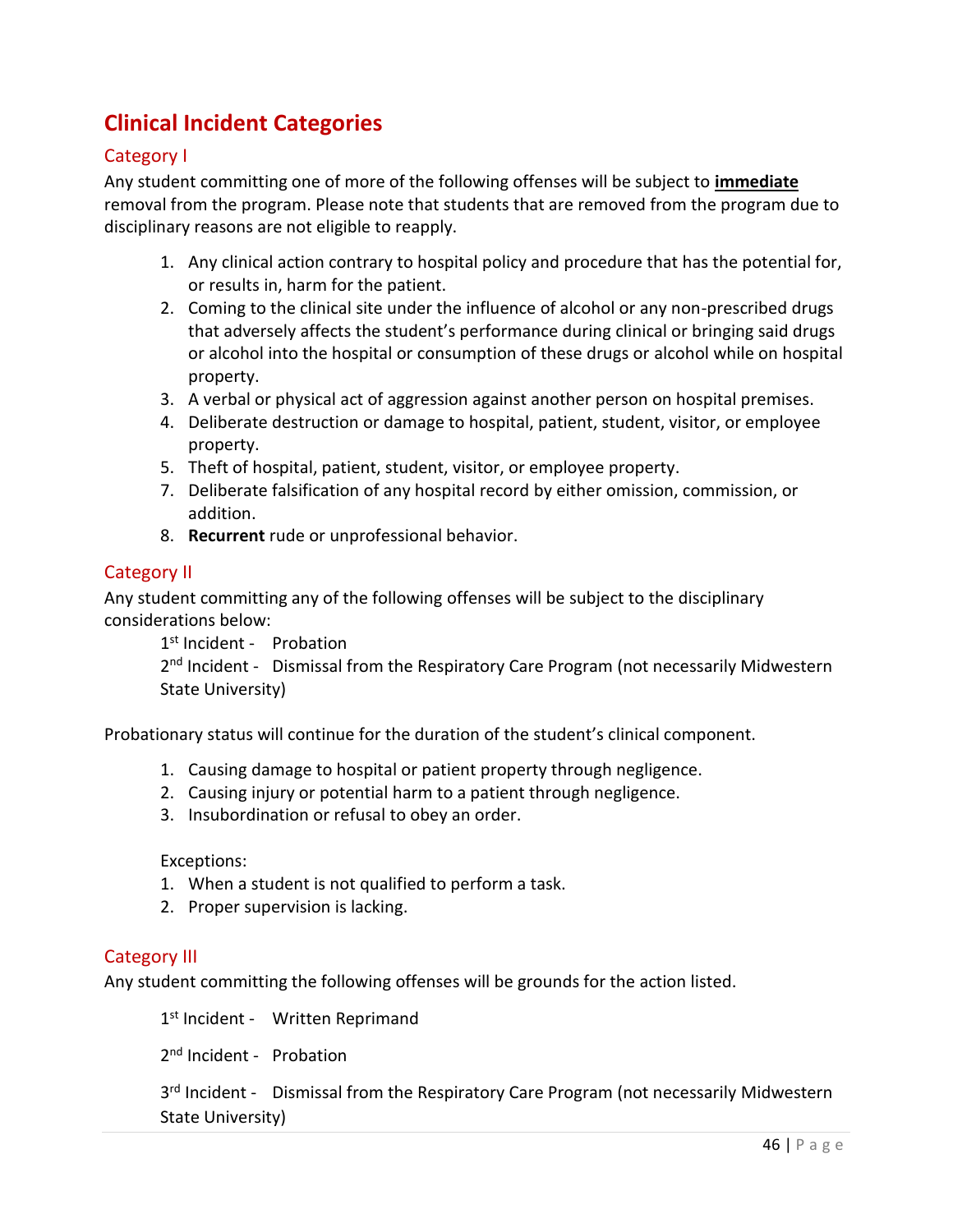- 1. Leaving your assigned area or the hospital during clinical time without authorization by the therapist and educational coordinator at the clinical site or a faculty member in the Respiratory Care Program.
- 2. Failure to follow published departmental rules or policies.
- 3. Failure to report an absence from clinical.
- 4. Excessive absenteeism. Excessive absenteeism is defined as three (3) or more missed clinic days in any one semester.
- 5. Excessive tardiness. Excessive tardiness is defined as three (3) or more episodes of tardiness to clinic in any one semester.
- 6. Unprofessional behavior such as loud boisterous or obscene language in patient care areas, or other areas of the hospital.
- 7. Excessive public displays of affection while in clinical sites.

All Category III offenses are cumulative throughout the program.

### <span id="page-46-0"></span>**Appeal Procedure**

If a student, wishes to appeal decisions related to student conduct in a clinical experience, internship, or other work-related environment that negatively affects the student's academic progress or student removal from a program because of a) professional conduct issues or b) failure to maintain academic standards required specifically by the program. A copy of this policy may be found on the College of Health Sciences and Human Services website at: [https://msutexas.edu/academics/hs2/\\_assets/files/appeal-policy-notice.pdf](https://msutexas.edu/academics/hs2/_assets/files/appeal-policy-notice.pdf)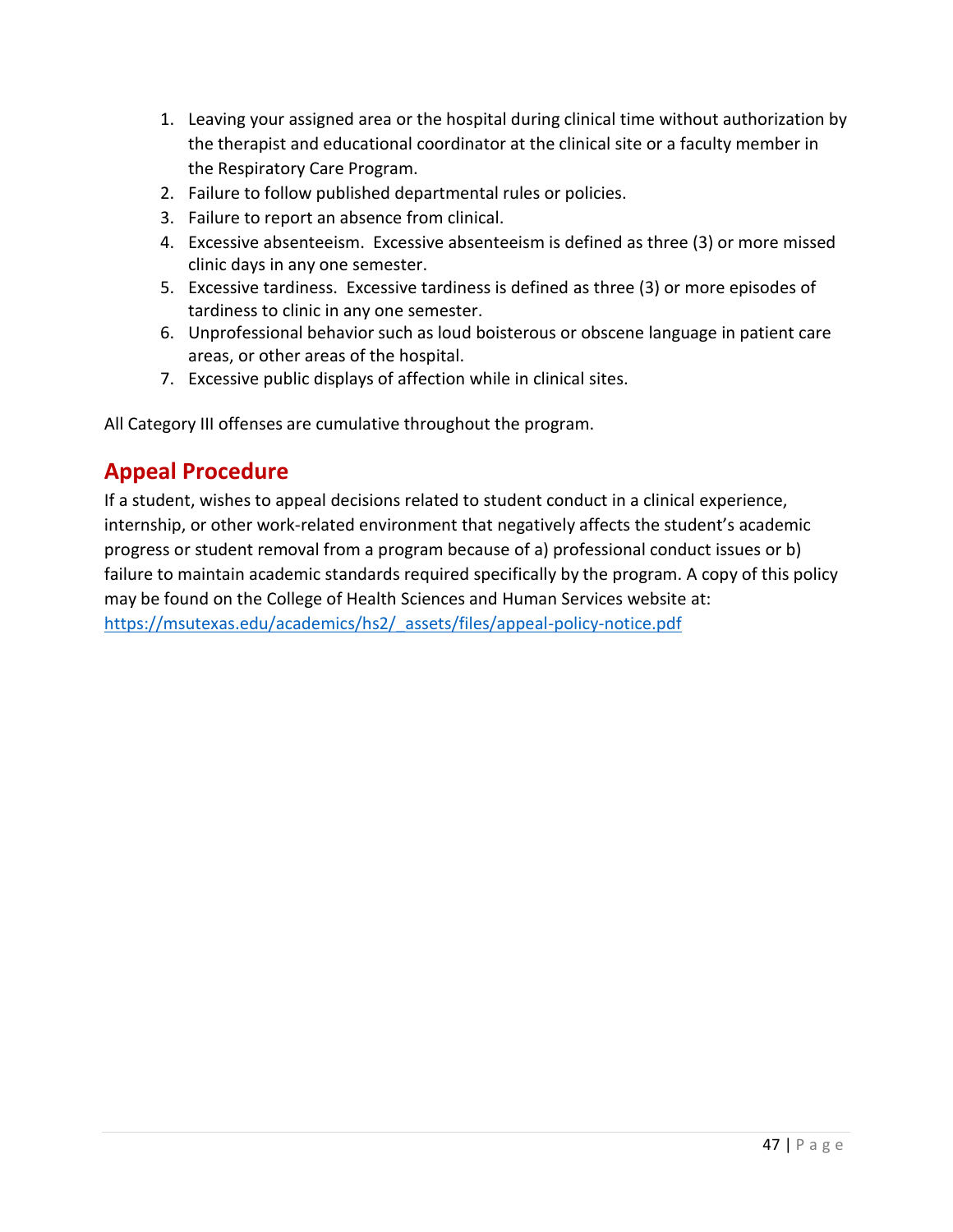# Clinical Incident Form

#### **CLINICAL INCIDENT FORM**

| Education within five (5) days of the reported incident. | During clinical rotations, program administration shall be notified of serious problems. For this<br>purpose, a Clinical Incident Form is included. This form must be filed with the Director of Clinical |
|----------------------------------------------------------|-----------------------------------------------------------------------------------------------------------------------------------------------------------------------------------------------------------|
|                                                          |                                                                                                                                                                                                           |
|                                                          |                                                                                                                                                                                                           |
| Description of Events:                                   |                                                                                                                                                                                                           |
|                                                          |                                                                                                                                                                                                           |
|                                                          |                                                                                                                                                                                                           |
|                                                          |                                                                                                                                                                                                           |
|                                                          |                                                                                                                                                                                                           |
| (Use additional sheets if necessary)                     |                                                                                                                                                                                                           |
|                                                          | Date and the state of the state of the state of the state of the state of the state of the state of the state                                                                                             |
| Category of Incident: □ I □ II □ III                     |                                                                                                                                                                                                           |
| This section for Program use only                        |                                                                                                                                                                                                           |
|                                                          | Incident appealed to the Program Director: Yes ___ No ___ Date of Appeal: ____________                                                                                                                    |
|                                                          | If yes, attach results of appeal and the action taken by the Program Director to this sheet.                                                                                                              |
|                                                          | Date https://www.facebook.com/                                                                                                                                                                            |
|                                                          |                                                                                                                                                                                                           |
|                                                          |                                                                                                                                                                                                           |
|                                                          |                                                                                                                                                                                                           |
|                                                          |                                                                                                                                                                                                           |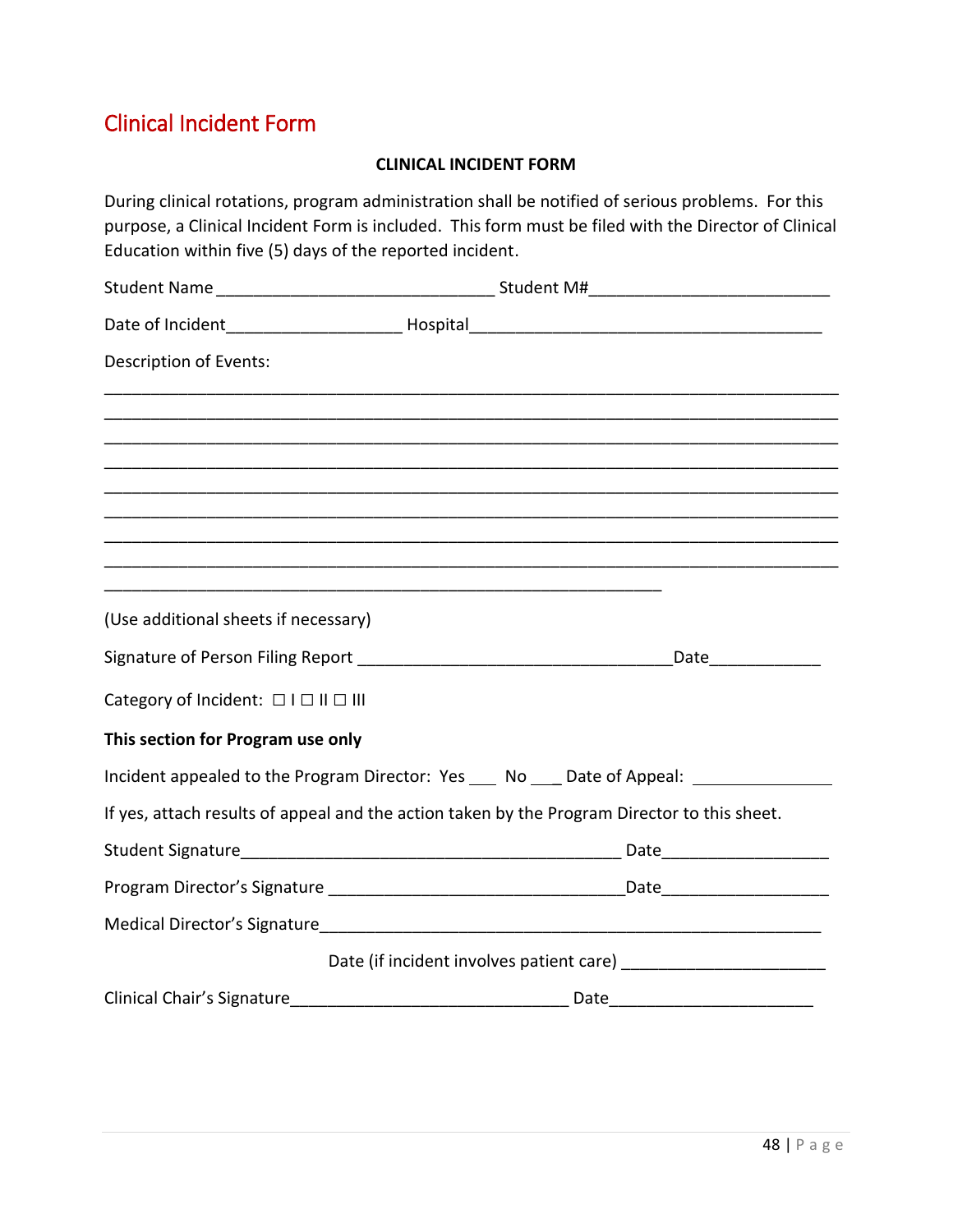### <span id="page-48-0"></span>**HIPAA Plan and Responsibilities**

#### Midwestern State University **College of Health Sciences and Human Service Health Insurance Portability and Accountability Act Plan**

New federal regulations in the Health Insurance Portability and Accountability Act of 1996 (HIPAA), effective April 14, 2003, protect the confidentiality and privacy of health records and constrain how patients' health information is stored, shared, and used. As a result, the HIPAA regulations will have an impact on the way in which students of the Midwestern State University College of Health Sciences and Human Services work in the clinical/practice environment. To assure that students act in accordance with the HIPAA guidelines, the following will occur:

- 1. A slide presentation, which meets the following objectives, will be available on the College of Health Sciences and Human Services web page.
	- a. Define the purposes and components of the Health Insurance Portability and Accountability Act (HIPAA).
	- b. Define standards for implementation of the Privacy Rules of HIPAA.
	- c. Discuss the implications of the privacy rules in clinical practice and in their student role.
- 2. **Prior to the first clinical/practicum experience in each appropriate program, students will be expected to review the slide presentation either independently or in class.** Students will be expected to sign the Student Notification of HIPAA-Related Responsibilities Form, which acknowledges that they have reviewed this presentation. The form will also include the following statement of patient confidentiality:

*As a student at Midwestern State University College of Health Sciences and Human Service, you have a legal and ethical responsibility to safeguard the privacy of all patients and protect confidentiality and security of all health information. Protecting the confidentiality of patient information means protecting it from unauthorized use or disclosure in any format—oral, verbal, fax, written or electronic/computer. Patient confidentiality is a central obligation of patient care. Any breaches in patient confidentiality or privacy may result in disciplinary action, up to and including dismissal from the educational program*.

- 3. Student signature on the form indicates compliance with this statement. The Student Notification of HIPAA-Related Responsibilities form will be placed in the student's file at the department level.
- 4. A statement regarding patient confidentiality will be also being included in all departmental student handbooks. These statements will note that any breaches in patient confidentiality or privacy may result in disciplinary action, up to and including dismissal from the educational program.
- 5. Faculty may include additional information about the HIPAA regulations in their course work as appropriate.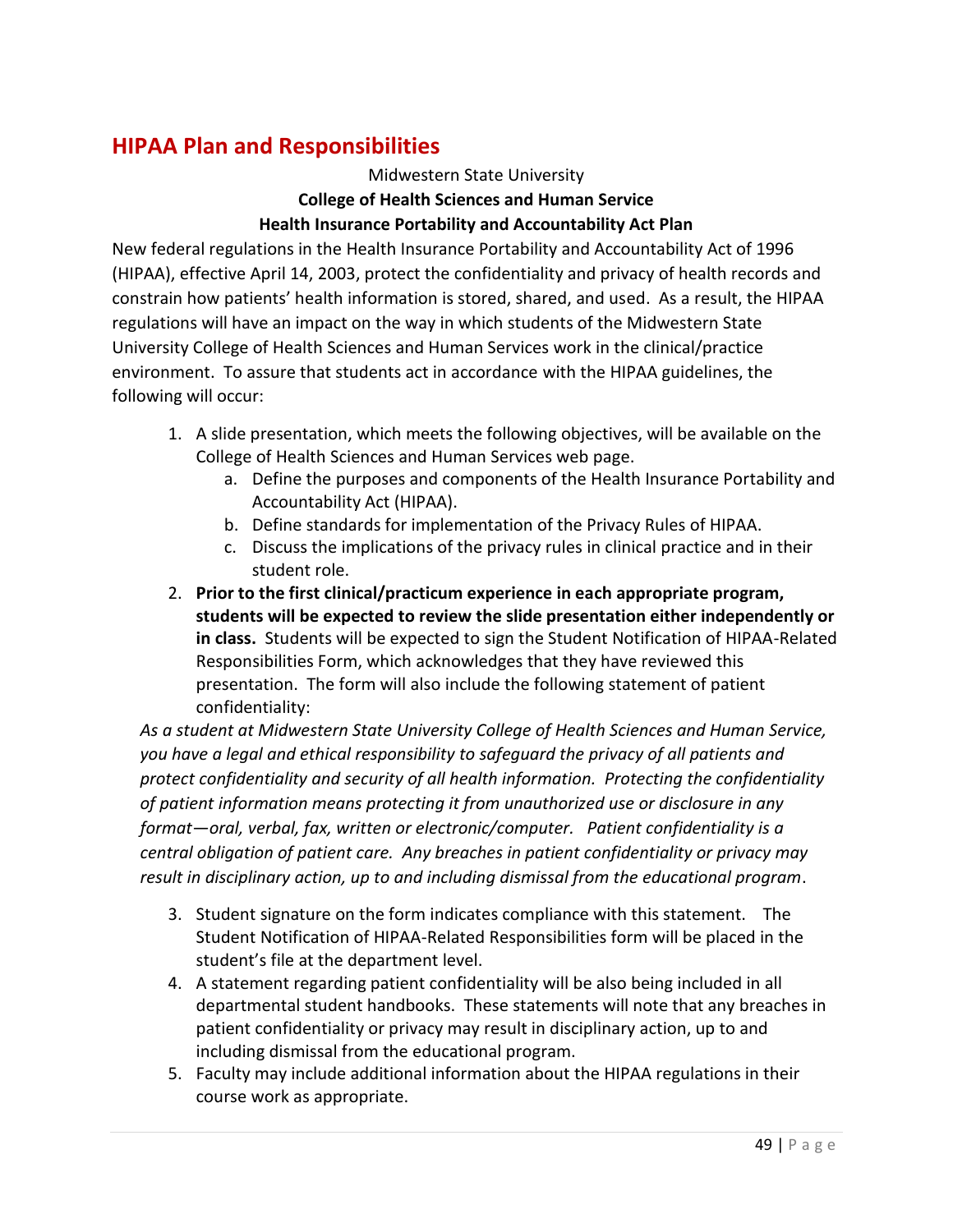### <span id="page-49-0"></span>**HIPAA Signature Page**

#### **MIDWESTERN STATE UNIVERSITY**

#### **COLLEGE OF HEALTH SCIENCES AND HUMAN SERVICES**

#### **Student Notification of HIPAA-Related Responsibilities**

Federal regulations in the Health Insurance Portability and Accountability Act of 1996 (HIPAA), effective April 14, 2003, protect the confidentiality and privacy of health records and constrain how patients' health information is stored, shared, and used. As a result, the HIPAA regulations will have an impact on the way in which students of the Midwestern State University College of Health Sciences and Human Services work in the clinical/practice environment. My signature below acknowledges that I have reviewed the information regarding HIPAA available on the College web page (http://web.mwsu.edu/flash/hipaa.swf) either in class or independently.

Further, as a student at Midwestern State University College of Health Sciences and Human Service, I acknowledge that I have a legal and ethical responsibility to safeguard the privacy of all patients and protect confidentiality and security of all health information. Protecting the confidentiality of patient information means protecting it from unauthorized use or disclosure in any format—oral, verbal, fax, written or electronic/computer. Patient confidentiality is a central obligation of patient care. *Any breaches in patient confidentiality or privacy may result in disciplinary action, up to and including dismissal from the educational department to which I am admitted.*

I understand that this statement is in effect indefinitely and at all times when I am registered in a department within the College of Health Sciences and Human Services

*Student's Printed Name*

\_\_\_\_\_\_\_\_\_\_\_\_\_\_\_\_\_\_\_\_\_\_\_\_\_\_\_\_\_

\_\_\_\_\_\_\_\_\_\_\_\_\_\_\_\_\_\_\_\_\_\_\_\_\_\_\_\_\_

\_\_\_\_\_\_\_\_\_\_\_\_\_\_\_\_\_\_\_\_\_\_\_\_\_\_\_\_\_\_

*Student's Signature*

*Date*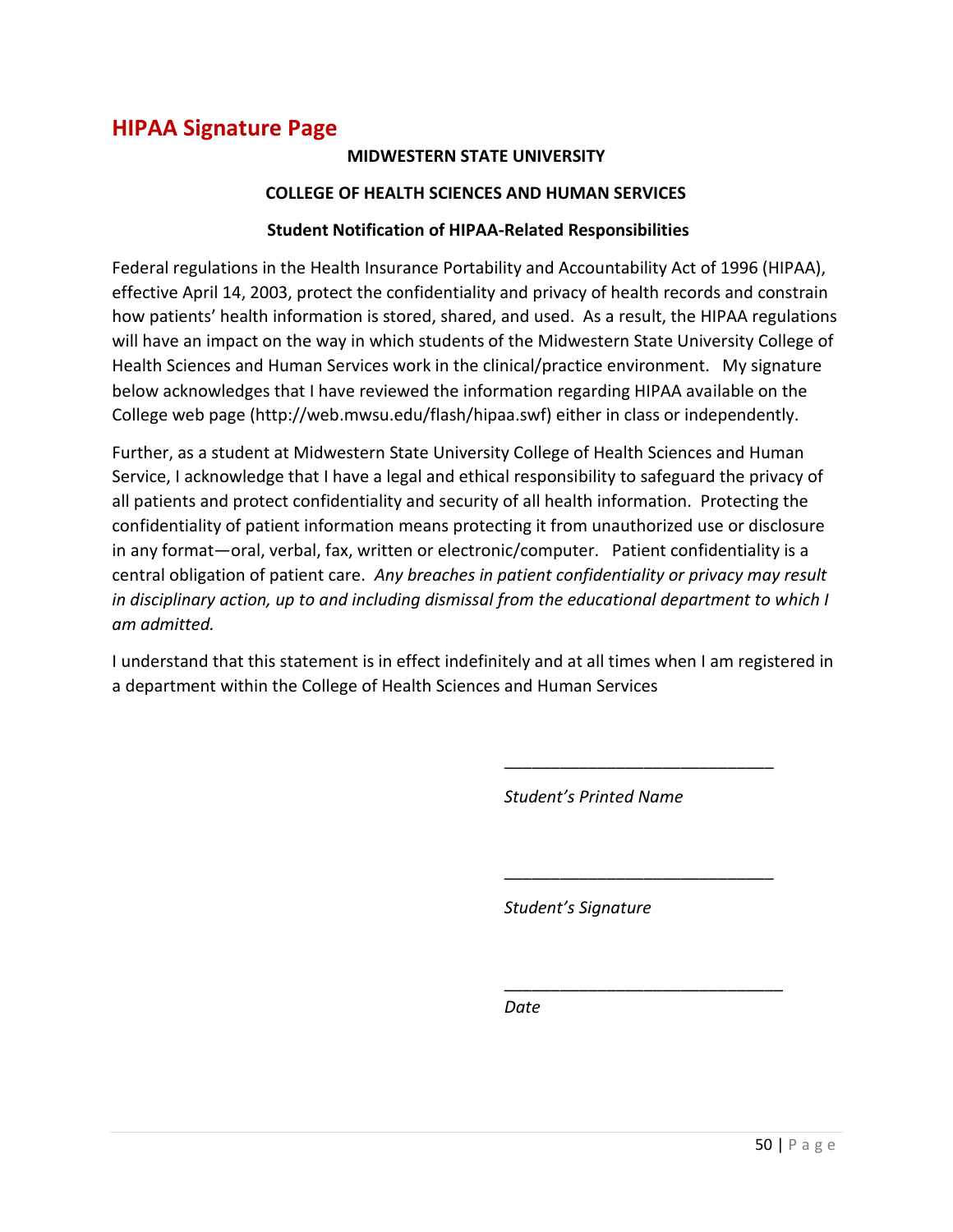### <span id="page-50-0"></span>**Handbook Signature Page**

#### **ACKNOWLEDGEMENT OF 2021-2022 EDITION OF THE RESPIRATORY CARE STUDENT HANDBOOK**

My signature below indicates that I have read and understand the contents of this handbook. I agree to abide by the policies and procedures outlined and understand that I am responsible for adhering to them.

Printed Student Name

Student Signature Date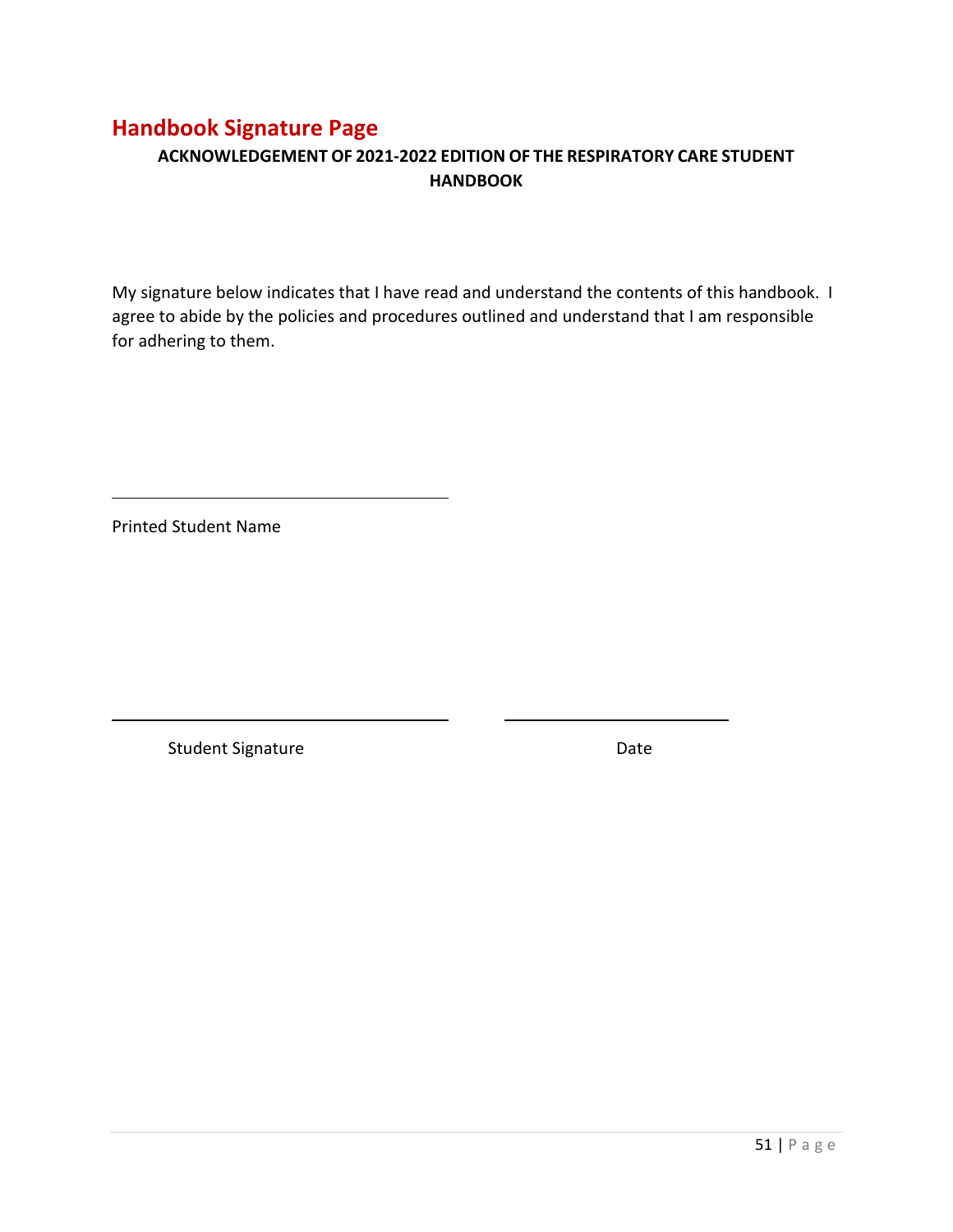### <span id="page-51-0"></span>**Informed Consent Form**

.

#### **Midwestern State University Respiratory Care Program Informed Consent**

As a student performing in clinical facilities, I understand that I may be exposed to environmental hazards and infectious diseases including, but not limited to: Tuberculosis, Hepatitis B, HIV (AIDS) and/or COVID-19.

Neither MSU nor any of the clinical facilities used for clinical practice assumes liability if a student is injured on the campus or in the clinical facility/practicum during training unless the injury is a direct result of negligence by the University or clinical facility. I understand that I am responsible for the cost of healthcare for any personal injury I may suffer during my education.

It is, therefore, required that students purchase private health insurance.

Proof of health insurance is required before beginning clinical rotations.

Every student is required to have liability insurance (which covers malpractice) while enrolled in classes involving clinical activities. This insurance is due annually prior to enrollment each fall in clinical practicum.

Each student is responsible for the objectives and course requirements of each course in the curriculum. I hereby verify informed consent of the policies, objectives, course requirements and inherent risks involved in the education of students enrolled in the Respiratory Care Program at Midwestern State University.

| Name:                          |
|--------------------------------|
| <b>Social Security Number:</b> |
| Date:                          |

Signature: \_\_\_\_\_\_\_\_\_\_\_\_\_\_\_\_\_\_\_\_\_\_\_\_\_\_\_\_\_\_\_\_\_\_\_\_\_\_\_\_\_\_\_\_\_\_\_\_\_\_\_\_\_\_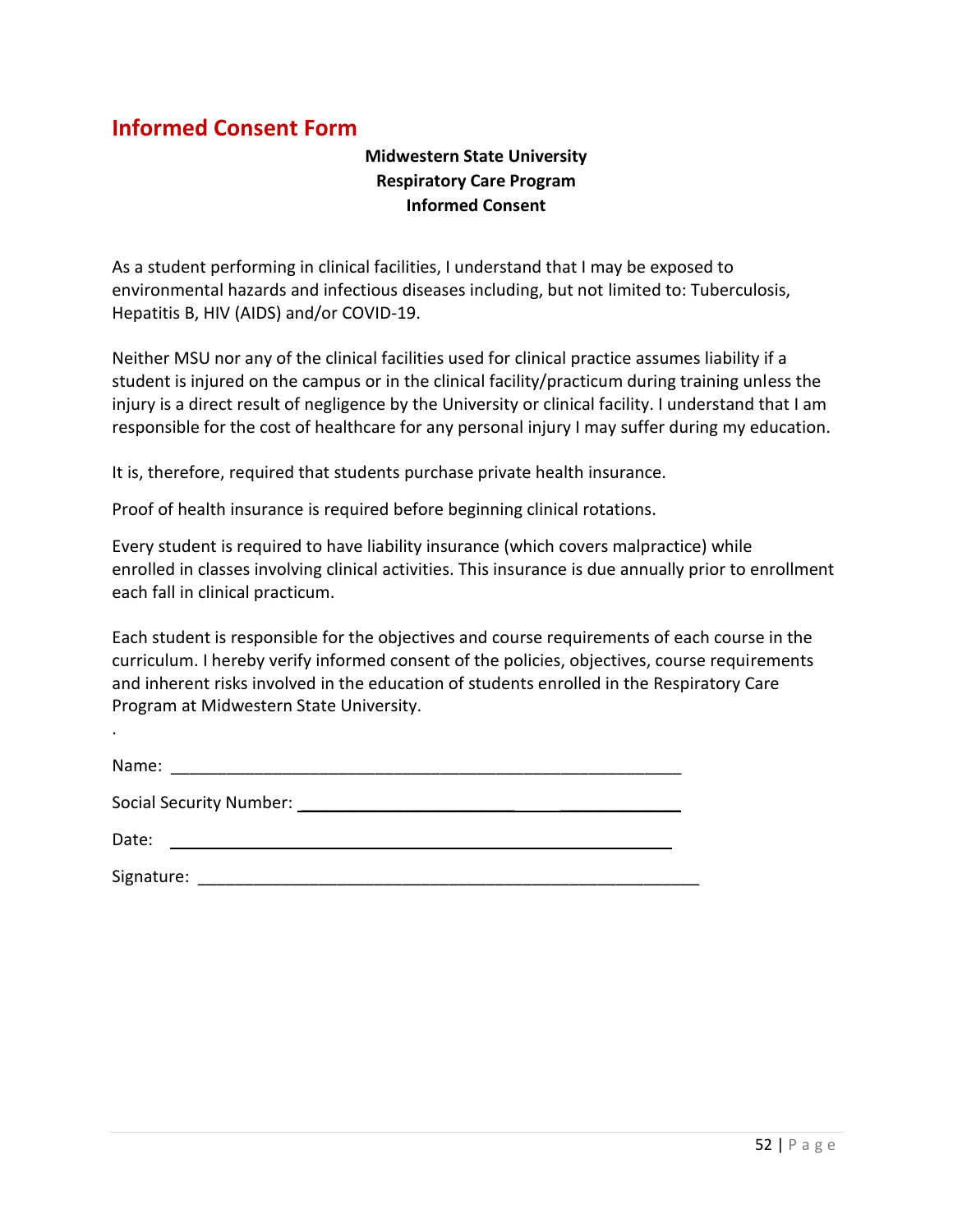### <span id="page-52-0"></span>**Student Health Report Form**

### MIDWESTERN STATE UNIVERSITY COLLEGE OF HEALTH SCIENCES AND HUMAN SERVICES BACHELOR OF SCIENCE IN RESPIRATORY CARE PROGRAM

#### **HEALTH REPORT**

TO THE APPLICANT: This certificate should be completed, signed and returned to the Office of Respiratory Care.

| <b>NAME</b>                  | ADDRESS |              |  |
|------------------------------|---------|--------------|--|
| <b>CITY</b>                  | STATE   | ZIP CODE     |  |
| PHONE NUMBER                 |         |              |  |
| IN CASE OF EMERGENCY, NOTIFY |         | <b>PHONE</b> |  |
| SOCIAL SECURITY NUMBER:      |         |              |  |

The following are from the A.D.A.'s physical, mental, and emotional requirements for an entry level Respiratory Care Practitioner. The Respiratory Care Program at Midwestern State University has accepted the following requirements for all students entering the program:

#### PHYSICAL REQUIREMENTS

Ability to reach, manipulate and operate equipment necessary for the profession.

Ability to move, manipulate and observe a patient as necessary for the profession.

\_\_\_\_\_ Ability to visually assess patients and work environment and to correctly decide the appropriate action to take for the benefit of the patient.

Ability to clearly communicate both verbally and in writing with the patient, family and others to disseminate information relevant to the patient's care and work duties.

Ability to hear to accurately gather information relevant to the patient and work duties.

#### MENTAL AND EMOTIONAL REQUIREMENTS

\_\_\_\_\_ Ability to make appropriate judgment decisions in an emergency.

Ability to demonstrate emotional stability and psychological health in day to day interaction with patients, staff, family and others in routine and non-routine decision making processes and on the daily execution of didactic and clinical assignments.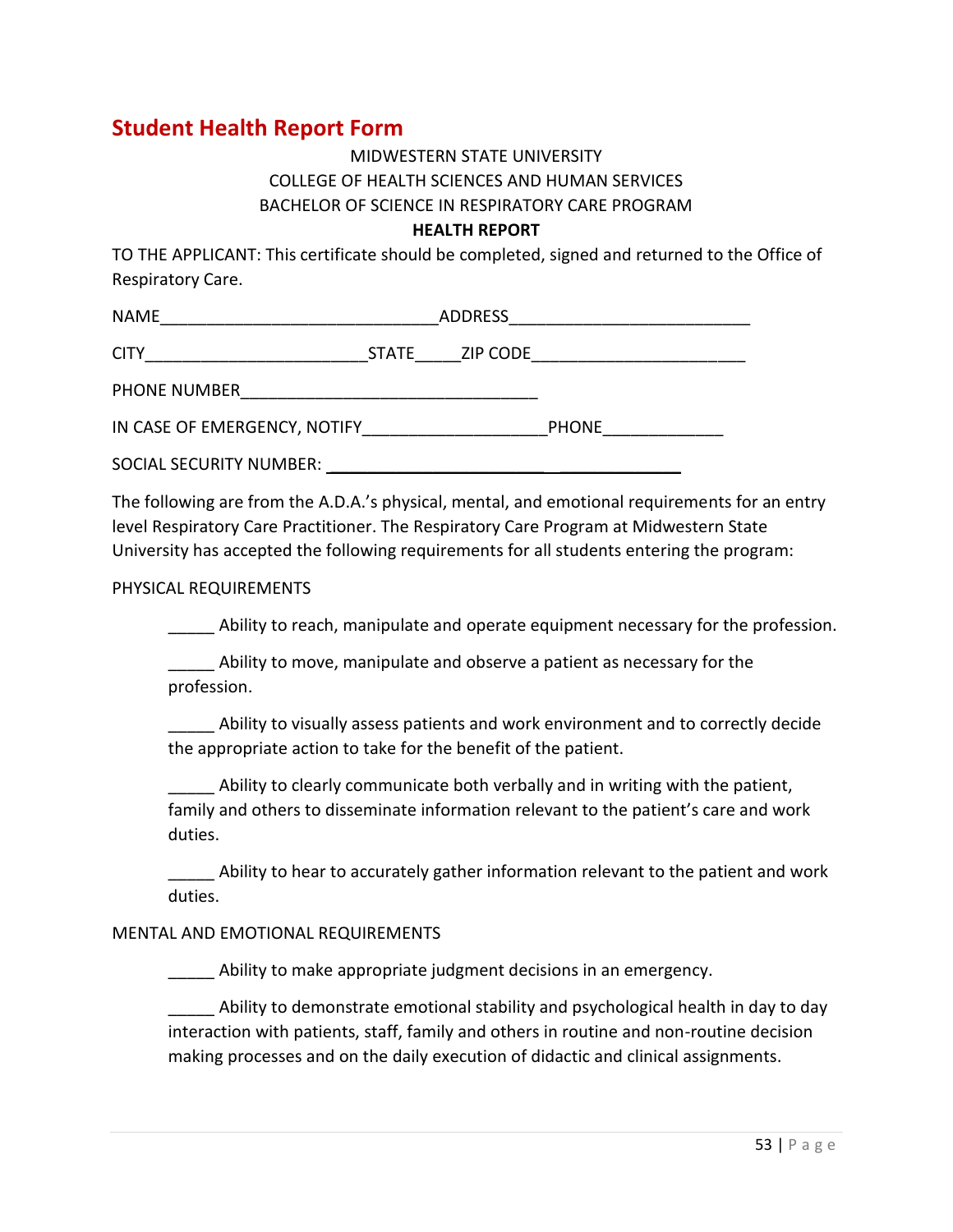In addition, the student must complete all immunization requirements as defined by the Respiratory Care Program. Each student is required to submit immunization records to Castlebranch as well as Vinson Health Center for review and clearance prior to the initiation of clinical rotations.

TO THE STUDENT:

I, \_\_\_\_\_\_\_\_\_\_\_\_\_\_\_\_\_\_\_\_\_\_\_\_\_\_, give Midwestern State University permission to share part or all of the information on this health evaluation with the clinical agency (ies) to which I will be assigned.

| Signed: | l'ate. |
|---------|--------|
|         |        |

(Signature of Student)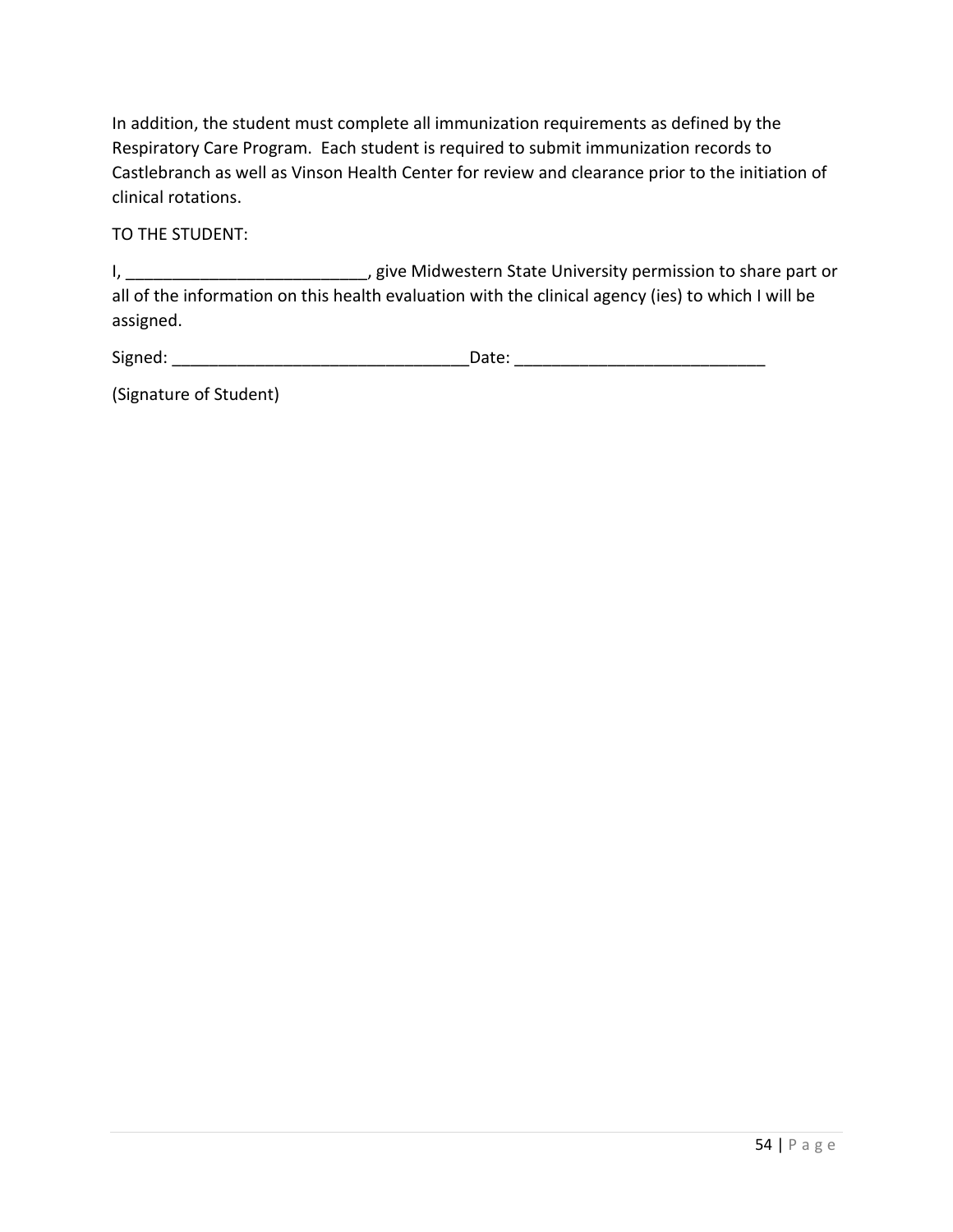# <span id="page-54-0"></span>**Appendix A - Competencies**

#### <span id="page-54-1"></span>*Basic Therapeutics Competency Requirements*

- Hand Hygiene
- Isolation Procedures
- Vital Signs
- Oxygen Therapy
- Aerosol and Humidity Therapy
- SVN/MDI/DPI
- Incentive Spirometry
- Ez-Pap/Intermittent Positive Pressure Breathing
- Chest Physiotherapy
- Mucous Clearance Adjuncts

#### <span id="page-54-2"></span>*Adult Critical Care Competency Requirements*

- Setup Mechanical Ventilation
- Endotracheal/In-Line Suctioning
- Nasotracheal Suctioning
- Securing ETT/Cuff Management
- Tracheostomy Care
- Intubation/Extubation
- In-Line SVN/MDI
- Routine Vent Check
- Vent Parameter Change
- Weaning from Mechanical Ventilation
- Spontaneous Breathing Trial
- Non-Invasive Vent Setup
- Non-Invasive Vent Check
- Manual Ventilation during Transport
- ABG Sampling
- Arterial Line Sampling

#### <span id="page-54-3"></span>*Neonatal Critical Care Competency Requirements*

- Nasal Cannula Setup
- Pulse Oximetry
- SVN/MDI Administration
- Chest Physiotherapy
- Bulb Suction
- ETT Suction
- T-Piece Ventilation